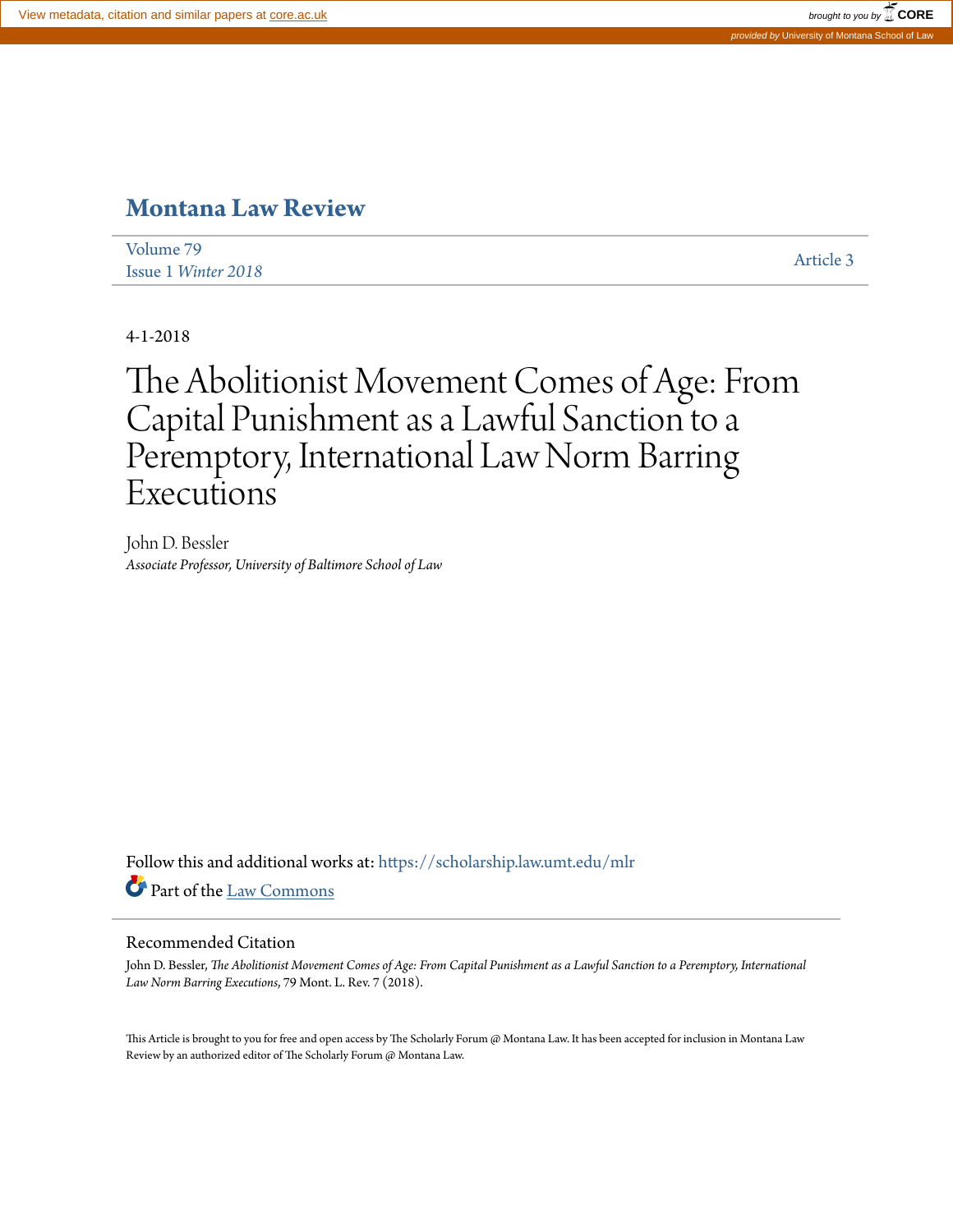### **ARTICLES**

#### **THE ABOLITIONIST MOVEMENT COMES OF AGE: FROM CAPITAL PUNISHMENT AS A LAWFUL SANCTION TO A PEREMPTORY, INTERNATIONAL LAW NORM BARRING EXECUTIONS**

**John D. Bessler**\*

#### **ABSTRACT**

*The anti-death penalty movement is rooted in the Enlightenment, dating back to the publication of the Italian philosopher Cesare Beccaria's treatise,* Dei delitti e delle pene *(1764). That book, later translated into English as* An Essay on Crimes and Punishments *(1767), has inspired anti-death penalty*

<sup>\*</sup> Associate Professor, University of Baltimore School of Law; Adjunct Professor, Georgetown University Law Center; Of Counsel, Berens & Miller, P.A, Minneapolis, Minnesota. The author, who will be a visiting scholar/research fellow at the Human Rights Center of the University of Minnesota Law School in 2018, recently wrote *The Death Penalty as Torture: From the Dark Ages to Abolition* (Durham, NC: Carolina Academic Press, 2017). He has taught a capital punishment seminar at the University of Minnesota Law School, the George Washington University Law School, the Georgetown University Law Center, the University of Baltimore School of Law, and Rutgers School of Law. In 2017, he also taught a comparative crime and punishment course at the University of Aberdeen in Scotland that focused, in part, on the use of the death penalty by a dwindling number of retentionist countries. While the ideas expressed in this Article are solely those of the author, he extends a special thank you to Charles A. De Monaco, a lawyer in private practice in Pittsburgh, Pennsylvania. At a September 2017 Constitution Day conference in Pittsburgh on "The Italian Influence on the American Constitution" organized by Chief Judge Joy Flowers Conti of the U.S. District Court for the Western District of Pennsylvania, he distributed a compendium of materials regarding the influence of three Italians—Cesare Beccaria, Gaetano Filangieri and Filippo Mazzei—on American law. Those materials, which, among other things, reprint historical references to Cesare Beccaria in the Congressional Record, including ones when the journal of congressional activities was known as the *Annals of Congress* and then the *Congressional Globe*, were very helpful in exhibiting the arc of abolitionist thought in the United States. *See* Claudio Pezzi et al., *The Italian Influence on the American Constitution: A Compendium of Materials Regarding the Influence of Cesare Beccaria, Gaetono Filangieri, and Filippo Mazzei in Italian and American Law*, https://perma.cc/P2W6-42YU (last visited Dec. 27, 2017).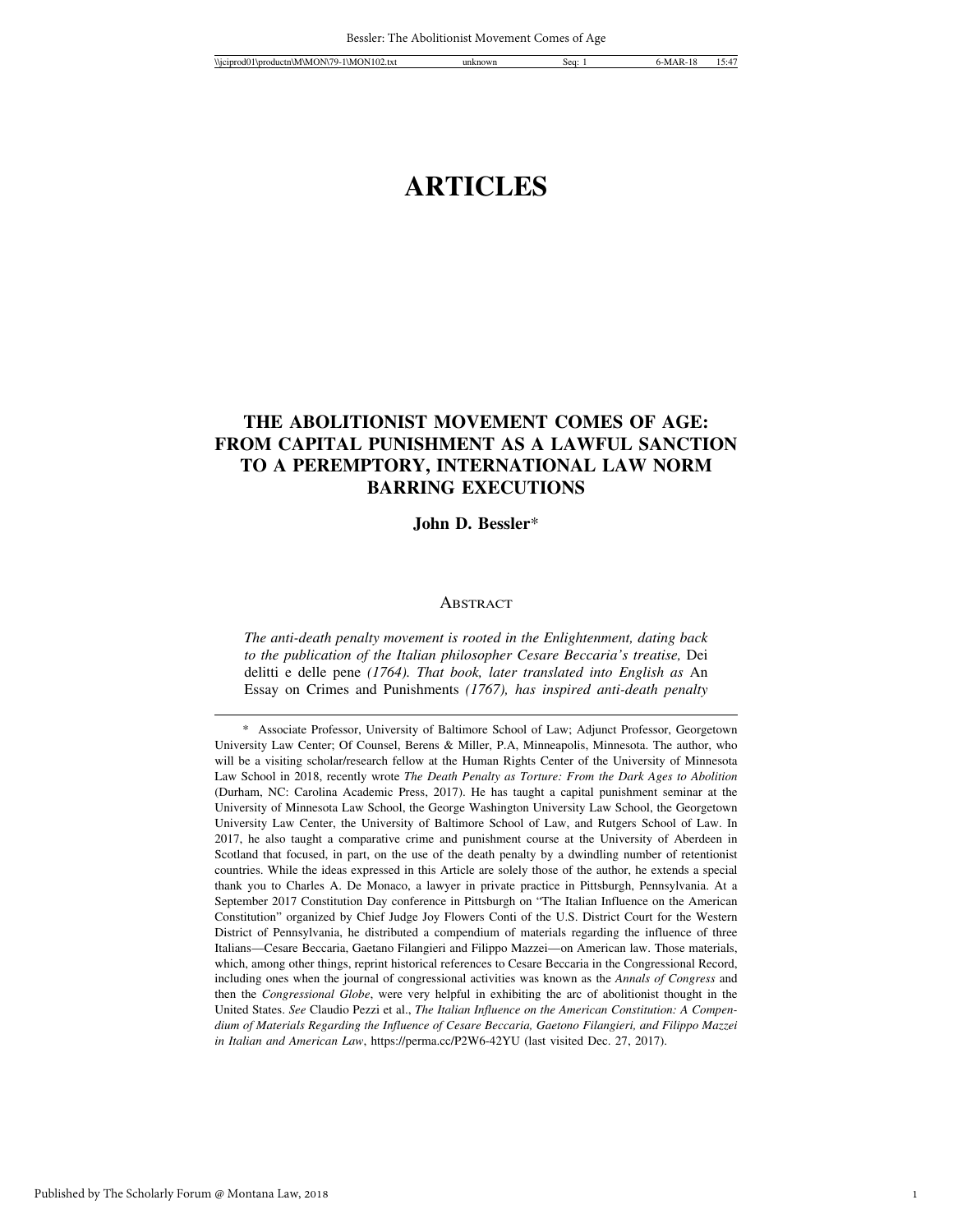*advocacy for more than 250 years. This Article traces the development of the abolitionist movement since Beccaria's time. In particular, it highlights how the debate over capital punishment has shifted from one focused primarily on the severity of monarchical punishments, to deterrence, to one framed by the concept of universal human rights, including the right to life, human dignity, and the right to be free from torture and cruel and inhuman punishments. The Article describes the humble origins of the anti-death penalty movement and it discusses how that movement, which has seen many successes and setbacks, is now an international campaign led by multiple NGOs and scores of antideath penalty activists. After looking at the history of the movement and where it has already been, the Article examines where the anti-death penalty movement is likely heading in the years to come. It concludes that, in light of the immutable characteristics of death sentences and executions, the death penalty should be classified under the rubric of torture. While capital punishment was once universally accepted as a lawful sanction, the majority of the world's nations no longer permit executions. The Article explores the cruel, inhuman, and torturous characteristics of the death penalty, and it encourages 21st-century opponents of capital punishment to continue their struggle to abolish the punishment of death.*

#### I. INTRODUCTION

The anti-death penalty movement began more than 250 years ago with the publication of the Italian humanist and philosopher Cesare Beccaria's *Dei delitti e delle pene* (1764).1 That book, one of the most important products of the Italian Enlightenment, took Europe and the Americas by storm, becoming the 18th-century equivalent of an Amazon.com or *New York Times* bestseller.2 Translated into French and German and then into English as *An Essay on Crimes and Punishments* (1767), Beccaria's book—read by lawyers and non-lawyers alike, and ultimately translated into more than twenty languages3—opposed both torture and capital punishment, albeit in

<sup>1.</sup> JOHN D. BESSLER, THE BIRTH OF AMERICAN LAW: AN ITALIAN PHILOSOPHER AND THE AMERI-CAN REVOLUTION xi (2014).

<sup>2.</sup> In *The Celebrated Marquis: An Italian Noble and the Making of the Modern World*, I showcase Beccaria's *global* impact. Beccaria's book, *Dei delitti e delle pene*, was translated into all of the major European languages and it has also been translated into Arabic and Japanese and other languages. JOHN D. BESSLER, THE CELEBRATED MARQUIS: AN ITALIAN NOBLE AND THE MAKING OF THE MODERN WORLD 11, 16, 281–82 (2018).

<sup>3.</sup> ROGER HOPKINS BURKE, AN INTRODUCTION TO CRIMINOLOGICAL THEORY 35 (4th ed. 2014) (noting Beccaria's *Dei delitti e delle pene* "was translated into 22 languages and had an enormous impact" on European and U.S. legal systems); *see also* BARBARA POZZO, *Male Homosexuality in Nineteenth Century Italy: A Juridical View*, *in* HOMOSEXUALITY IN ITALIAN LITERATURE, SOCIETY, AND CUL-TURE, 1789–1919 at 103, 105–6 (Lorenzo Benadusi, Paolo L. Bernardini, Elisa Bianco & Paola Guazzo, eds., 2017) ("The influence of Cesare Beccaria, whose work *Dei delitti e delle pene* was translated very quickly into various languages, had a strong impact throughout European legal culture, which resulted in him being considered, along with Voltaire, as one of the great reformers of criminal law of the eighteenth century."); *id.* at 105–6 (taking note of the book's translation into French in 1766, English in 1767, German in 1766 and 1767, Spanish in 1774, and Russian).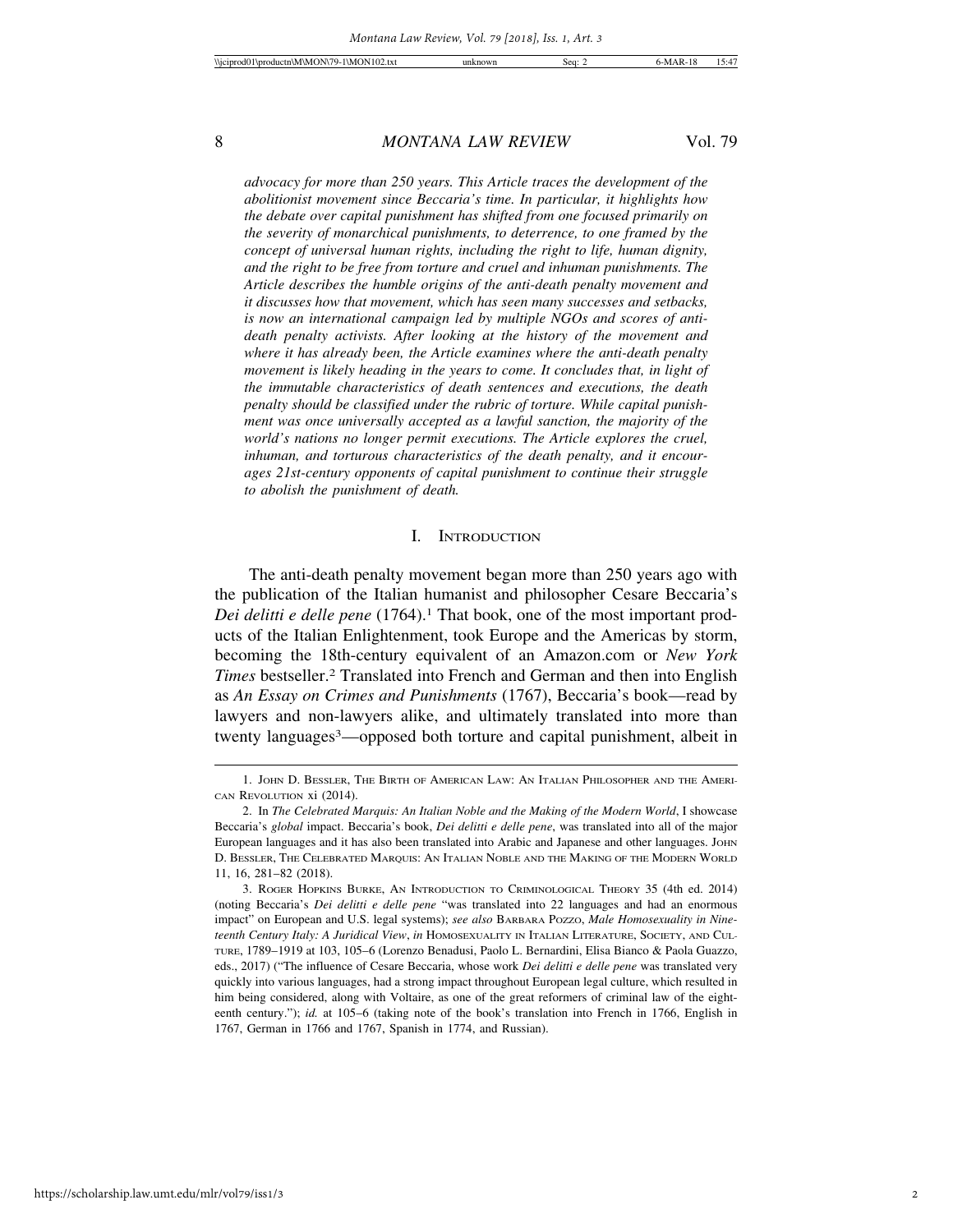separate chapters.4 The first jurisdictions to abolish torture were Sweden in 1734<sup>5</sup> and Prussia in the 1740s and 1750s,<sup>6</sup> but it was only after the publication of Beccaria's book that Western European nations began doing away with the punishment of death.<sup>7</sup>

A now mostly obscure historical figure,8 Cesare Beccaria (1738-1794), the Jesuit-educated Italian *philosophe* and economist who studied law at the University of Pavia before penning his book, was once a much-celebrated figure who died in the late 18th-century.9 He became widely known in the 18th-century and 19th-century for promoting proportionality between crimes and punishments,<sup>10</sup> for opposing runaway judicial discretion,<sup>11</sup> and for promoting laws and economic policies that would bring the greatest

7. Although the punishment of death was first abolished in one European legal code in 1786, nonlethal corporal punishments were retained in that code. JOHN H. LANGBEIN, TORTURE AND THE LAW OF PROOF: EUROPE AND ENGLAND IN THE ANCIEN RÉGIME 28 (2006):

The first comprehensive criminal code that completely abolished capital punishment was the *Leopoldina* of 1786, promulgated by the future German (Austrian) Emperor Leopold II for the state of Tuscany, the region around Florence and Pisa which was then a Hapsburg duchy. In the Leopoldina a few of the punishments are familiar—flogging, pillorying, and banishment. But the Carolina's blood sanctions have disappeared. The principal sanction that has displaced capital punishment is imprisonment.

8. Even recent compilations of famous Italians have overlooked Cesare Beccaria's contributions to the modern world. *See, e.g.*, STEPHEN J. SPIGNESI, THE ITALIAN 100: A RANKING OF THE MOST INFLUENTIAL CULTURAL, SCIENTIFIC, AND POLITICAL FIGURES, PAST AND PRESENT (2003) (in a ranking compiled in consultation with Michael Vena, Ph.D., failing to list Cesare Beccaria among the 100 most influential Italians in history and containing no mention of Beccaria); *Famous Italian Men*, THE FAMOUS PEOPLE, https://perma.cc/VC3L-H4PL (last visited Nov. 11, 2017) (failing to list Beccaria among famous people from Italy). *Compare* ARTURO BARONE, THE ITALIAN ACHIEVEMENT: AN A-Z OF OVER 1000 'FIRSTS' ACHIEVED BY ITALIANS IN ALMOST EVERY ASPECT OF LIFE OVER THE LAST 1000 YEARS 72 (2007) (taking note of the importance of Cesare Beccaria's *Dei delitti e delle pene* as "the first critical study of the criminal law").

9. MICHAEL KRONENWETTER, CAPITAL PUNISHMENT: A REFERENCE HANDBOOK 159 (2d ed. 2001) (noting of Cesare Beccaria: "The first prominent European to call for an end to the death penalty, Beccaria is considered the founder of the modern abolition movement."); *see also* AGAINST THE DEATH PENALTY: INTERNATIONAL INITIATIVES AND IMPLICATIONS 47 (Jon Yorke ed., 2008) (calling Beccaria "the father of the modern anti-death penalty movement").

10. ROBERT D. HANSER, COMMUNITY CORRECTIONS 18 (2d ed. 2010).

<sup>4.</sup> BESSLER, THE BIRTH OF AMERICAN LAW, *supra* note 1, at 39, 44. **R**

<sup>5.</sup> HISTORY AND HOPE: THE INTERNATIONAL HUMANITARIAN READER 71 (Kevin M. Cahill ed., 2013) ("Torture was first abolished in Sweden in 1734, and almost all European countries had abolished torture from the provisions of criminal procedure by the early nineteenth century.").

<sup>6.</sup> John H. Langbein, *The Legal History of Torture*, *in* TORTURE: A COLLECTION 97 (Sanford Levinson ed., 2004):

The European states abolished the system of judicial torture within about two generations. Frederick the Great all but abolished torture within a month of his accession to the Prussian throne in 1740; torture was used for the last time in Prussia in 1752 and was definitely abolished in 1754. In 1770, Saxony and Denmark abolished torture; in 1776, Poland and Austria-Bohemia; in 1780, France; in 1786, Tuscany; in 1787, the Austrian Netherlands (Belgium); and in 1789, Sicily. Early in the nineteenth century, abolition reached the last corners of the Continent.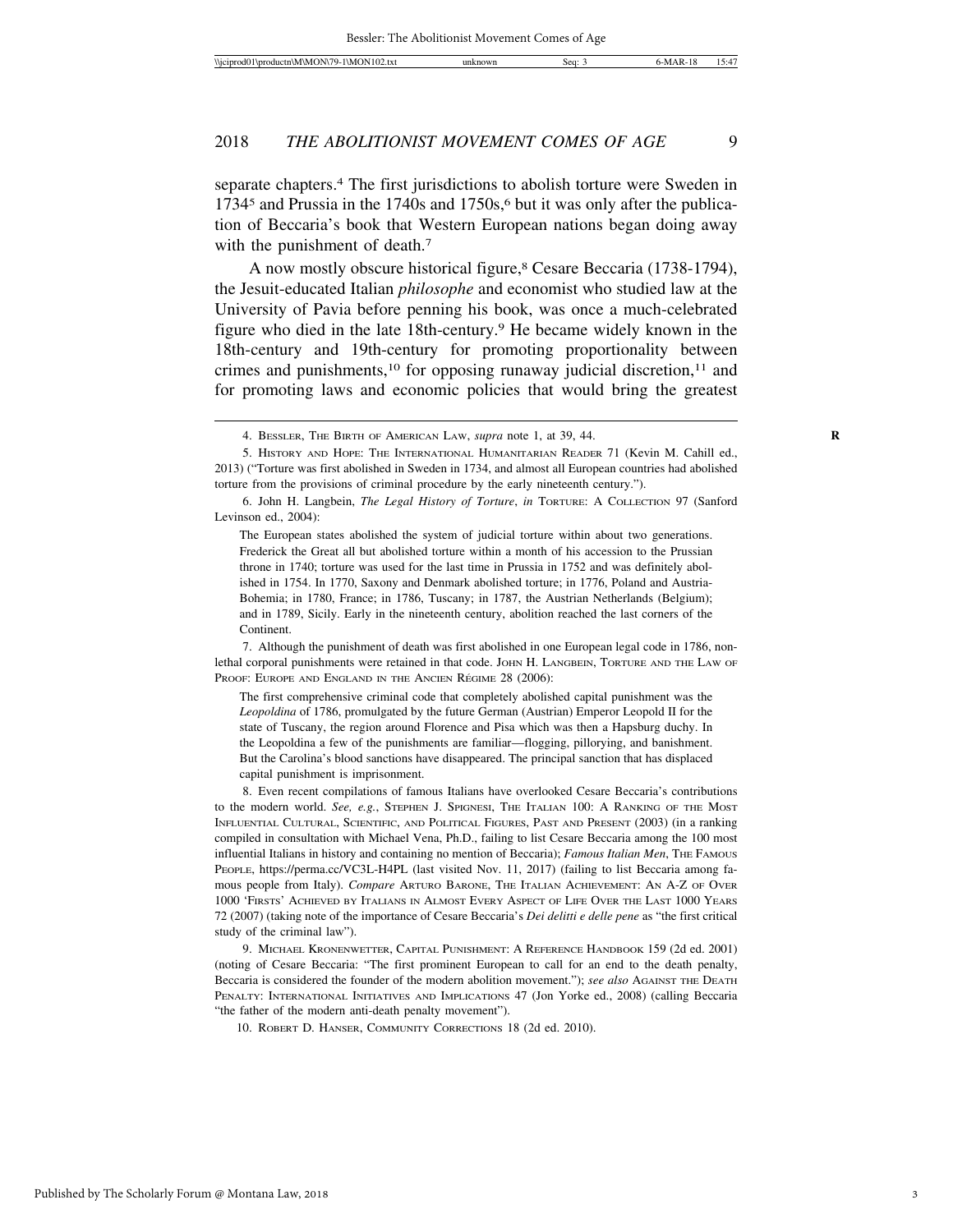happiness to the greatest number of people.<sup>12</sup> Since Beccaria's death in Milan from a stroke,<sup>13</sup> the anti-death penalty movement—the one begun by Beccaria, fueled by Voltaire and many others,<sup>14</sup> and formerly known in the United States as the anti-gallows movement<sup>15</sup>—has gone through many

14. In 1766, Voltaire wrote a famous commentary on Beccaria's treatise, a commentary that was frequently reprinted with Beccaria's *On Crimes and Punishments*, thus helping to catapult it to a wider audience. NICHOLAS CRONK, VOLTAIRE: A VERY SHORT INTRODUCTION 93 (2017); THE CAMBRIDGE COMPANION TO VOLTAIRE 43 (Nicholas Cronk ed., 2009); *see also* 2 PRESERVED SMITH, A HISTORY OF MODERN CULTURE: THE ENLIGHTENMENT, 1687-1776 at 585 (1934):

Voltaire, finding in Beccaria many of his own humane and rational ideas, wrote a commentary illustrating and enforcing his arguments. Some years later, in 1777, he published an epochmaking tract called *The Prize of Justice and Humanity*. In this he advocated trial by jury instead of by the judges of the parlements; he protested against the infliction of death and other heavy penalties for small offenses; and he denounced punishing heresy, the expression of opinion, or most sexual vice; and he inveighed against the use of torture to extract confession.

In the 18th century, the Berne Economic Society organized a competition inviting philosophers and officials to develop a 'model' European criminal code which would do away with brutal punishments and introduce order and coherence into penal policy. The subscription invited respondents to submit a 'complete and detailed plan for legislation on criminal matters.' Voltaire enthusiastically supported the proposal, and submitted his own critical commentary on the injustices of European criminal law, in which (explicitly following Beccaria) he advocated replacing executions with lifetime penal servitude (Voltaire 1999; 15–19). The 'Prize of Justice and Humanity' shows that European intellectuals were willing and eager to translate Enlightenment principles into concrete legislative proposals.

*Compare* W. KENRICK, 8 THE LONDON REVIEW OF ENGLISH AND FOREIGN LITERATURE 447 (1779) (emphasis in original):

This publication is imputed to the late celebrated M. de Voltaire, and was occasioned by a prize of fifty louis-d'ors, being offered by the economical society at Berne in Switzerland, to the author of the best essay on the "Composition of a complete plan of legislation relative to criminal cases." M. de V. did not start for the prize, but hath here submitted his *doubts* on the subject to the society under the following heads; On the Proportion between crimes and Punishments—Theft—Murder—Dueling—Suicide—Mothers who kill their Children—Many Other Crimes . . . Torture . . . .

15. MATTHEW J. GROW, "LIBERTY TO THE DOWNTRODDEN:" THOMAS L. KANE, ROMANTIC RE-FORMER 39 (2009); PHILIP E. MACKEY, HANGING IN THE BALANCE: THE ANTI-CAPITAL PUNISHMENT MOVEMENT IN NEW YORK STATE, 1776-1861 at 107, 119, 150 (1982).

<sup>11.</sup> David Thomas Konig, *Legal Fictions and the Rule(s) of Law: The Jeffersonian Critique of Common-Law Adjudication*, *in* THE MANY LEGALITIES OF EARLY AMERICA 116, n.49 (Christopher L. Tomlins & Bruce H. Mann eds., 2001).

<sup>12.</sup> JOSEPH PERSKY, THE POLITICAL ECONOMY OF PROGRESS: JOHN STUART MILL AND MODERN RADICALISM 30 (2016); ALEX TUCKNESS & JOHN M. PARRISH, THE DECLINE OF MERCY IN PUBLIC LIFE 176–77 (2014).

<sup>13.</sup> ROBERT PANZARELLA & DANIEL VONA, CRIMINAL JUSTICE MASTERWORKS: A HISTORY OF IDEAS ABOUT CRIME, LAW, POLICE, AND CORRECTIONS 9 (2006) ("Beccaria died of a stroke on November 28, 1794.").

Michel Forst, *The Abolition of the Death Penalty in France*, *in* THE DEATH PENALTY: ABOLITION IN EUROPE 105 (1999) ("Voltaire, who had initially been dubious about the abolition of capital punishment was won over in 1777, and other thinkers followed his lead. At the Constituent National Assembly, Louis-Michel de Saint Fargeau, rapporteur on the draft criminal code, made the first speech against the death penalty."); *cf.* ANDREW HAMMEL, ENDING THE DEATH PENALTY: THE EUROPEAN EXPERIENCE IN GLOBAL PERSPECTIVE 19–20 (2010):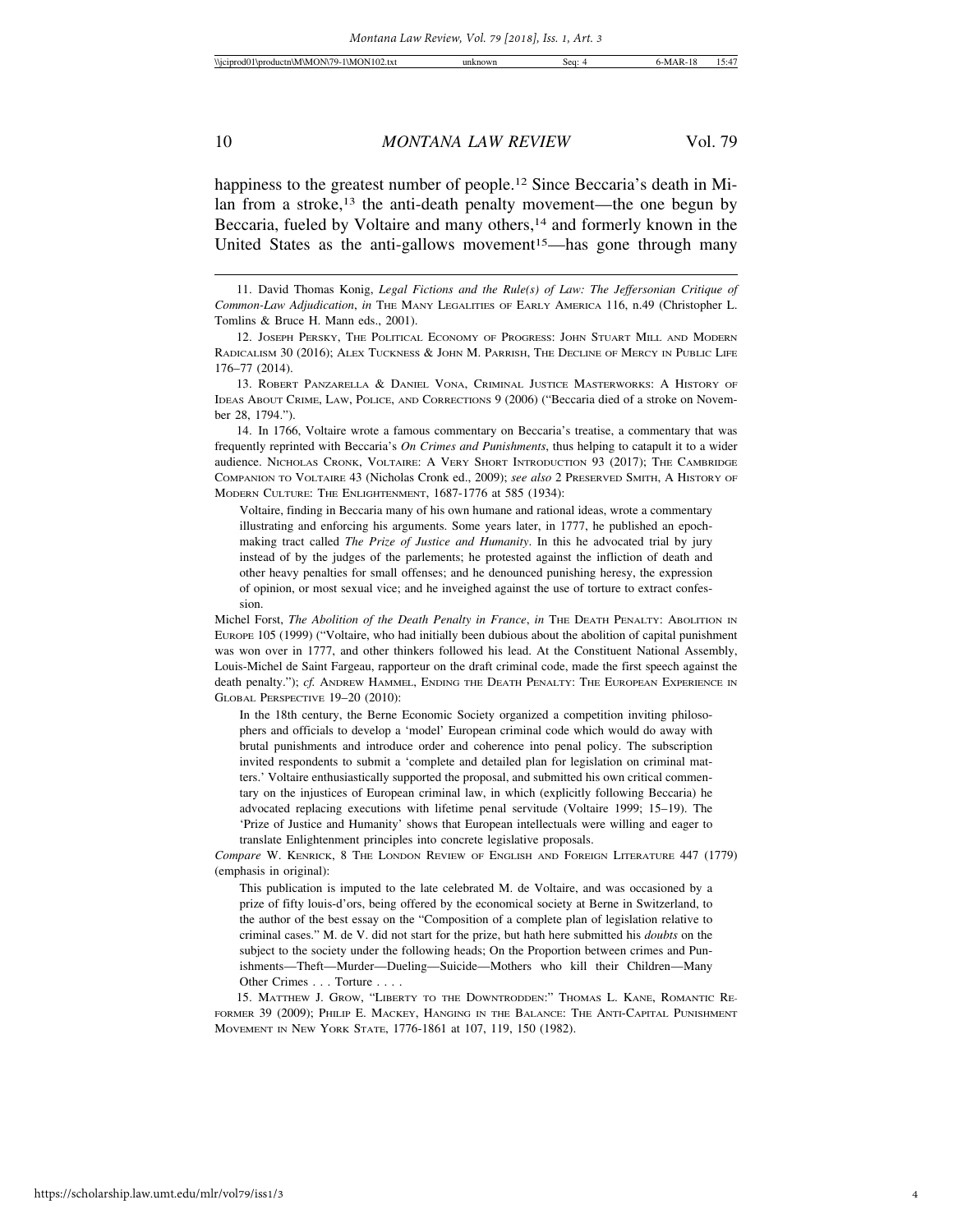stages and seen numerous, multi-faceted developments.16 That movement, at one time driven by only a handful of highly committed individuals who suffered excommunication or risked scorn, derision, and ridicule from their contemporaries,17 is now an *international* one involving scores of highly respected anti-death penalty activists and organizations.18 The movement has only grown in strength as horrifying miscarriages of justice have been exposed<sup>19</sup> and as skillful advocates of abolition have made persuasive calls for the death penalty's demise.20

19. *See generally* FRANK R. BAUMGARTNER, SUZANNA L. DE BOEF & AMBER E. BOYDSTUN, THE DECLINE OF THE DEATH PENALTY AND THE DISCOVERY OF INNOCENCE 42–43 (2008); WRONGFUL CON-VICTIONS AND MISCARRIAGES OF JUSTICE: CAUSES AND REMEDIES IN NORTH AMERICAN AND EUROPEAN CRIMINAL JUSTICE SYSTEMS 16–17 (C. Ronald Huff & Martin Killias eds., 2013); BRENT E. TURVEY & CRAIG M. COOLEY, MISCARRIAGES OF JUSTICE: ACTUAL INNOCENCE, FORENSIC EVIDENCE, AND THE LAW 276 (2014). *See also* MIKA OBARA-MINNITT, JAPANESE MORATORIUM ON THE DEATH PENALTY 153 (2016) ("Following the successive disclosure of wrongful conviction cases, newly formed anti-death penalty NGOs began to act on behalf of inmates who had been wrongfully convicted."); FRANKLIN E. ZIMRING, THE CONTRADICTIONS OF AMERICAN CAPITAL PUNISHMENT 269 (2003) ("After *Gregg v. Georgia* approved the restarting of executions in 1976, a series of problematic death verdicts received some public attention, and one Texas case where an innocent defendant was sentenced to death was the subject of a much-noticed documentary film, *The Thin Blue Line*."); *Id.* at 270 ("Hugo Bedau and Michael Radelet, two prominent anti-death penalty scholars, published their compendium of wrongful convictions and executions first as a law review article entitled 'Miscarriages of Justice in Potentially Capital Cases' in 1987, and then as a book, *In Spite of Innocence*, published in 1992.").

20. *E.g.*, HERBERT H. HAINES, AGAINST CAPITAL PUNISHMENT: THE ANTI-DEATH PENALTY MOVE-MENT IN AMERICA, 1972–1994 at 167–68 (1996); AGAINST THE DEATH PENALTY, *supra* note 9, at 47. **R** *Compare* CONFRONTING CAPITAL PUNISHMENT IN ASIA: HUMAN RIGHTS, POLITICS, AND PUBLIC OPINION

<sup>16.</sup> *See, e.g.*, PAUL CHRISTIAN JONES, AGAINST THE GALLOWS: ANTEBELLUM AMERICAN WRITERS AND THE MOVEMENT TO ABOLISH CAPITAL PUNISHMENT (2011); STUART BANNER, THE DEATH PENALTY: AN AMERICAN HISTORY (2002). A short summary of developments pertaining to the abolition movement can be found online at the Death Penalty Information Center's website. *Part I: History of the Death Penalty: Abolition Movement*, DEATH PENALTY INFO. CTR., https://perma.cc/7BMD-NGTZ (last updated 2017); *Part II: History of the Death Penalty: Recent Developments*, DEATH PENALTY INFO. CTR., https:// perma.cc/Y6PW-7WBA (last updated 2017).

<sup>17.</sup> PAMELA J. SCHRAM & STEPHEN G. TIBBETTS, INTRODUCTION TO CRIMINOLOGY: WHY DO THEY DO IT? 74–75 (2d ed. 2017) (noting that "the ideas Beccaria proposed were so revolutionary . . . that he published the book anonymously," with Beccaria worrying that "the church would accuse him of blasphemy." "Beccaria was right; the Roman Catholic Church excommunicated him when the book's authorship became known. In fact, his book remained on the list of condemned works until relatively recently (1960s).").

<sup>18.</sup> E.g., JOYCE DURIGA, HELEN PREJEAN: DEATH ROW'S NUN (2017) (a biography of Sister Helen Prejean); THE SUPREME COURT IN CONFERENCE (1940–1985): THE PRIVATE DISCUSSIONS BEHIND NEARLY 300 SUPREME COURT DECISIONS 610 (Del Dickson ed., 2001) (noting the work of Tony Amsterdam and the NAACP's Legal Defense Fund); A HOWARD READER: AN INTELLECTUAL AND CUL-TURAL QUILT OF THE AFRICAN-AMERICAN EXPERIENCE 47 (Paul E. Logan ed., 2000) (taking note of the work of Bryan Stevenson and Stephen Bright). Anti-death penalty organizations include, among others, Amicus, Amnesty International, Anti-Death Penalty Asia Network, Centre for Capital Punishment Studies, Hands Off Cain, Human Rights Watch, Reprieve, and the World Coalition Against the Death Penalty. *Links to Death Penalty Organizations*, CORNELL CTR. ON THE DEATH PENALTY WORLDWIDE, https:/ /perma.cc/649S-RLTT (last updated July 2, 2013). The Council of Europe and the European Parliament hosted the First World Congress Against the Death Penalty in Strasbourg from June 21 to 23, 2001. The DEATH PENALTY: BEYOND ABOLITION 198 (Council of Europe Publishing ed., 2004).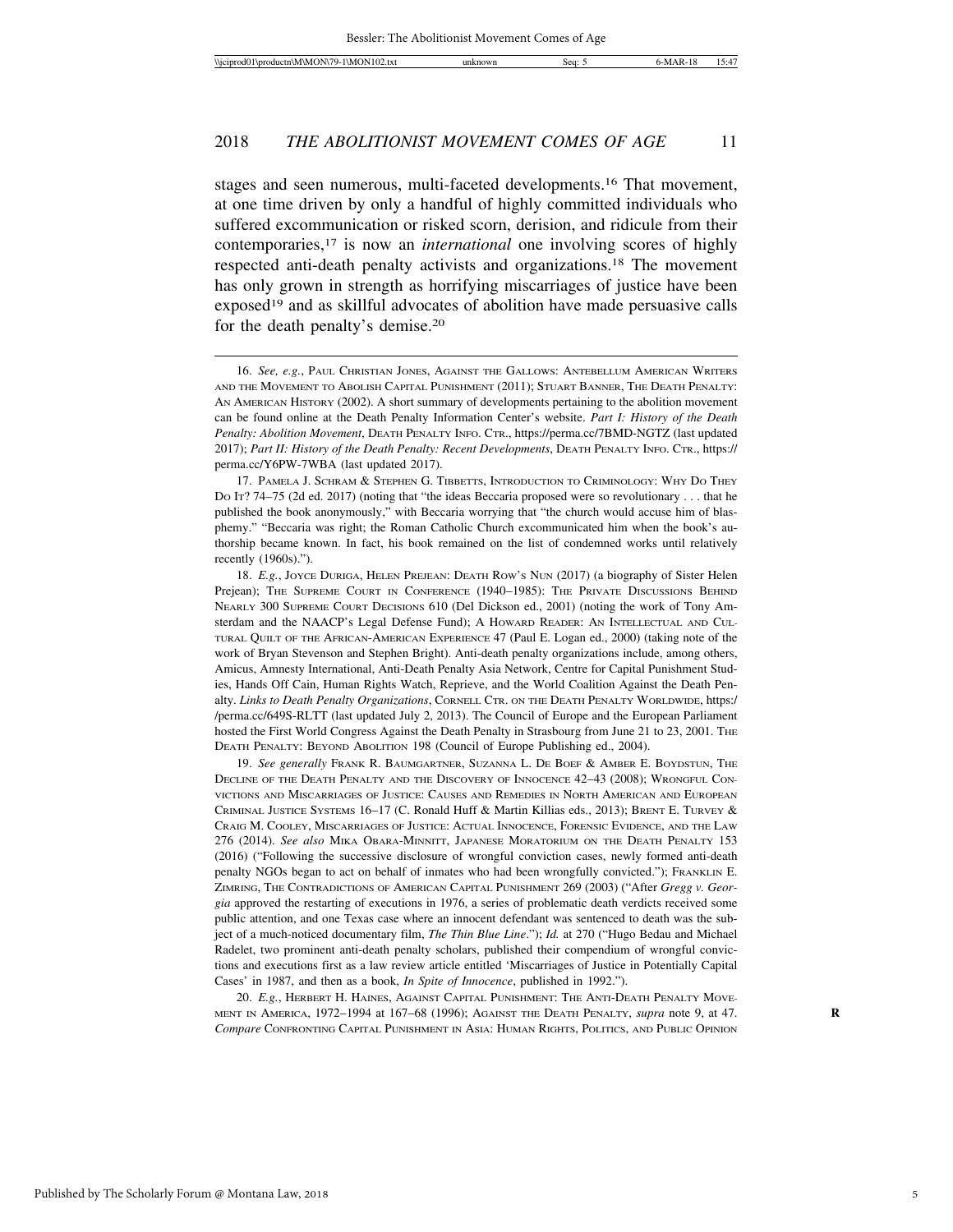Changes in the law pertaining to capital punishment have come in different countries at different times. There have been numerous advances along with a number of setbacks—for the anti-death penalty movement since the 18th century. There have been a large number of prominent antideath penalty advocates since Beccaria's time, from Jeremy Bentham (1748-1832), Edward Livingston (1764-1836), U.S. Vice President George M. Dallas (1792-1864), Victor Hugo (1802-1885), and Clarence Darrow (1857-1938), to Anthony Amsterdam, Hugo Adam Bedau, Sister Helen Prejean, Robert Badinter, and Justices William Brennan and Thurgood Marshall.21 All of them—in their own unique ways—have had to grapple with different circumstances, opportunities, and challenges in their own lifetimes.22

In the end, successful movements (and this was certainly true for the anti-slavery movement)<sup>23</sup> are about leadership, persuasive advocacy, and coalition building.24 Today's global anti-death penalty movement, which now has lots of coalition partners, has finally come into its own on the international stage (much as the anti-slavery movement did in the 19thcentury)<sup>25</sup> in the last few decades.<sup>26</sup> Its modern successes to date come

<sup>1 (</sup>Roger Hood & Surya Deva eds., 2013); DAVID T. JOHNSON & FRANKLIN E. ZIMRING, THE NEXT FRONTIER: NATIONAL DEVELOPMENT, POLITICAL CHANGE, AND THE DEATH PENALTY IN ASIA 115 (2009); THE CULTURAL LIVES OF CAPITAL PUNISHMENT: COMPARATIVE PERSPECTIVES (Austin Sarat & Christian Boulanger eds., 2005).

<sup>21.</sup> KRONENWETTER, *supra* note 9, at 158–63, 168–70, 174–75; VICTOR HUGO, LE DERNIER JOUR **R** D'UN CONDAMNÉ (1829) (translated into English as *The Last Day of a Condemned Man*).

<sup>22.</sup> *E.g.*, MARIO CUOMO, REASON TO BELIEVE 144–47 (1995) (former New York Governor Mario Cuomo describing his opposition to capital punishment and his vetoes of death penalty legislation).

<sup>23.</sup> BHARAT MALKANI, SLAVERY AND THE DEATH PENALTY: A STUDY IN ABOLITIONISM (forthcoming May 2018).

<sup>24.</sup> SANDRA J. JONES, COALITION BUILDING IN THE ANTI-DEATH PENALTY MOVEMENT: PRIVILEGED MORALITY, RACE REALITIES 2 (2010) ("Although the contemporary anti-death penalty movement is typically recognized as having its roots in the 1970s, organized collective action against the death penalty has been taking place as far back as the eighteenth century.").

<sup>25.</sup> YVES BEIGBEDER, THE ROLE AND STATUS OF INTERNATIONAL HUMANITARIAN VOLUNTEERS AND ORGANIZATIONS: THE RIGHT AND DUTY TO HUMANITARIAN ASSISTANCE 181 (1991) (noting that the Anti-Slavery Society, described as "the world's oldest international human rights NGO," was founded in 1839 as the British and Foreign Anti-Slavery Society, organized the first anti-slavery convention in London shortly thereafter, and promoted international campaigns for the abolition of slavery between 1840 and 1890).

<sup>26.</sup> LOUIS J. PALMER, JR., THE DEATH PENALTY IN THE UNITED STATES: A COMPLETE GUIDE TO FEDERAL AND STATE LAWS 282 (2d ed. 2014) ("The World Coalition Against the Death Penalty was created in Rome in May 2002."); *see also* MARIO MARAZZITI, 13 WAYS OF LOOKING AT THE DEATH PENALTY ch. 4 (2015):

The French NGO Together Against the Death Penalty (*Ensemble contre la peine de mort*, or ECPM) was another group working hard to abolish capital punishment. ECPM promoted the first World Congress Against the Death Penalty in Strasbourg in 2001. Twenty-six representatives of as many international associations, including the Community of Sant'Egidio, signed the Strasbourg Declaration on June 22, 2001, committing to "create a worldwide coordination of abolitionist associations and campaigners, whose first goal will be to launch a worldwide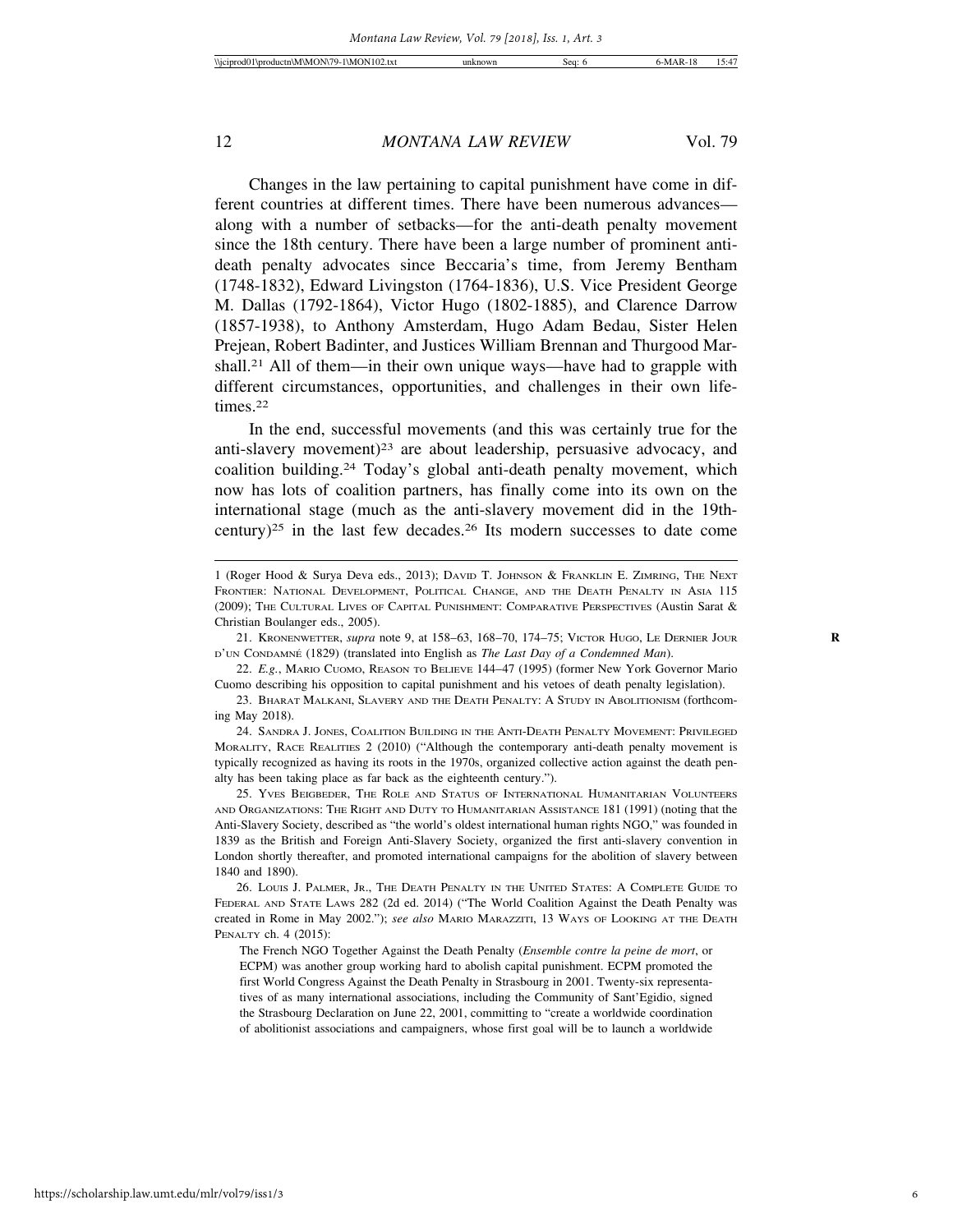thanks in part to the advocacy of Amnesty International and an array of other non-governmental organizations ("NGOs") such as Together Against the Death Penalty or, as it is known in French, *Ensemble contre la peine de morte* ("ECPM").<sup>27</sup> From the 2002 creation of the World Coalition Against the Death Penalty in Rome,<sup>28</sup> to the 2010 founding of the International Commission against the Death Penalty in Madrid,<sup>29</sup> there is now a global infrastructure to fight capital punishment. Such organizations, and the individuals who lead them, have effectively raised awareness of all the human rights issues associated with the death penalty's use.30

While many public officials over the years have advocated for the death penalty's abolition or even, in a few cases, to set aside death sentences *en masse*, 31 the fear of crime is—and always has been and will be—real and palpable, creating a particular challenge for the abolitionist movement.32 Murderers and other violent offenders instill great fear

28. *History*, WORLD COAL. AGAINST THE DEATH PENALTY, https://perma.cc/4QLC-5AGC (last visited Nov. 11, 2017).

29. *About ICDP*, INT'L COMM'N AGAINST THE DEATH PENALTY, https://perma.cc/MU3H-6SBC (last updated 2013).

30. GLOBALIZING JUSTICE: CRITICAL PERSPECTIVES ON TRANSNATIONAL LAW AND THE CROSS-BOR-DER MIGRATION OF LEGAL NORMS 129 (Donald W. Jackson, Michael C. Tolley & Mary L. Volcansek eds., 2010):

In the case of the death penalty, human rights organizations played the central role in creating an unprecedented "norms cascade" beginning in the mid–1970s. Following intense internal debates and dissent on the issue of expanding its mandate, Amnesty International decided in 1976 to promote the abolition of the death penalty as one of its core goals. By 1989, the UN General Assembly adopted the Second Optional Protocol to the International Covenant on Civil and Political Rights (ICCPR) calling on all member states to abolish the death penalty. In 1990, the Organization of American States (OAS) adopted a similar protocol to its human rights convention. In May 2002, the Council of Europe adopted Protocol 13 to the European Convention on Human Rights, which represents the first international treaty abolishing the death penalty with no exceptions.

31. *E.g.*, LEIGH BUCHANAN BIENEN, MURDER AND ITS CONSEQUENCES: ESSAYS ON CAPITAL PUN-ISHMENT IN AMERICA 44–45 (2010) (discussing a mass commutation of death sentences by Illinois Governor George Ryan).

32. *E.g.*, TERRORISM IN AMERICA 132 (Kevin Borgeson & Robin Valeri eds., 2009):

Keil and Vito (1991) tested fear of crime as a predictor of support for the death penalty among 619 residents in Kentucky who participated in a telephone survey. The researchers found di-

day for the universal abolition of the death penalty." On May 13, 2002, they founded the World Coalition Against the Death Penalty in Rome, at the Community of Sant'Egidio's headquarters in Trastevere. An executive committee of eleven associations and NGOs became the movement's strategic nerve-center. Since its founding, the World Coalition has worked to abolish the death penalty by lobbying organizations and states and supporting local activists.

<sup>27.</sup> *Our History*, ENSEMBLE CONTRE LA PEINE DE MORTE, https://perma.cc/4X9M-JRW6 (from main page, scroll over "2000: Creation of ECPM") (last visited Nov. 11, 2017) (noting that, in 2000, Michel Taube and Benjamin Menasce wrote a book, *An Open Letter to Americans for the Abolition of the Death Penalty*, published by L'écart, that was followed by an anti-death penalty campaign called "*Together Against the Death Penalty in the USA*" that gathered 500,000 signatures in France, leading to ECPM's creation. More information about this international campaign to abolish the death penalty is available at https://perma.cc/2ESF-CMN6 (last visited Nov. 16, 2017)).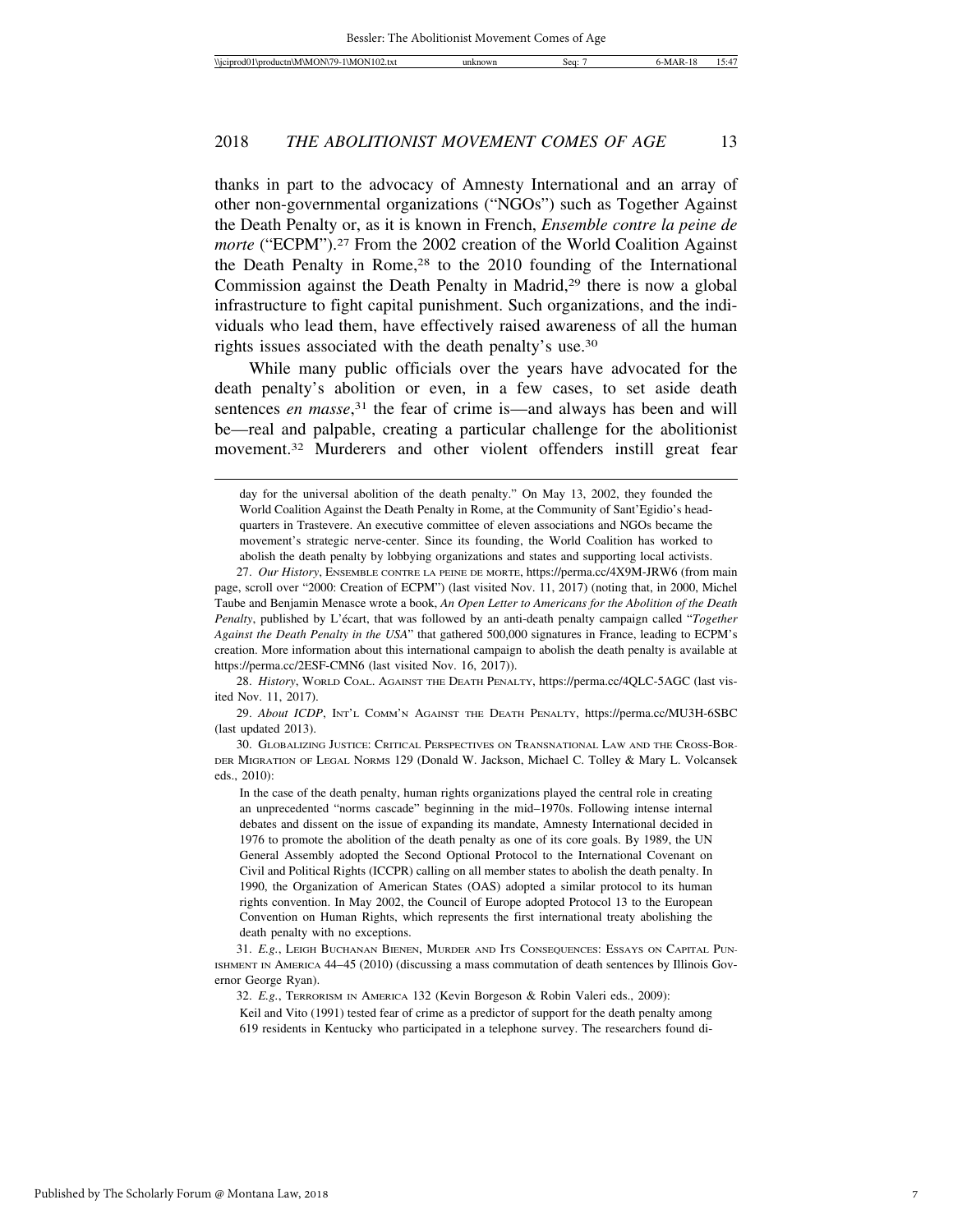amongst societies, and for centuries, that fear—at times stoked by demagogues and populist politicians throughout the world—has driven criminal justice and sentencing policies.<sup>33</sup> People are creatures of habit, and old habits are hard to break. Indeed, the admirable quest for law and order has often, in direct derogation of basic human right principles, been perverted and involved the discriminatory or arbitrary imposition of death sentences and the carrying out of executions, often in an extremely invidious, random, or haphazard fashion.34

The geographic, racial, and gender disparities now commonly associated with executions<sup>35</sup> and the recent spate of Arkansas executions—ones driven by the *expiration dates* of a drug, a sedative used in that state's lethal injection protocol—show just how *ad hoc* the death penalty's administration has become.36 As one news story reported after Arkansas executed its fourth inmate in eight days: "The expiration is an issue because a resupply is uncertain as Arkansas and other states struggle with suppliers that don't want their products used in executions. The sedative, midazolam, is a controversial replacement for anaesthetics that Arkansas and other states can no longer obtain."37 To have executions prompted by expiration dates, and to have Arkansas Governor Asa Hutchinson schedule dates for four double

Recent abolitionists, under the influence of the HUMAN RIGHTS doctrines advocated by the United Nations, have argued that the death penalty violates human rights because its administration inevitably entails arbitrary practices; erroneous executions are an irrevocable and irremediable violation of the right to life; and there are less severe and equally effective alternative punishments. In addition, it is argued that the death penalty, as it is actually used in contemporary criminal justice systems, is biased against certain races or classes, so much so that a self-respecting civilized society cannot afford to employ it.

35. JAMES R. ACKER, QUESTIONING CAPITAL PUNISHMENT: LAW, POLICY, AND PRACTICE ch. 6 (2014) (discussing racial discrimination and gender and geographic disparities); *see also* THE OXFORD HANDBOOK OF SENTENCING AND CORRECTIONS 716 (Joan Petersilia & Kevin R. Reitz eds., 2012):

The vast majority of death penalty jurisdictions within the United States have elected rather than appointed prosecutors, and these prosecutors are usually autonomous decision makers in their own small locales (counties). Rarely is there any state or regional review of local decision making or coordination of capital prosecutions. These simple facts of institutional organization generate enormous geographic disparities within most death penalty jurisdictions. 36. Faith Karimi, Darran Simon & Jason Hanna, *Arkansas Executes Kenneth Williams, 4th Inmate*

*in 8 Days*, CNN (Apr. 28, 2017), https://perma.cc/NUV3-CJJH. 37. *Id.*

rect and indirect effects of fear on this measure of punitiveness. The more fear a subject reported (as measured through neighborhood safety), the more likely the subject was to support the death penalty. Age, race, and victimization experience operated indirectly through fear of crime to translate into greater odds of supporting the death penalty.

<sup>33.</sup> SUSAN EASTON & CHRISTINE PIPER, SENTENCING AND PUNISHMENT: THE QUEST FOR JUSTICE 19, 104 (4th ed. 2016).

<sup>34.</sup> *E.g.*, THE DEATH PENALTY IN AMERICA: CURRENT CONTROVERSIES 249 (Hugo Adam Bedau ed., 1997) ("If one reads through the five concurring opinions in *Furman v. Georgia*, searching for common threads holding together those otherwise independent opinions, one is likely to seize on the twin themes of *arbitrariness* and *discrimination*." (emphasis in original)); *see also* LAWRENCE C. BECKER & CHARLOTTE B. BECKER, ENCYCLOPEDIA OF ETHICS 184 (2001):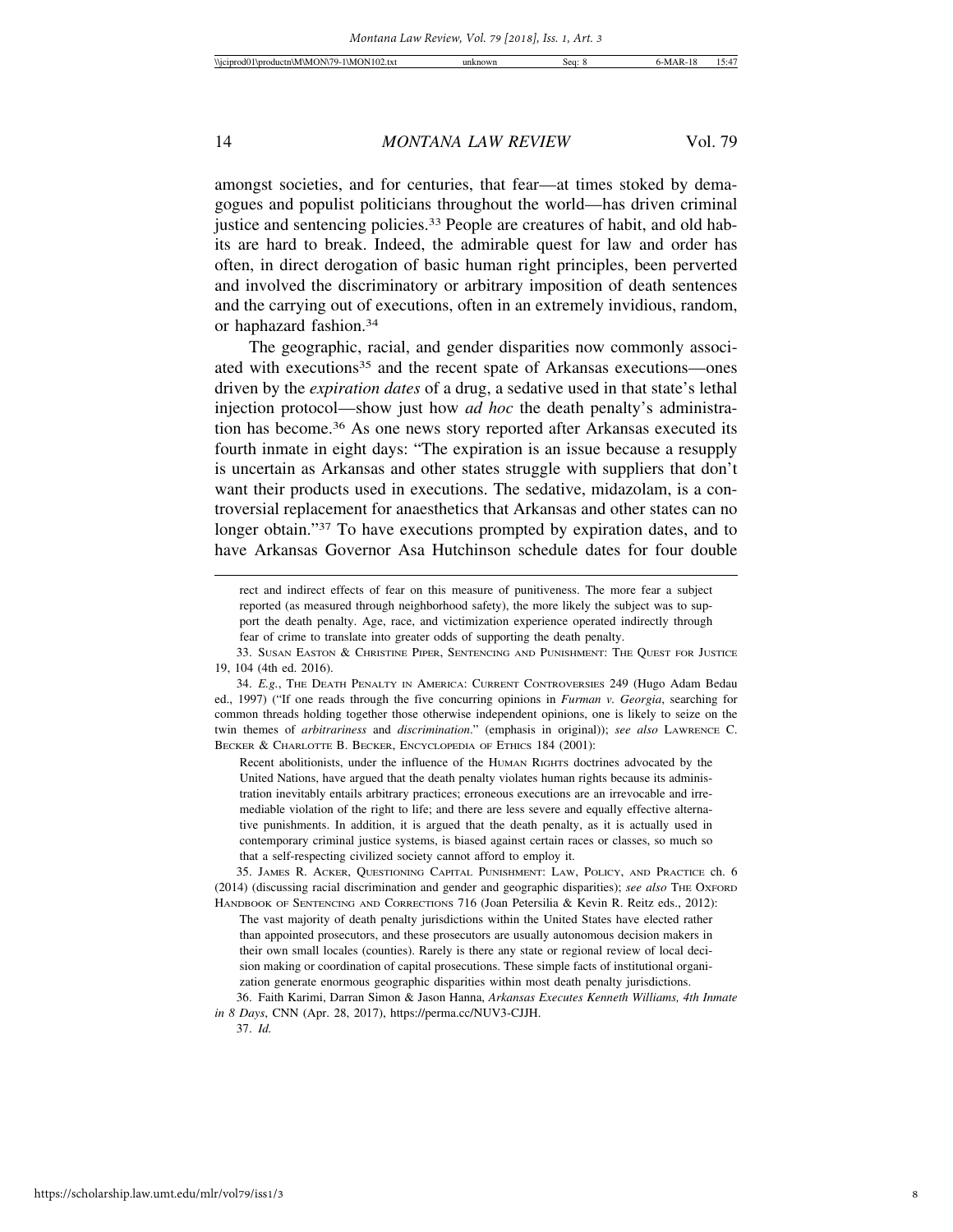executions over an eleven-day period based on that fact, is—as Justice Stephen Breyer later said—"close to random."38 Originally, the State of Arkansas had planned to carry out eight executions in eleven days, but the courts later blocked some of those executions.39

The social and legal history of the anti-death penalty movement is, when viewed globally, a story of struggle against state power and prejudice. The efforts to abolish capital punishment are too numerous to recount in one place, but suffice it to say they have accelerated substantially in recent decades.40 The death penalty itself, of course, is a centuries-old practice that dates back to the Dark Ages—indeed, to the very beginning of recorded human history.<sup>41</sup> Though an exhaustive recitation of the history of the antideath penalty movement is not feasible in one law review article, an examination of the stages and progress of the anti-death penalty movement to date—developments that have taken place in Europe, the Americas, Africa, and elsewhere—offers significant and promising clues as to what may lie ahead for the punishment of death, though naturally much uncertainty still remains.

The changes in law and practice that have occurred are many and varied, but certain themes emerge from a 30,000-foot view of the past. As one modern source reports, "With respect to the death penalty, there has been an evolution in sensibilities over the past 300 years, regarding views about appropriate and inappropriate methods of execution, which have triggered changes in policy, such as death by lethal injection rather than by public hangings."<sup>42</sup> "There has been," that source emphasizes, taking note of the gradual (sometimes painfully slow) evolution of state practice, "a steady civilizing process in the administration of the death penalty."43 All of this,

<sup>38.</sup> Phil McCausland, *Arkansas Gov. Hutchinson on Executions: "I Absolutely Made the Right Decision"*, NBC NEWS (Apr. 29, 2017), https://perma.cc/94UL-V3Z2.

<sup>39.</sup> Dakin Andone, *Arkansas Plans to Execute 8 Men Over 11 Days*, CNN (Mar. 3, 2017), https:// perma.cc/SY7T-DA2Y; Phil McCausland, *Arkansas Executions: State Kills Two Death Row Inmates in One Night*, NBC NEWS (Apr. 25, 2017), https://perma.cc/Z23L-LZ2L.

<sup>40.</sup> At the U.N. level, the U.N. Economic and Social Council adopted safeguards guaranteeing protection of the rights of those facing the death penalty in 1984, and the Second Optional Protocol to the International Covenant on Civil and Political Rights—seeking the death penalty's abolition—was adopted by the U.N. General Assembly in 1989. *Death Penalty*, UNITED NATIONS HUMAN RIGHTS: OFFICE OF THE HIGH COMMISSIONER, https://perma.cc/8YAG-PP46 (last visited Nov. 11, 2017); Safeguards Guaranteeing Protection of the Rights of Those Facing the Death Penalty (May 25, 1984), https:// perma.cc/XR4S-H2LW; Second Optional Protocol to the International Covenant on Civil and Political Rights, Aiming at the Abolition of the Death Penalty (Dec. 15, 1989), https://perma.cc/PMY4-4K5T.

<sup>41.</sup> BETH A. SIMMONS, MOBILIZING FOR HUMAN RIGHTS: INTERNATIONAL LAW IN DOMESTIC POLIT-ICS 187 (2009) ("The death penalty is one of the oldest forms of criminal punishment. Laws providing for the death penalty date from the eighteenth century B.C.E. in Babylonia. In seventh-century B.C.E. Athens, the Draconian Code made death the only punishment for all crimes.").

<sup>42.</sup> CHRISTOPHER S. KUDLAC, PUBLIC EXECUTIONS: THE DEATH PENALTY AND THE MEDIA 15 (2007).

<sup>43.</sup> *Id.*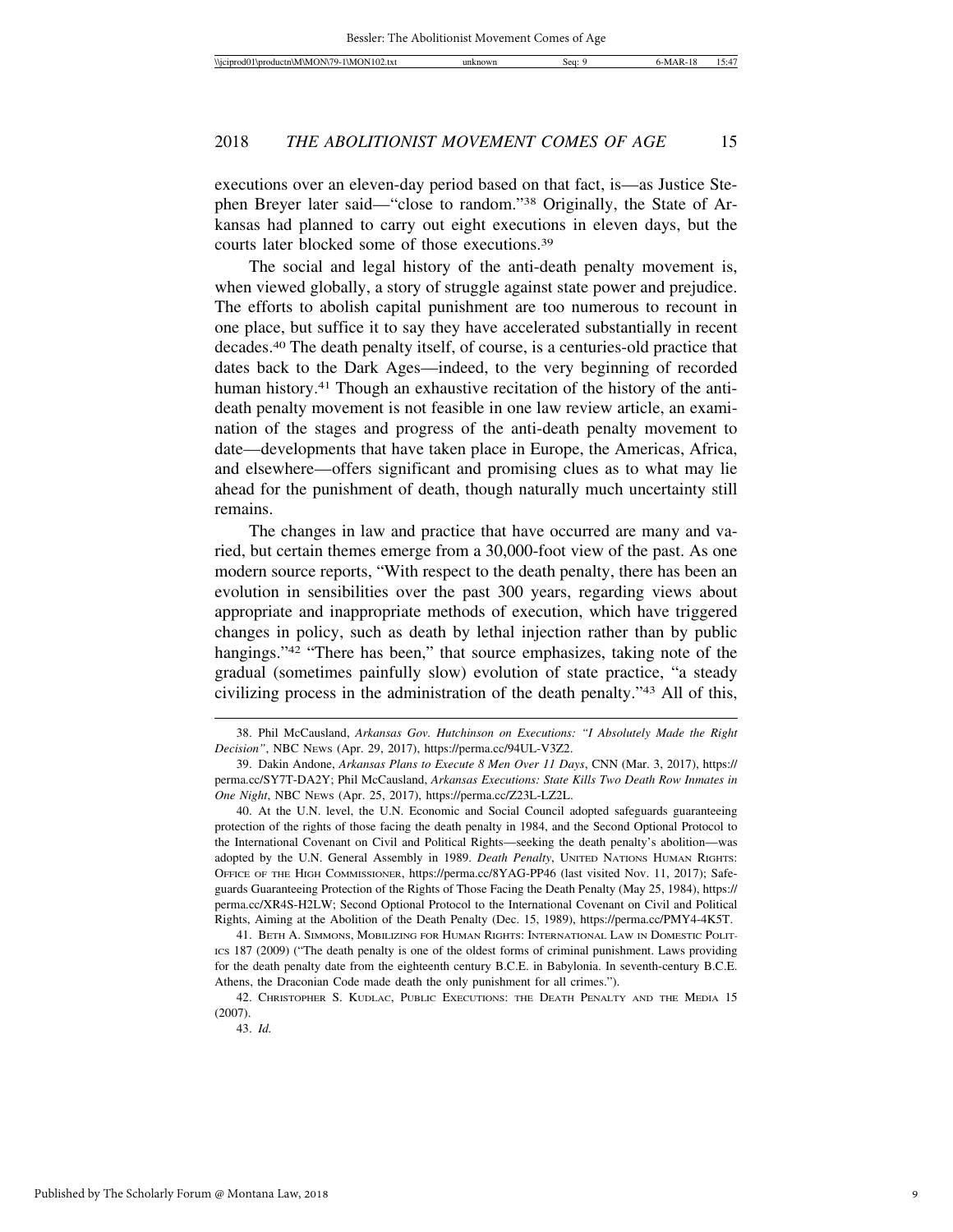along with the various restrictions that have been placed on capital punishment since the 18th century, raises a vital question: Will the death penalty go the way of the stocks and the pillory, and be relegated (at some point down the road) to the history books?

Looking down and looking back, one can see more clearly. There was a time when death sentences and executions were almost universally embraced throughout the world44 and when the punishment of death was the *mandatory* punishment for a wide array of felonies.<sup>45</sup> That has largely changed, with those changes in law and practice taking place in many nations.46 There have also been many times in many different locales when anti-death penalty sentiment either led to the complete abolition of capital punishment47 or in which, in the face of strong opposition from defenders of the Old Order, the number of death-eligible offenses was simply curtailed.48 Unlike in the past, when the vast *majority* of countries made use of capital punishment,49 today a clear *minority* of nations still actively use executions.50 The first places to abolish the death penalty in the wake of the

46. LINDA E. CARTER, ELLEN S. KREITZBERG & SCOTT W. HOWE, UNDERSTANDING CAPITAL PUN-ISHMENT LAW § 26.04[A] (3d ed. 2012) ("Similar to the situation in the United States in which the U.S. Supreme Court held mandatory death sentences unconstitutional, national and international bodies around the world are taking the same position.").

47. LOUIS P. MASUR, RITES OF EXECUTION: CAPITAL PUNISHMENT AND THE TRANSFORMATION OF AMERICAN CULTURE, 1776–1865 at 124–25, 158–59 (1989) (describing early anti-death penalty efforts and abolitionist successes in America).

<sup>44.</sup> *E.g.*, PAUL VELLELY, POPE FRANCIS: UNTYING THE KNOTS, THE STRUGGLE FOR THE SOUL OF CATHOLICISM 207 (2d ed. 2015) ("Once slavery, and the death penalty, were universally accepted as legitimate."). The Quakers were a notable exception. MICHEL FOUCAULT, THE PUNITIVE SOCIETY: LEC-TURES AT THE COLLÈGE DE FRANCE, 1972–1973, at 86 (Bernard H. Harcourt ed. & Graham Burchell trans., 2015) ("[W]hen the Quakers became established in America, they wanted to escape the English penal system and develop a new penal code without the death penalty. The came up against the refusal of the English administrators and there was a muted struggle with the English administration up until Independence.").

<sup>45.</sup> JOSEPH A. MELUSKY & KEITH A. PESTO, THE DEATH PENALTY: A REFERENCE HANDBOOK 79 (2017) ("From the Middle Ages forward, the punishment for all felonies was in theory a mandatory sentence of death, with any lesser sentence to be granted by a process of royal pardon. The penalty for misdemeanors was such punishment short of death as the judges decided.").

<sup>48.</sup> *See, e.g.*, 2 THE EARLY REPUBLIC AND ANTEBELLUM AMERICA: AN ENCYCLOPEDIA OF SOCIAL, POLITICAL, CULTURAL, AND ECONOMIC HISTORY 554 (Christopher G. Bates ed., 2015) (noting that America's "anti-death penalty movement was small at first," but that "it picked up steam in the 1840s," as newspaper editors, orators, and activists "joined the chorus," and further observing: "the era's primary spokesmen in favor of the death penalty were church leaders" whose arguments "were rooted in scripture," but that "the anti-death penalty forces made a modicum of progress" and that "[t]hough capital punishment remained legal and widely practiced, the number of capital offenses was reduced significantly in most states").

<sup>49.</sup> THE DEATH PENALTY IN CHINA: POLICY, PRACTICE, AND REFORM 13 (Bin Liang & Hong Lu eds., 2016) (noting that in 1977, "less than four decades ago," only sixteen nations "had abolished the death penalty for all crimes").

<sup>50.</sup> LILIAN CHENWI, TOWARDS THE ABOLITION OF THE DEATH PENALTY IN AFRICA: A HUMAN RIGHTS PERSPECTIVE 30 n.97 (2007) ("At the international level, a majority of countries in the world have now abandoned the use of the death penalty."); Roger Hood, *Introductory Review of the Current*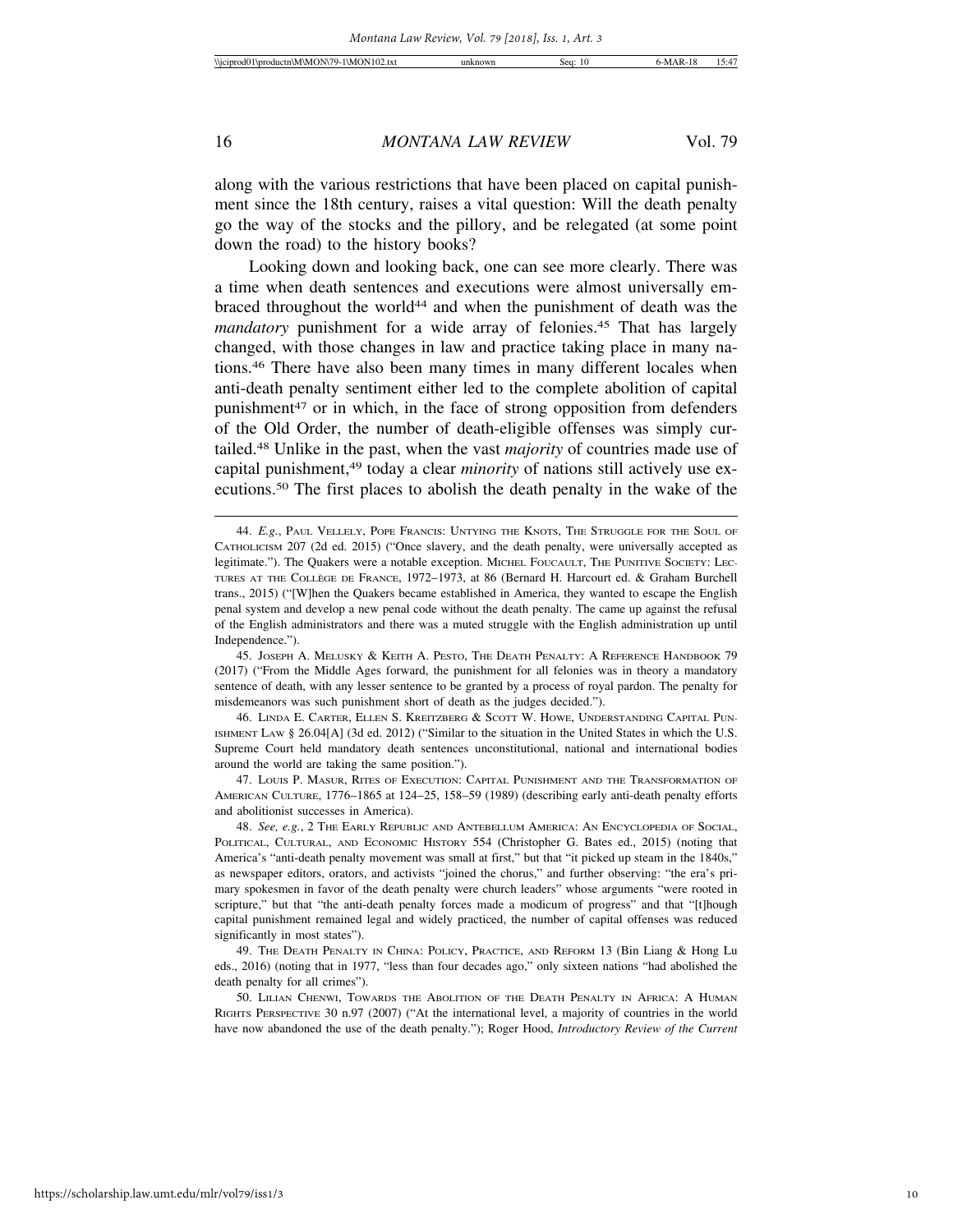publication of Beccaria's landscape-changing text were Tuscany and Austria. Grand Duke Peter Leopold, also known as Leopold II, outlawed the death penalty's use in Tuscany in 1786; his brother, Holy Roman Emperor Joseph II, then barred the use of executions in Austria (except for crimes of revolt against the state) the following year.51

This Article traces the broad trajectory that the centuries-old crusade against capital punishment has taken since the publication of Beccaria's *Dei delitti e delle pene*. It begins, in Part II, by highlighting the origins of the anti-death penalty movement, and it then discusses some key moments in that movement's history in the decades and centuries that followed. In particular, it describes how the movement has matured through the decades, from executions imposed at the behest of monarchs to a series of restrictions on the use of death sentences. The movement began with Cesare Beccaria's modified conception of Jean-Jacques Rousseau's social contract theory.52 It then morphed from one focused, in large part, on whether severe punishments (i.e., death sentences and executions) were actually efficacious in *deterring* or *preventing* crime, to one focused on *human rights*. The movement's foundation now rests on universal rights: the right to life, human dignity, and the now long-standing legal prohibitions against torture and cruel, inhuman or degrading treatment or punishments,<sup>53</sup> or—in the U.S.—against "cruel and unusual punishments."54 The death penalty debate—from one that originally focused on absolute power, the divine right of kings, and the asserted right of monarchs to take human life with impu-

*Situation as Regards Progress Towards the Abolition of the Death Penalty and Possible Next Stages*, *in* DEATH PENALTY: A CRUEL AND INHUMAN PUNISHMENT 19 (L. Arroyo Zapatero, W. Schabas & K. Takayama eds., 2013) (noting that 106 nations—or more than half of the world's 198 independent countries—have abolished the death penalty).

<sup>51.</sup> JOHN D. BESSLER, CRUEL AND UNUSUAL: THE AMERICAN DEATH PENALTY AND THE FOUNDERS' EIGHTH AMENDMENT 46 (2012); *see also* CLIVE EMSLEY, CRIME, POLICE, AND PENAL POLICY: EUROPEAN EXPERIENCES 1750-1940, at 33 (2007) ("Joseph II in Austria and Grand Duke Leopold in Tuscany both abolished the death penalty in their new legal codes, but they maintained fearsome punishments. This was especially the case with Joseph's *Allgemeines Gesetz über Verbrechen und deren Bestrafung* (1787) which authorized public floggings, branding with hot irons, and lifelong periods of imprisonment, sometimes in chains in tiny cells."); John D. Bessler, *Revisiting Beccaria's Vision: The Enlightenment, America's Death Penalty, and the Abolition Movement*, 4 NW. J. L. & SOC. POL'Y 195 (2009) (tracing the influence of Beccaria on the abolitionist movement in the United States).

<sup>52.</sup> Rousseau's *The Social Contract* first appeared in print shortly before Cesare Beccaria began working on *Dei delitti e delle pene*. *See* JEAN-JACQUES ROUSSEAU, OF THE <sup>S</sup>OCIAL CONTRACT AND OTHER POLITICAL WRITINGS (Christopher Bertram ed. & Quintin Hoare trans., 2012).

<sup>53.</sup> *E.g.*, Convention Against Torture and Other Cruel, Inhuman and Degrading Treatment or Punishment arts. 1, 16, June 26, 1987, 145 U.N.T.S. 85, https://perma.cc/74J2-KPVB [hereinafter Convention Against Torture]. Article 1 of the Convention Against Torture defines torture, which nations agree to criminalize as part of their treaty obligations, while Article 16 obligates states to prevent "other acts of cruel, inhuman or degrading treatment or punishment which do not amount to torture as defined in article I." *Id.*, arts. 1, 16.

<sup>54.</sup> U.S. CONST. amend. VIII.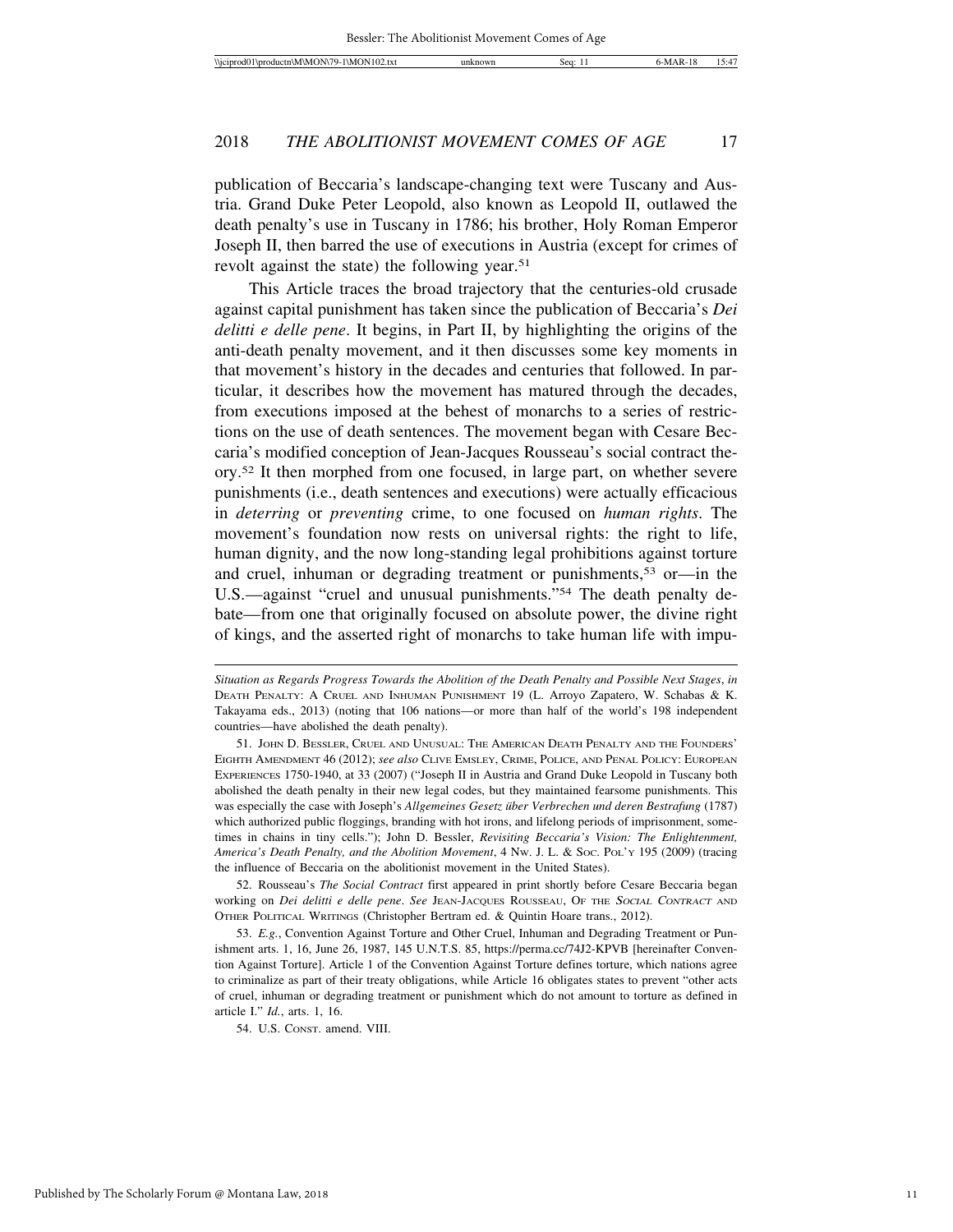nity, to one focused on whether it violates basic or fundamental human rights for the state to kill individual offenders—has thus been reframed in fundamental ways over the centuries.

If the past is prologue, as William Shakespeare once offered in one of his plays,<sup>55</sup> it is also true that history cannot be undone, but that the future is ours to freely shape. The Universal Declaration of Human Rights (1948), it is clear, set the tone for the recognition of various *universal* human rights,<sup>56</sup> and since the 1970s, Amnesty International and other human rights groups have publicly and vocally campaigned against capital punishment, leading to much progress in that regard.57 Whereas punishments, in prior centuries, were frequently based on religious texts and seen as a response to *sin*, the rise of secular criminal justice systems that used Enlightenment-era principles like *proportionality* to set punishments inevitably altered anti-death penalty discourse. Both religious and secular arguments are still made today against capital punishment,58 but these days, the 21st-century movement against the punishment of death is now being increasingly grounded in the notion of universal, non-derogable human rights, such as the right to be free from torture.59 Although Thomas Jefferson, in the Declaration of Indepen-

It is telling that even in the drafting of the Universal Declaration there was a debate about women's voices. The initial version of the first article stated, "All men are created equal." It took women members of the commission, led by Mrs. Hansa Mehta of India, to point out that "all men" might be interpreted to exclude women. Only after long debate was the language changed to say, "All human beings are born free and equal."

Hillary Rodham Clinton, *On the Universal Declaration of Human Rights, in* 3 FREE AND EQUAL: THE UNIVERSAL DECLARATION OF HUMAN RIGHTS AT 50 at 10–11 (Mark Smith ed., 1998).

57. REPORT OF AMNESTY INTERNATIONAL CONFERENCE ON THE DEATH PENALTY, STOCKHOLM, SWEDEN, 10–11 DECEMBER, 1977 (1978).

59. *See* JOHN D. BESSLER, THE DEATH PENALTY AS TORTURE: FROM THE DARK AGES TO ABOLITION (2017) (documenting this trend and making the case that the death penalty should be classified as a form of torture); RHONA K. M. SMITH, TEXTBOOK ON INTERNATIONAL HUMAN RIGHTS 183 (7th ed. 2016) ("The creation of a body of non-derogable rights within human rights law has sometimes been taken to add weight to the notion of a hierarchy of rights with the non-derogable rights being somehow higher than the others."); Lisa Hajjar, *Rights at Risk: Why the Right Not To Be Tortured Is Important to* You, *in* 48 STUDIES IN LAW, POLITICS, AND SOCIETY: SPECIAL ISSUE: REVISITING RIGHTS 108 (Austin Sarat ed.,

<sup>55. &</sup>quot;[W]hat's past is prologue"—a quote from Act II of William Shakespeare's *The Tempest*—is carved on the National Archives building in Washington, D.C. RESPECTFULLY QUOTED: A DICTIONARY OF QUOTATIONS 245 (comp. by The Library of Congress 2010).

<sup>56.</sup> In the American Declaration of Independence (1776), Thomas Jefferson wrote "that all men are created equal." At that time, women and minorities were still systematically excluded from society's social compact and did not enjoy the same rights or freedoms as white property owners. The Universal Declaration of Human Rights, after the issue was debated, was drafted in a way to make sure it included women's rights. As one source notes:

<sup>58.</sup> GARDNER C. HANKS, AGAINST THE DEATH PENALTY: CHRISTIAN AND SECULAR ARGUMENTS AGAINST CAPITAL PUNISHMENT (1997). *Compare* AMERICA'S DEATH PENALTY: BETWEEN PAST AND PRESENT 53 (David Garland, Randall McGowen & Michael Meranze eds., 2011) ("Over the course of the nineteenth century the Western death penalty lost much of its religious character and became predominantly secular in orientation and organization.").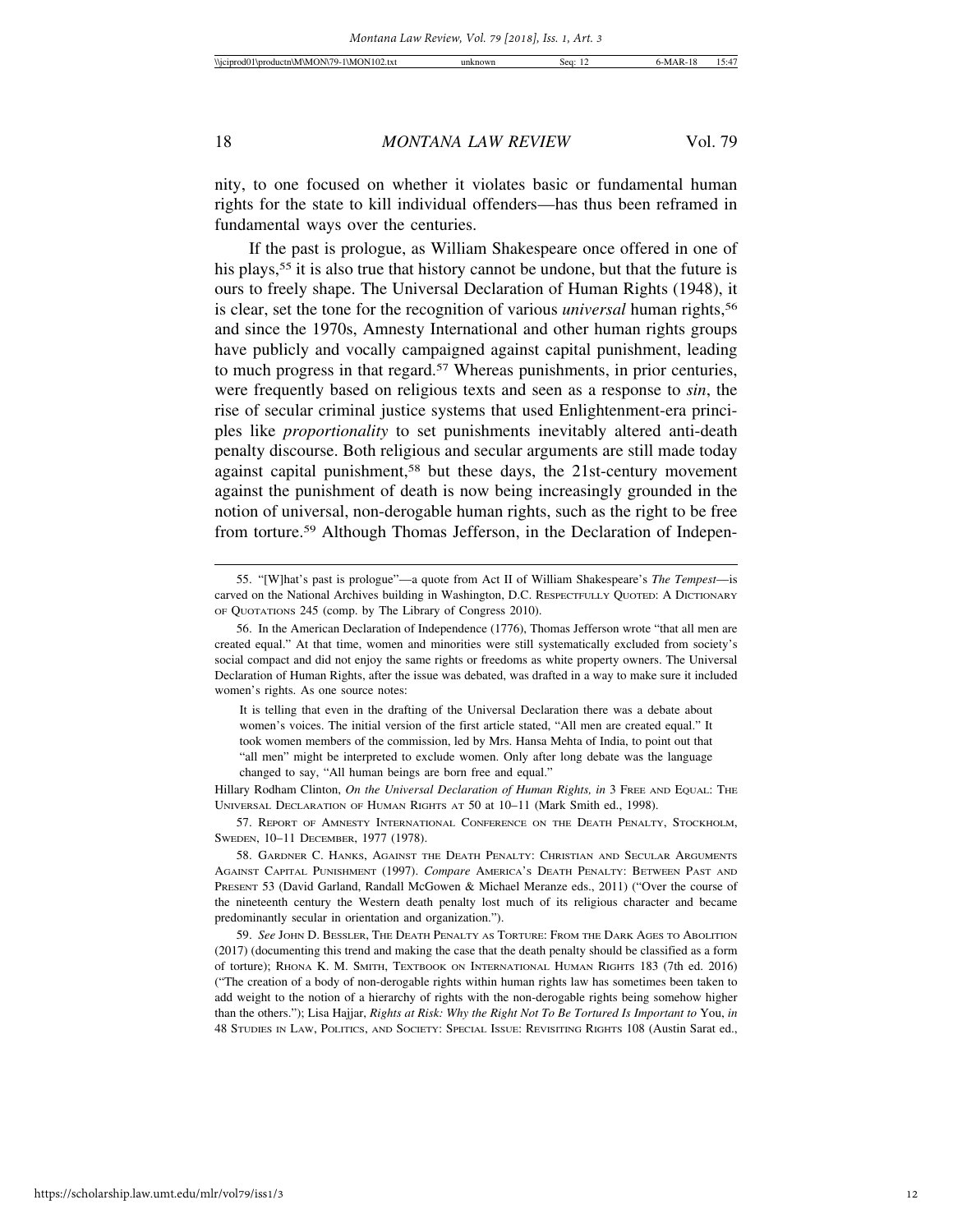dence (1776), wrote of the "unalienable" right to life,<sup>60</sup> and though Jefferson later effusively praised Beccaria's keen intellect,<sup>61</sup> the death penalty was still in use in Jefferson's America as it is, if only sporadically, in modern America.62

This Article—part history, part predictor of what is yet to come—then looks at the present state of affairs and what the next few years may bring in terms of the law. Part III thus details where we are now with respect to capital punishment—a sort of State of the State—as it describes how American executions are carried out now. In particular, it discusses the prolonged delays between sentencing and execution now so closely associated with capital punishment, and it shows how the United States has become increasingly isolated in the world community through its continued use of that punishment.63 Although predictions are always notoriously difficult to make, Part IV then frankly assesses what the fate of the punishment of death will likely be in time. What Mother Nature and Father Time will bring (and when it will actually be brought) is unknowable, but the Article concludes that capital punishment in all of its many grotesque forms<sup>64</sup> will

61. In 1821, Thomas Jefferson wrote that, "Beccaria and other writers on crimes and punishments had satisfied the reasonable world of the unrightfulness and inefficacy of the punishment of crimes by death; and hard labor on roads, canals and other public works had been suggested as a proper substitute." THOMAS JEFFERSON, AUTOBIOGRAPHY DRAFT FRAGMENT (July 27, 1821), *available at* https:// perma.cc/MF2H-AFU2.

62. In a recent article in *TIME* magazine, one commentator wrote that Americans are coming to the realization that the country's "balky system of state-sanctioned killing simply isn't fixable." "For the first time in the nearly 30 years that I have been studying and writing about the death penalty," David von Drehle explained in that piece of his own viewpoint, "the end of this troubled system is creeping into view." David von Drehle, *The Death of the Death Penalty: Why the Era of Capital Punishment Is Ending*, TIME (June 8, 2015).

<sup>2009) (</sup>noting that "the prohibition of torture is absolutely non-derogable because the law recognizes no exceptions, including in times of war or national emergency").

<sup>60.</sup> GEORGE H. SMITH, THE SYSTEM OF LIBERTY: THEMES IN THE HISTORY OF CLASSICAL LIBER-ALISM 120 (2013). "Inalienable rights were regarded as fundamental corollaries of a person's essential nature, especially his or her reason and volition, so these rights could never be surrendered or transferred to another person (including a government), even with the agent's consent." *Id.* at 20. The Scottish moral philosopher Francis Hutcheson—one of Beccaria's major inspirations—put it this way: "Unalienable Rights are essential Limitations to all Governments." *Id.* at 20.

<sup>63.</sup> At a recent U.N. session, two African nations—The Gambia and Madagascar—took major steps to commit themselves to abolish the death penalty. On September 21, 2017, The Gambia's President, Adama Barrow, signed the Second Optional Protocol to the International Covenant on Civil and Political Rights, aiming at the abolition of the death penalty. And, on that same day, Madagascar completed the ratification process by depositing the instrument of ratification for that treaty with the U.N. Secretary-General. There are now 85 countries that have signed the Second Optional Protocol. *At United Nations Session, The Gambia and Madagascar Take Major Steps to Abolish the Death Penalty*, DEATH PENALTY INFO. CTR., https://perma.cc/M5QK-EM5J (last updated 2017).

<sup>64.</sup> Under the rubric of "*Capital* punishments," one author—looking back at the history of executions from the vantage point of the mid-nineteenth century (before the electric chair, the gas chamber and lethal injections materialized)—listed this assortment of barbarous and brutal methods of execution that societies have witnessed: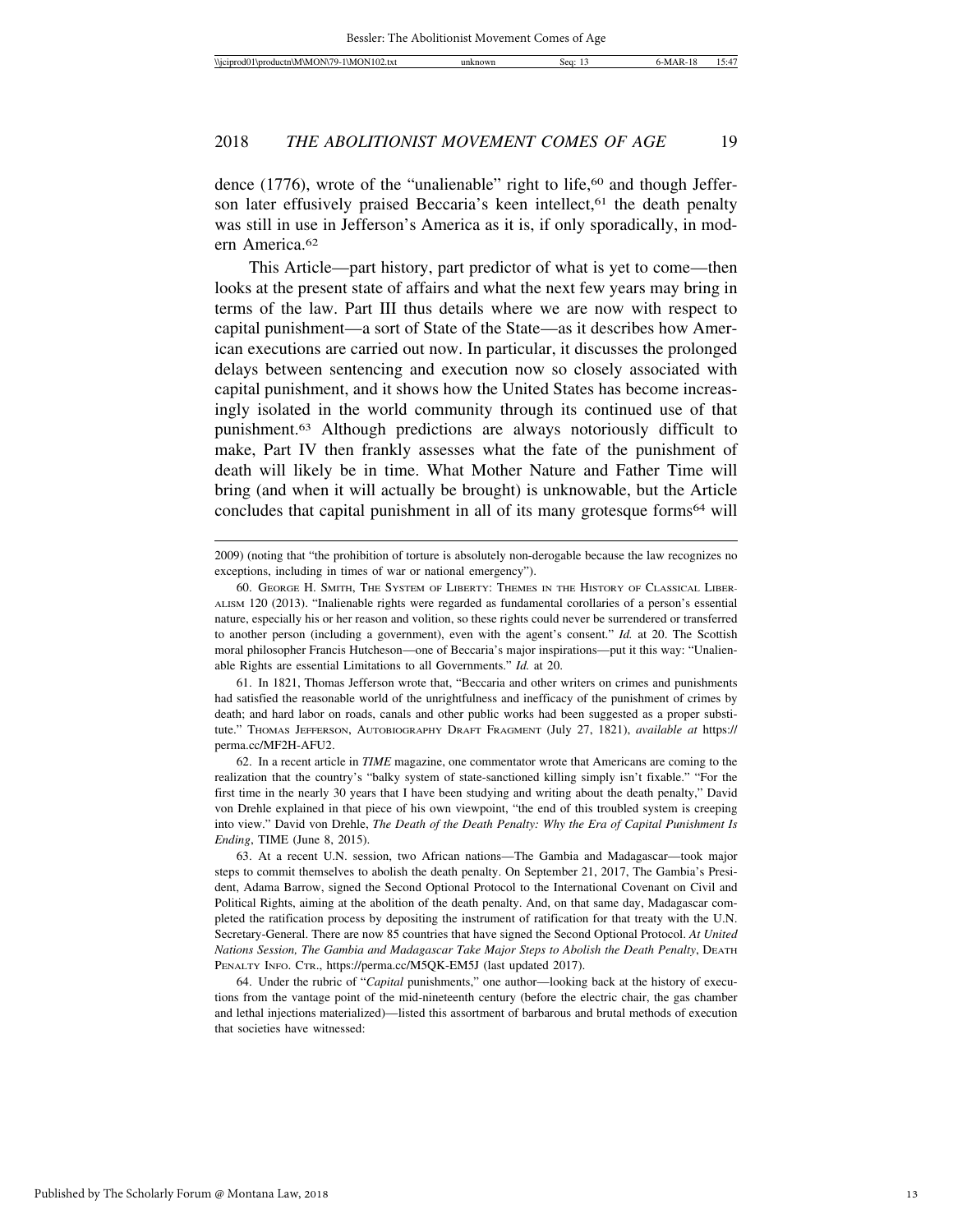end up being classified under the rubric of torture and will, in time, be absolutely prohibited under the existing *jus cogens* norm of international law that already bars torture.<sup>65</sup> International law already strictly forbids apartheid, slavery, genocide, piracy, torture, war crimes, and crimes against humanity,<sup>66</sup> and this Article concludes that the death penalty should be added to that list.

#### II. THE ANTI-DEATH PENALTY MOVEMENT: THE MATURATION OF THE MOVEMENT SINCE DEI DELITTI E DELLE PENE (1764)

Cesare Beccaria is considered the father or grandfather of the antideath penalty movement. In two recent journal articles<sup>67</sup> and two books, *The Birth of American Law: An Italian Philosopher and the American Revolution* and *The Celebrated Marquis: An Italian Noble and the Making of the Modern World*, I meticulously documented Beccaria's considerable influence on the world's constitutions and laws.68 Utilizing and adapting Rousseau's social contract theory, Beccaria concluded that the death penalty was neither a just nor necessary punishment.69 As Lynn McDonald writes in *The Early Origins of the Social Sciences*: "Beccaria used social contract theory to limit the power of the state, specifically to exclude torture

65. A *jus cogens* norm is a "peremptory" norm of international law that is non-derogable in nature. ROBERT KOLB, PEREMPTORY INTERNATIONAL LAW - JUS COGENS: A GENERAL INVENTORY ch. 1 (2015); *see also* SARAH JOSEPH ET AL., SEEKING REMEDIES FOR TORTURE VICTIMS: A HANDBOOK ON THE INDI-VIDUAL COMPLAINTS PROCEDURES OF THE UN TREATY BODIES 488 (2006) ("The absolute nature of the prohibition of torture under treaty law is reinforced by its higher, *jus cogens* status under customary international law. *Jus cogens* status connotes the fundamental, peremptory character of the obligation, which is, in the words of the International Court of Justice, 'intransgressible.'").

66. 2 M. CHERIF BASSIOUNI, INTERNATIONAL CRIMINAL LAW: MULTILATERAL AND BILATERAL EN-FORCEMENT MECHANISMS 169 (3d ed. 2008).

67. *See generally* John D. Bessler, *The Italian Enlightenment and the American Revolution: Cesare Beccaria's Forgotten Influence on American Law*, 37 MITCHELL HAMLINE L.J. PUB. POL'Y & PRAC. 1 (2016); John D. Bessler, *The Economist and the Enlightenment: How Cesare Beccaria Changed Western Civilization*, Sept. 23, 2016, EUR. J. L. & ECON. (sub. req.), https://perma.cc/WAT4-NQZ9.

68. *See generally* BESSLER, THE BIRTH OF AMERICAN LAW, *supra* note 1, at 58–218; BESSLER, THE **R** CELEBRATED MARQUIS, *supra* note 2, at 3–327. **R**

Beheading, strangling, crucifixion, drowning, burning, roasting, hanging by the neck, the arm, or the leg; starving, sawing, exposing to wild beasts, rendering asunder by horses drawing opposite ways; shooting, burying alive, blowing from the mouth of a cannon, compulsory deprivation of sleep, rolling in a barrel stuck with nails, cutting to pieces, hanging by the ribs, poisoning, pressing slowly to death, by a weight laid on the breast; casting headlong from a rock, tearing out the bowels, pulling to pieces with red hot pincers, stretching on the rack, breaking on the wheel, impaling, flaying alive, cutting out the heart, &c. &c. &c.

THOMAS DICK, L.L.D., 3 THE PHILOSOPHY OF RELIGION, OR, AN ILLUSTRATION OF THE MORAL LAWS OF THE UNIVERSE 332 n.\* (1847) (emphasis in original).

<sup>69.</sup> In 1765, right after the publication of *Dei delitti e delle pene*, Cesare Beccaria was pejoratively labeled "the Rousseau of the Italians" by a Dominican friar, Ferdinando Facchinei. DARIO MELOSSI, CONTROLLING CRIME, CONTROLLING SOCIETY: THINKING ABOUT CRIME IN EUROPE AND AMERICA 30 (2008).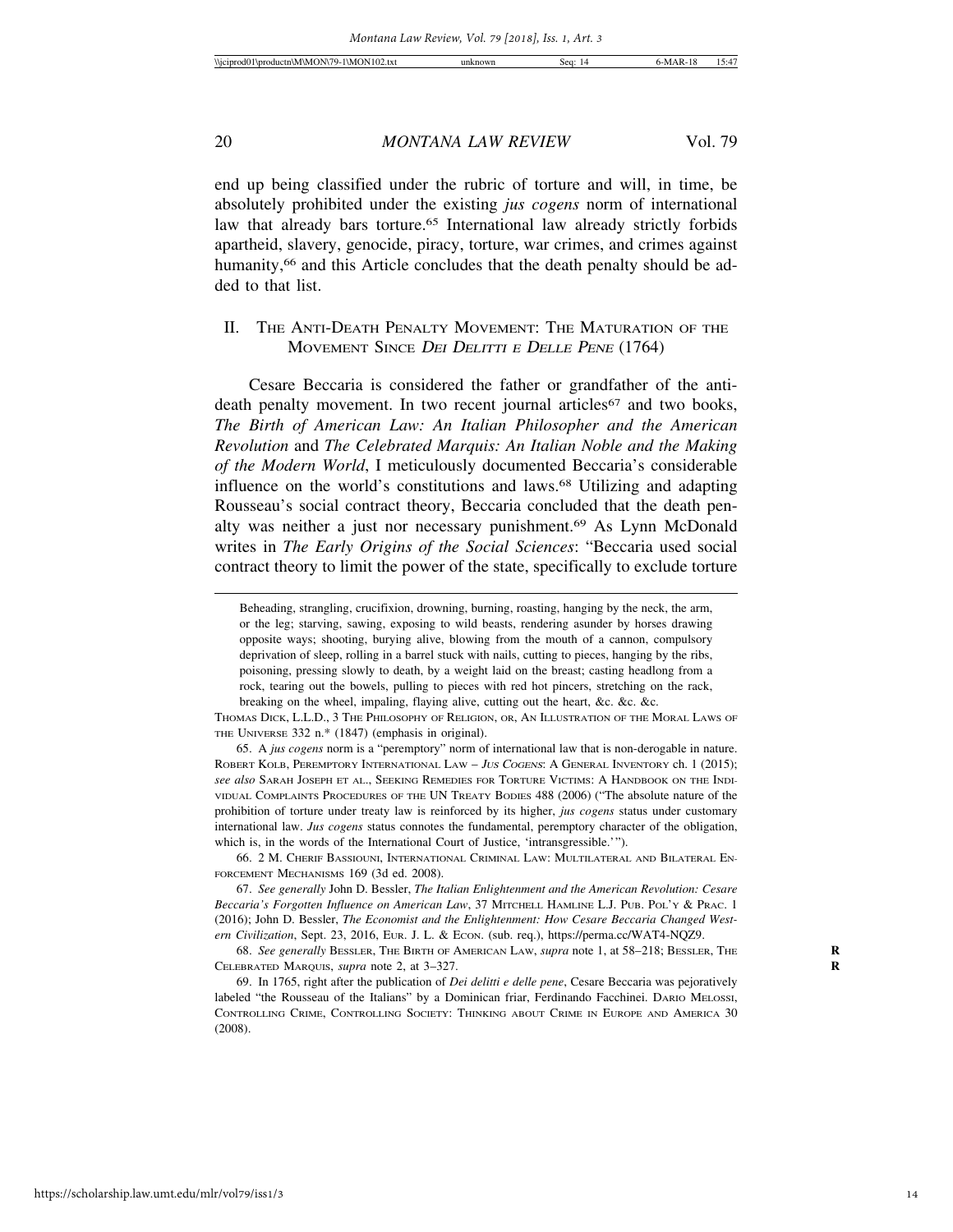and capital punishment. People could not give away such powers over their lives, nor indeed did they give away any liberty for the good of others."70 "The sovereign's authority," McDonald explains of Beccaria's conception of the social contract, "consisted of the sum of all the portions of liberty sacrificed by each person for that person's own good."<sup>71</sup> As Beccaria himself put it: "The aggregate of these least possible portions constitutes the right to punish; all that exceeds this is abuse and not justice."72 An assortment of enlightened monarchs, while not conceding their absolute power, were themselves almost magnetically drawn to Beccaria's reform-minded ideas.73

Cesare Beccaria's many admirers included scores of penal reformers and revolutionaries the likes of Jeremy Bentham, William Blackstone, John Adams, Thomas Jefferson, and Dr. Benjamin Rush, as well as a host of other prominent intellectuals throughout Europe and the Americas, including Voltaire, the French *Encyclopédistes*, and William Bradford, the second Attorney General of the United States.74 A close friend of James Madison, Bradford penned an influential legislative report, *An Enquiry How Far the*

73. SAMUEL WALKER, POPULAR JUSTICE: A HISTORY OF AMERICAN CRIMINAL JUSTICE 40 (1980) ("Beccaria's ideas helped to stimulate criminal-law reform throughout Europe, beginning in the 1770s. Frederick II of Prussia ordered his chancellor to begin drafting a new criminal code in 1779. According to Frederick, 'Beccaria has left nothing to glean after him; we need only to follow what he has so wisely indicated.'"); *see also* 14 THE BIBLICAL REPERTORY AND PRINCETON REVIEW FOR THE YEAR 1842 at 338–39 (1842) (reprinting a legislative report on capital punishment):

Whoever will take the pains to compare the sixteenth chapter of Beccaria's work on Punishment, with sect. 4, art 10, of the Instructions of Catharine, will be at no loss to discover the probable motives which led to the institution of her Criminal Code. She has borrowed the ideas, and sometimes the very words of Beccaria, taking good care, however, to leave out every thing touching the social compact, the surrender of the "*minime porzioni*" of personal rights and the limitations of the sovereign authority.

The work of Beccaria had been recently published, and was attracting much attention. Its doctrines had been espoused by the French school of Infidels, who were at that time the savans of Europe. Catharine, who was in close correspondence with them, was ambitious of establishing a reputation in philosophy, as well as war; and, to this end, she issued her "Instructions pour dresser la Code de Russie," in which she is philosophically clement, so far as the punishment of wrongs between man and man is concerned . . . .

74. *See generally* John D. Bessler, *The American Enlightenment: Eliminating Capital Punishment in the United States*, *in* CAPITAL PUNISHMENT: A HAZARD TO A SUSTAINABLE CRIMINAL JUSTICE SYS-TEM? 93 (Lill Scherdin ed., 2014); Bessler, *The Economist and the Enlightenment: supra* note 67. **R**

<sup>70.</sup> LYNN MCDONALD, THE EARLY ORIGINS OF THE SOCIAL SCIENCES 155 (1993). 71. *Id.* at 155.

<sup>72.</sup> *Id.* Before the publication of Beccaria's treatise, despotic monarchs frequently invoked scriptural passages and the "divine right of kings" to justify the imposition of death sentences. The Enlightenment changed the whole conversation. *See, e.g.*, HAMMEL, *supra* note 14, at 116: **R**

By the late 18th century, the debate about the death penalty in France had achieved recognizably modern form. Explicitly religious arguments, like invocations of the divine right of kings, were largely absent. Beccaria, in introducing the idea of complete abolition of capital punishment for ordinary crimes, drew on social contract theory, utilitarian thinking, and insights into the psychology of criminal offenders.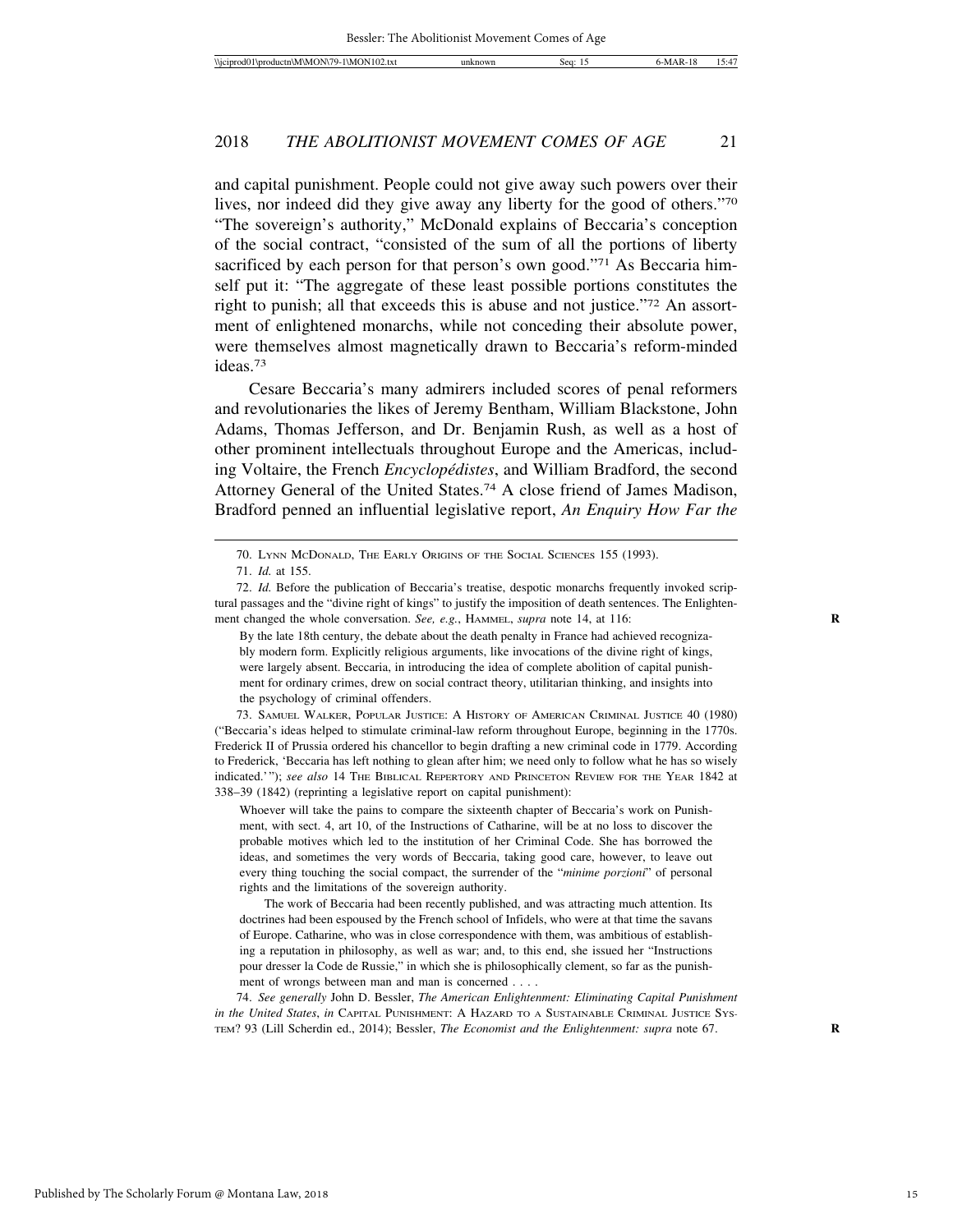*Punishment of Death Is Necessary in Pennsylvania*, shortly after the ratification of the U.S. Bill of Rights.75 In the United States, Beccaria's writings were repeatedly invoked by lawyers, politicians, and prominent anti-death penalty reformers, and Beccaria's name shows up multiple times in congressional and state legislative debates over issues pertaining to crimes and punishments.76 For example, before the Eighth Amendment's ratification in 1791, Representative James Jackson of Georgia, a lawyer and member of the U.S. House of Representatives, spoke at length about Beccaria's ideas in August 1789 during a debate on "the bill for establishing the Judicial Courts of the United States."77 Another member of the House of Representatives, William Vans Murray of Maryland, referenced Beccaria in Decem-

We do not claim to present any new arguments or facts. All that we say has been better said before, and we only present the subject in this form to bring the death penalty under the consideration of those who would not see and examine what others have so well said. We have derived great assistance from, and have in many instances only repeated the arguments and considerations which have been so ably set forth in other reports and works upon this subject. We call attention particularly to Robert Rantoul's report to the House of Representatives of Massachusetts, February 22, 1836; John L. O. Sullivan's report to the House of Assembly of New York, April 14, 1841; Essays on the Punishment of Death by Charles Spear; Thoughts on the Death Penalty by Charles Burleigh; Purrington's report to the Maine Legislature in 1836; Livingston's Argument to the Legislature of Louisiana; Gould's report to the New York Legislature, March 5, 1847; and the works of Beccaria, Montesquieu, Bentham and Cheever.

77. *The Judiciary*, 1 ANNALS OF CONG. 820, 830 (Aug. 31, 1789):

The accurate Marquis Beccaria points out a danger which it behooves us to guard against. In every society, he says, there is an effort continually tending to confer on one part the height of power and happiness, and to reduce the other to the extreme of weakness and misery. The intent of good laws is to oppose this effort, and diffuse their influence universally and equally. But men generally abandon the care of their most important concerns, to the uncertain prudence and discretion of those whose interest it is to reject the best and wisest institutions; and it is not till they have been led into a thousand mistakes in matters the most essential to their lives and liberties, and are weary of suffering, that they can be induced to apply a remedy to the evils with which they are oppressed. It is then they begin to conceive and acknowledge the most palpable truths which, from their simplicity, commonly escape vulgar minds, incapable of analyzing objects, accustomed to receive impressions without distinction, and to be determined rather by the opinions of others than by the result of their own examination.

This celebrated writer pursues the principle still further, and confirms what we urge on our side against the unnecessary establishment of inferior courts. He asserts, with the great Montesquieu, that every punishment which does not arise from absolute necessity is tyrannical; a proposition which may be made more general thus, every act of authority of one man over another for which there is not an absolute necessity is tyrannical. It is upon this, then, that the Sovereign's right to punish crimes is founded; that is, upon the necessity of defending the public liberty entrusted to his care, from the usurpation of individuals; and punishments are just, in proportion as the liberty preserved by the Sovereign is sacred and valuable.

<sup>75.</sup> William Bradford, *An Enquiry How Far the Punishment of Death Is Necessary in Pennsylvania* (1793).

<sup>76.</sup> *E.g.*, ANNUAL REPORT OF THE INSPECTORS OF THE PHILADELPHIA COUNTY PRISON, MADE TO THE LEGISLATURE 54 (1791) (noting that Beccaria's "opinions have the force of axioms in the science of penal law"); *see also* MR. WARD OF WARREN, REPORT OF THE SELECT COMMITTEE ON THE SUBJECT OF CAPITAL PUNISHMENT 1–2 (1853):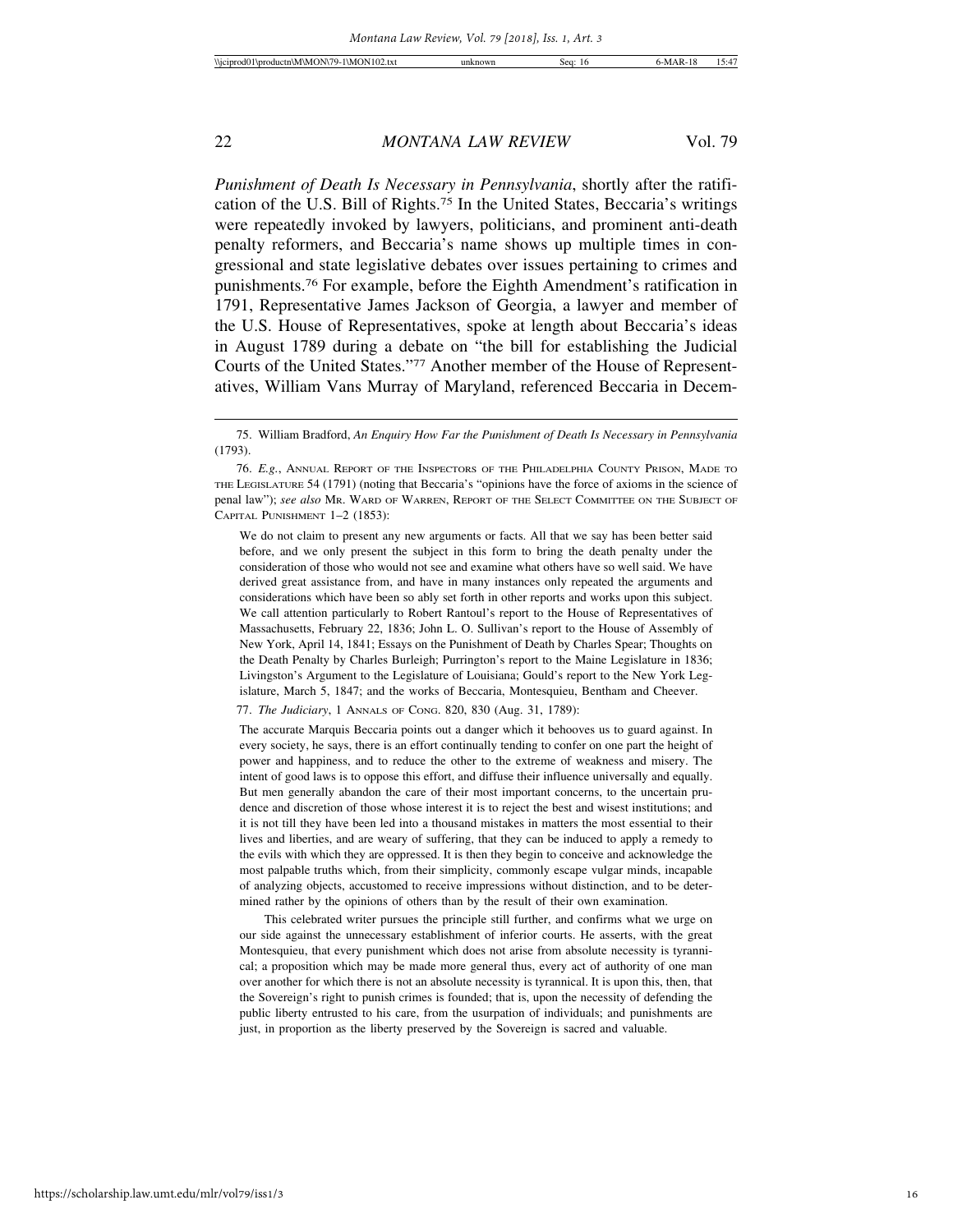ber 1791 in a debate over a post office bill relating to whether postal employees who robbed the mail should be put to death.78

The Italian philosopher from Milan was often referred to as "[t]he celebrated Beccaria."79 His ideas led to the death penalty's ephemeral abolition in Tuscany and Austria, but they also shaped penal practices around the globe.80 Indeed, Cesare Beccaria's expressed goal of ending resort to the punishment of death was whole-heartedly embraced by Dr. Benjamin Rush (a signer of the Declaration of Independence) before the U.S. Constitution's ratification.81 And Beccaria continued to be cited or quoted by many American civic leaders and public officials before the Civil War,<sup>82</sup> in its immediate aftermath,83 and in the many decades to come.84 For example, Bec-

79. *E.g.*, *Speech of Hon. G. M. Hamilton of Florida, in the House of Representatives*, 40 APP'X TO THE CONG. GLOBE 700, 701 (Jan. 29, 1869).

80. WILLIAM A. SCHABAS, THE DEATH PENALTY AS CRUEL TREATMENT AND TORTURE: CAPITAL PUNISHMENT CHALLENGED IN THE WORLD'S COURTS 18 (1996); BESSLER, THE CELEBRATED MARQUIS, *supra* note 2 (discussing Cesare Beccaria's global influence). **R**

81. Benjamin Rush, An Enquiry into the Effects of Public Punishments Upon Criminals and Upon Society, Read at the Society for Promoting Political Enquiries, convened at the house of Benjamin Franklin (Mar. 9, 1787) (available at https://perma.cc/U7ZW-SKHL).

82. *Speech of Mr. Walker, of Mississippi*, 11 APP'X TO THE CONG. GLOBE 611, 619 (June 21, 1842): Here, in most of the States, but a single crime (willful and deliberate murder) forfeits the life of the prisoner; and the onward march of our mild institutions is hastening under the lead of an illustrious Democrat (O'Sullivan) to adopt the principles of Beccaria and Livingston—to abolish the punishment of death, and to sweep the hangman's scaffold from American soil.

83. *Punishment of Treason*, 37 CONG. GLOBE 68, 69 (Dec. 11, 1866) (noting the following remarks of Mr. Stevens: "I should be very glad to see condign punishment inflicted upon many of these men, not capital punishment; for in my youth I read Beccaria, and adopted to a great extent the principles which he maintains."); *see also Trial of Jefferson Davis*, 36 Cong. GLOBE 2264, 2284 (Apr. 30, 1866):

Beccaria, in his celebrated Essay on Crimes and Punishments, says that "clemency is a virtue which belongs to the legislator, and not to the executor of the laws; a virtue which ought to

<sup>78.</sup> *Post Office Bill*, 3 ANNALS OF CONG. 282, 283–84 (Dec. 23, 1791):

The section which makes it death for persons employed in the Post Office Department to rob the mail, occasioned considerable debate. The words "shall suffer death," were struck out, and it was then moved to insert imprisonment for life, or for a term which the Court may think proper. This motion occasioned further debate, on its being moved to amend it by striking out imprisonment for life.

Mr. Murray entered into a general consideration of the subject. He was clearly of opinion that if the punishment was not loss of life, it ought to be the next in point of severity. He enlarged on the enormity of the crime, and inferred that a person who was so depraved as to be guilty of it, ought to be forever deprived of the power of injuring society again. He adverted to the principles advanced by Montesquieu, Beccaria, and others, who had written so ably on crimes and punishments; but, with all their refinements, they were obliged to acknowledge that as there were grades in guilt, so there should be degrees of punishment. He adverted to the regulations of Pennsylvania; he said their jail was more properly a school of morality than a place of punishment. It may reform, but it will never deter the abandoned from the perpetration of crimes. It might answer the present state of society in the Commonwealth, but he doubted whether it would not invite to the commission of crimes, and accelerate the period when they must have recourse to a more severe system of jurisprudence. He concluded by saying, that, as imprisonment for life was the next severest punishment to loss of life, he should vote against the last amendment.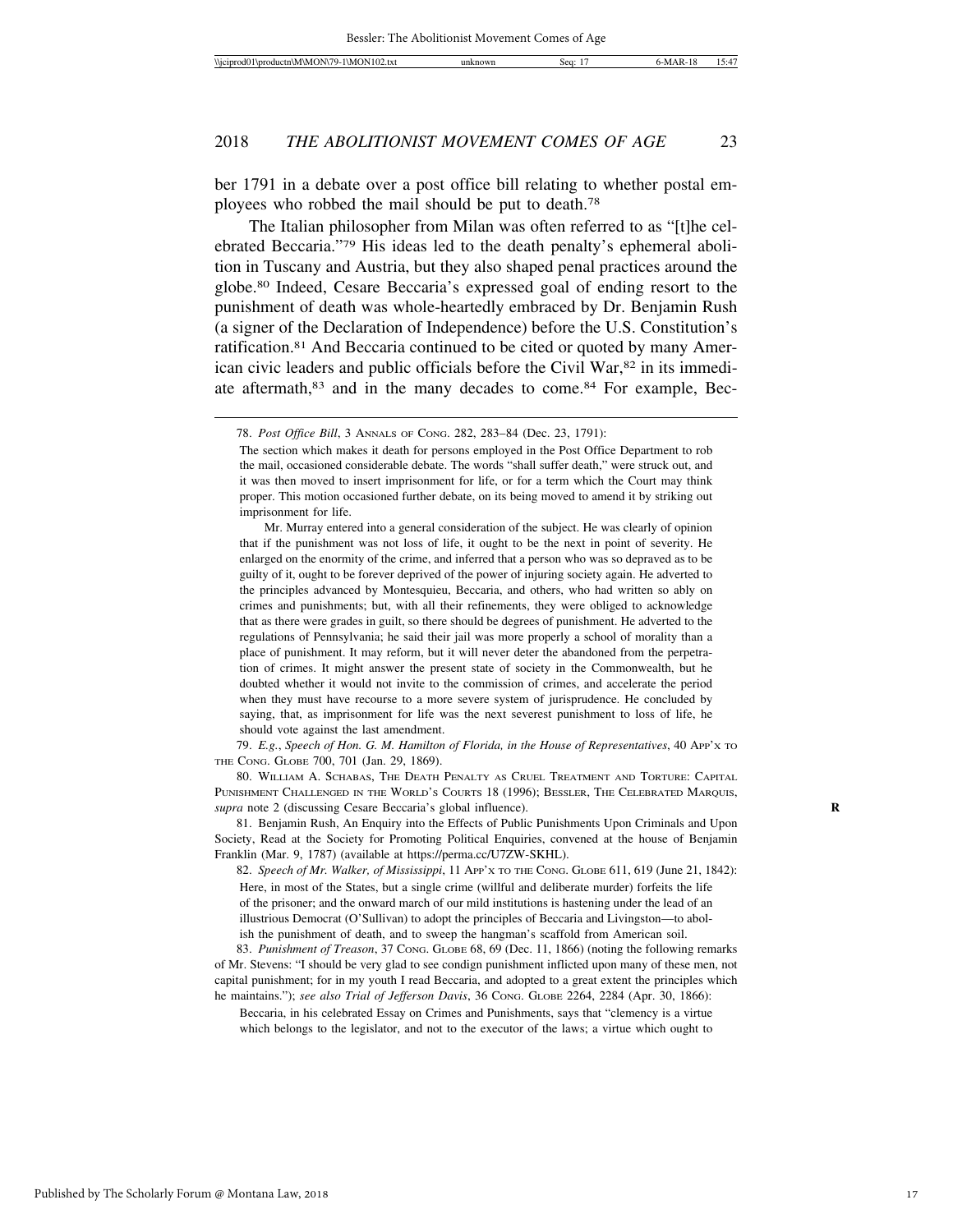caria's ideas pervaded the public debate that led to Pennsylvania dividing murder into degrees and restricting the death penalty's use to first-degree murder.85 Three American states—Michigan, Rhode Island and Wisconsin—abolished the death penalty for murder in antebellum America.<sup>86</sup>

CAPITAL PUNISHMENT SHOULD BE ABOLISHED (By Dr. and Mrs. George S. Reuter, Jr.) Introduction

The death penalty, one of the oldest of all punishments, has long been under attack. Returning to the days of ancient Greece, we find that Thucydides' "Peloponnesian War" records a debate on the utility of the death penalty. Enlight[en]ment philosophers, such as Montesquieu and Voltaire, were critical of such a punishment. Cesare Beccaria, the Milan criminologist and economist, published . . . his influential essay, "On Crimes and Punishments." Beccaria, the first modern writer to subject the death penalty to fundamental criticism, envisioned present day criminological advances in the treatment of crime. He condemned the savage criminal procedures and penalties of his day, and asserted that prevention of crime is of greater importance than its punishment. Beccaria advocated the abolition of capital punishment, replacing it with life imprisonment.

*See also Capital Punishment: Extension of Remarks of Hon. Abraham J. Multer of New York in the House of Representatives*, 106 CONG. REC. 17105, A6284 (Aug. 22, 1960) (quoting Yale Law School professor Richard C. Donnelly, retired member of the Connecticut Board of Parole):

The massive literature of capital punishment—commencing with Beccaria's influential essay

'On Crimes and Punishment' published in 1764—present special difficulties and frustrations.

It is a curious fact that the main arguments against the death penalty have remained remarka-

bly unchanged since the beginning of the debate.

85. 1 ENCYCLOPEDIA OF CRIME AND PUNISHMENT 153 (David Levinson ed., 2002) (noting that, in 1794, the Pennsylvania legislature passed a law that abolished the death penalty for all crimes except the newly created offense of first-degree murder, with Pennsylvania being the first American jurisdiction to distinguish between different degrees of murder); *see also* GUYORA BINDER, FELONY MURDER 128 (2012):

The most popular legislative reform involved dividing murder into degrees. This new and distinctively American approach to homicide jurisprudence originated with Pennsylvania's 1794 reform statute, which restricted capital punishment to first-degree murder. The Pennsylvania statute was an outgrowth of a protracted movement to reduce and differentiate penalties inspired by such Enlightenment figures as Montesquieu and Beccaria and promoted by James Wilson, Benjamin Rush, and Pennsylvania Supreme Court Justice William Bradford.

86. ALAN W. CLARKE & LAURELYN WHITT, THE BITTER FRUIT OF AMERICAN JUSTICE: INTERNA-TIONAL AND DOMESTIC RESISTANCE TO THE DEATH PENALTY 78 (1939):

shine in the code, and not in private judgment. To show mankind that crimes are sometimes pardoned, and that punishment is not the necessary consequence, is to nourish the flattering hope of impunity, and is the cause of their considering every punishment inflicted as an act of injustice and oppression. The prince, in pardoning, gives up the public security in favor of an individual, and by ill-judged benevolence proclaims a public act of impunity.'

<sup>84.</sup> *E.g.*, *Capital Punishment Should Be Abolished – Extension of Remarks of Hon. George E. Shipley of Illinois in the House of Representatives*, 112 CONG. REC. A3489 (June 29, 1966):

Mr. SHIPLEY. Mr. Speaker, in the long history of justice there has never been more devoted concern than now. While we may disagree with some of the conclusions, we must recognized the herculean efforts in speaking "sense" on the important issue of capital punishment. This is coming from all parts of our great Nation. One example is the article by Dr. and Mrs. George S. Reuter, Jr. of Alton, Ill., entitled "Capital Punishment Should Be Abolished." I believe that my colleagues should also have an opportunity to read it, hence I include it herewith in the RECORD: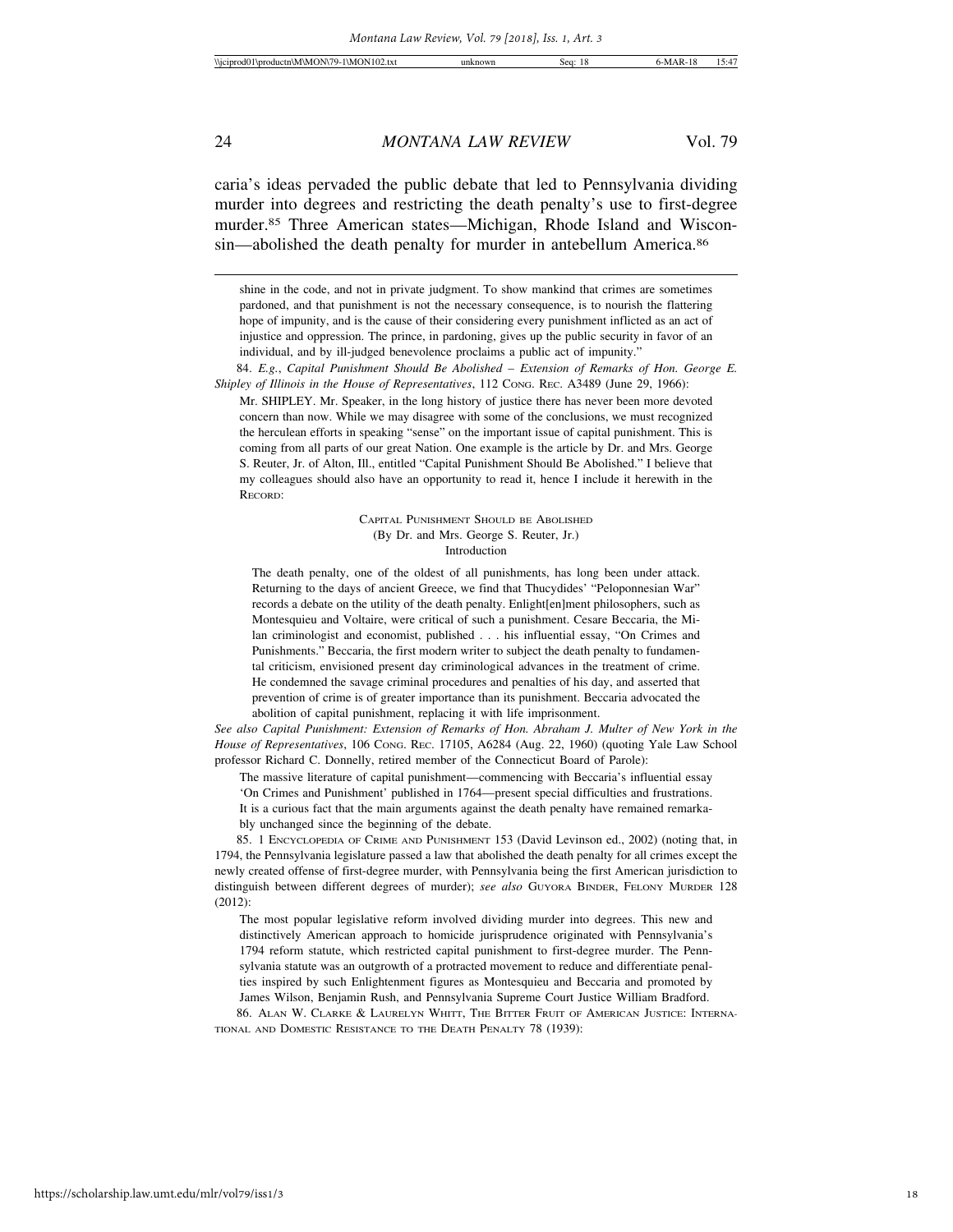In another example, in 1892, General Newton Martin Curtis, a reformer from New York, gave a speech in the U.S. House of Representatives in support of a bill to abolish the punishment of death.87 In that speech, General Curtis began by saying that "[t]he simple statement of the fact that the criminal code of the United States has stood for more than an hundred years without revision or amendment should be enough to convince this House of the necessity for proceeding promptly to discharge a duty which all preceding Congresses have neglected, that of remodelling the criminal code to make it conform to the spirit of the age in which we live."<sup>88</sup> In a section of his speech titled "Advocates of Abolition," General Curtis stressed:

The advocates of this principle include the greatest names in European and American history. But to Beccaria, Sir William Meredith, Sir Samuel Romilly, Sir James McIntosh, Basil Montagu, Jeremy Bentham, Edward Livingston, and Robert Rantoul Jr., whose writings and active exertions have done so much to promote this reform, will be given the greatest credit when this principle shall have been adopted, as it surely will be, by the Christian nations of the earth. Hundreds of others deserve to be mentioned with honor in this connection for their labors in enlightening and instructing their fellows.<sup>89</sup>

After setting forth a host of thinkers who had expressed doubts about the efficacy of executions or sentiments in opposition to capital punishment, General Curtis ended his 1892 speech with these words:

Michigan abolished the death penalty in 1846. Rhode Island followed in 1852, and Wisconsin did so in 1853. Although little was made of the deterrence argument in Michigan's successful abolition, by 1868, arguments made before the Minnesota legislature included the statement that crime had not increased in Michigan, Rhode Island, or Wisconsin since abolition.

<sup>87.</sup> *Speech of Gen. Newton Martin Curtis, of New York, in the House of Representatives*, 23 CONG. GLOBE 427 (June 9, 1892) ("To Define the Crime of Murder, Provide Penalty Therefor, and to Abolish the Punishment of Death") [hereinafter *Speech of Gen. Newton Martin Curtis*]. General Curtis was interested in penal reform. *E.g.*, N. M. CURTIS, CAPITAL CRIMES AND THE PUNISHMENTS PRESCRIBED THEREFORE FOR FEDERAL AND STATE LAWS AND THOSE OF FOREIGN COUNTRIES, WITH STATISTICS RE-LATING TO THE SAME 5 (1894):

The chief object of this publication is to present the facts collected in a convenient form to the Committee on the Judiciary of the House of Representatives, which has under consideration a bill (H. R. 273, Fifty-third Congress) to define the crimes of murder in the first and second degree, and manslaughter, and providing punishment therefor, and to abolish the punishment of death.

<sup>88.</sup> *Speech of Gen. Newton Martin Curtis*, *supra* note 87, at 428: **R**

Sir William Blackstone, in his treatise on crimes and punishments, stated that the criminal codes of England and continental countries were crude and imperfect in comparison with their civil codes; and this criticism is doubtless as true to-day as when it was made, and will apply with peculiar force to the relative condition of the civil and criminal laws of the United States. While many countries in Europe have made successful efforts to remedy some of these defects, Congress has done nothing in that direction.

<sup>89.</sup> *Id.* at 434; *see also id.* at 435, 437–39 (noting Beccaria's opposition to torture, Pastoeret and Victor Hugo's invocation of Beccaria, and that Jeremy Bentham had once said: "The more we examine the punishment of death, the more we shall be induced to adopt the opinion of Beccaria.").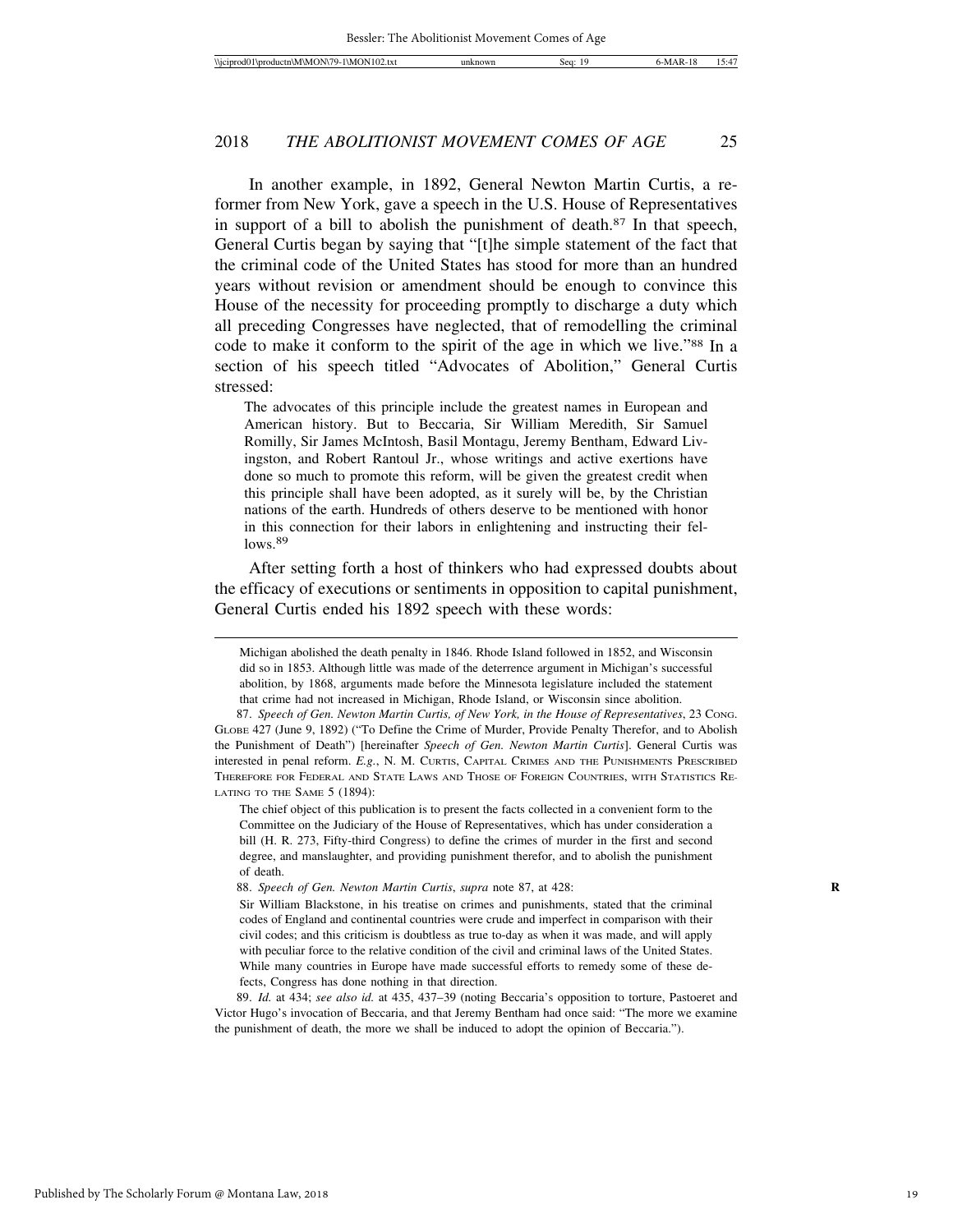The fundamental truths underlying the opinions of the distinguished men above quoted, were stated by Marquis Beccaria, of Milan, at a time when codes were promulgated by the edicts of princes, in many countries, instead of by acts of parliaments or congresses. He sent his philosophical treatise forth with promises which have been realized in many countries, by the enactment of beneficent laws based upon the principles he advocated. Shall this nation, at an early day, enjoy the blessings which these principles have in their adoption, conferred upon others? I quote his words: "If these truths should happily force their way to the thrones of princes, be it known to them that they come attended by the secret wishes of all mankind. Tell the king who deigns them a gracious reception that his fame shall outlive the glory of conquerers, and that equitable posterity will exalt his peaceful trophies above those of a Titus, an Antonius, or a Trajan.<sup>90</sup>

The abolitionist movement has made significant inroads as regards public opinion on capital punishment since America's founding in 1776,<sup>91</sup> since General Curtis's time, and especially in the last several decades as many nations have abandoned the death penalty's use.<sup>92</sup> Except in parts of

In 1776 in England over 200 offenses were punishable by death—among them larceny of 12 pence from a person, poaching, and consorting with a gypsy. Children of tender years were not exempt from capital punishment. In the Royal Services the punishments were, if possible, more severe, and soldiers and sailors were sometimes flogged to death. In the colonies, generally speaking, the assemblies had in many cases softened the English system, but it was still a ferocious code ferociously administered with retribution publicly made that the Pennsylvania Constitution of 1776 and its implementing statutes reformed. That reformation set an example followed sooner or later by the rest of the country.

I shall digress by a moment to pay tribute to the men who, appalled by 'man's inhumanity to man,' were principally instrumental in that reformation. The father of the humane Pennsylvania codes was William Bradford, attorney general of Pennsylvania, and later Attorney General of the United States. Bradford freely acknowledges the influence of Beccaria and of Montesquieu. Beccaria published his Essay on Crimes and Punishments in 1764. In that essay he clearly stated the principles of punishment which most of us today believe to be true ones. Those principles are: (1) The purpose of punishment is to deter, not to wreak vengeance; (2) deterrence is obtained not by undue severity but by the certainty and promptness of the punishment; and (3) 'the measure of punishment is the damage to society caused by the crime.'

92. THE POLITICS OF THE DEATH PENALTY IN COUNTRIES IN TRANSITION 29 (Madoka Futamura & Nadia Bernaz eds., 2014) ("One of the most significant global trends of the last few decades has been

<sup>90.</sup> *Id.* at 441.

<sup>91.</sup> America's leading founding fathers were highly conversant with Beccaria's ideas. *Hail to Italy and Its Great People – Extension of Remarks of Hon. Philip J. Philbin of Massachusetts*, 107 CONG. REC. 6703 (Apr. 25, 1961) ("[T]he book 'On Crimes and Punishments," by the Italian humanist Cesare Beccaria was read and annotated by Jefferson, who knew and spoke Italian, and was cited by John Adams in his defense of the English soldiers who were tried for the Boston massacre."); *The Threat to Individualism – Hon. John R. Rarick of Louisiana in the House of Representatives*, 118 CONG. REC. 6150 (Feb. 29, 1972) ("More than 200 years ago, the Italian penologist Cesare Beccaria was urging the unwisdom of capital punishment. His views attracted the support of eminent Americans such as Franklin and Paine." (quoting James J. Kilpatrick)). William Bradford—a close friend of James Madison from their time together at the College of New Jersey (now Princeton)—long ago invoked Beccaria's name and ideas as he argued for reform of Pennsylvania's criminal justice system. In much later times, at least a few political leaders have taken note of that fact. *See, e.g.*, *How the Court Martial Works Today: Extension of Remarks of Hon. Andrew J. May of Kentucky in the House of Representatives*, 87 CONG. REC. A4546-A4548 (Oct. 7, 1941):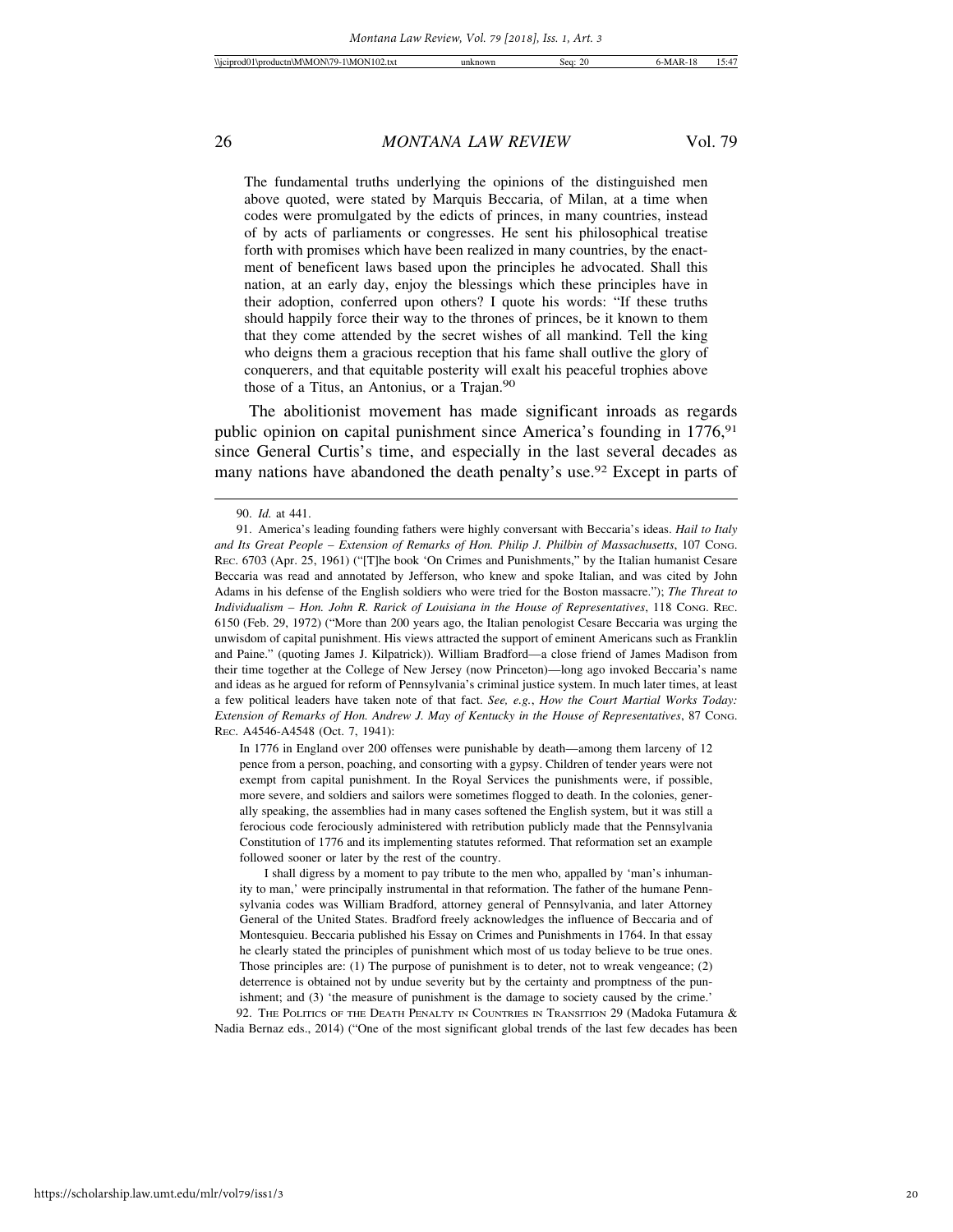Africa, Asia, and the Middle East,  $93$  the death penalty has largely disappeared for economic crimes.94 In the United States itself, it is essentially premeditated homicides and felony murders that are still punishable by death. As Victor Streib, Sam Kamin, and Justin Marceau write in *Death Penalty in a Nutshell*: "[M]ost jurisdictions reserve capital punishment for first-degree murderers. Many states limit capital killings even further, requiring additional findings before even a first degree murderer is eligible to be put to death."95 "In fact," they write, "over the last decade throughout the United States, only about 5% of all persons arrested for homicide have been sentenced to death and only about 1% of them have actually been executed."96 "In practice," they emphasize, "this sole remaining capital crime usually takes on one of two forms, either the traditional common law premeditated murder or felony-murder."97

Moreover, since the 1800s, the *way* in which death sentences and executions are imposed and carried out (in America and elsewhere) has changed dramatically. For example, in the U.S., what were once automatic or mandatory death sentences upon convictions gradually became the product of *discretionary* decisions. Now, in the post-*Gregg v. Georgia*98 world, the decision-making of American juries is characterized by a legal process known as "guided discretion."99 A number of U.S. Supreme Court decisions, issued from the 1970s onward, have also expressly restricted the death penalty's use as regards certain categories of offenders. The insane, juveniles, the intellectually disabled, non-homicidal rapists, and those who neither killed nor intended to kill are exempt from execution as a matter of

95. VICTOR STREIB, SAM KAMIN & JUSTIN MARCEAU, DEATH PENALTY IN A NUTSHELL 71 (5th ed. 2017).

the movement towards ending the death penalty. Describing this as the 'age of abolition', Garland observes that, 'what was once an unproblematic institution, universally embraced, is fast becoming a violation of human rights, universally prohibited'.").

<sup>93.</sup> CHENWI, *supra* note 50, at 47; FRANÇOIS GODEMENT, CONTEMPORARY CHINA: FROM MAO TO **R** CAPITALISM 69 (Rhoda B. Miller trans., 2016); SECURITY RELATIONS BETWEEN CHINA AND THE EURO-PEAN UNION: FROM CONVERGENCE TO COOPERATION? 95 (Emil J. Kirchner, Thomas Christiansen & Han Dorussen eds., 2016); THE STATESMAN'S YEARBOOK 2015: THE POLITICS, CULTURES AND ECONOMIES OF THE WORLD 663 (Barry Turner ed., 2014).

<sup>94.</sup> *E.g.*, ANTONY TAYLOR, LORDS OF MISRULE: HOSTILITY TO ARISTOCRACY IN LATE NINETEENTH-AND EARLY TWENTIETH-CENTURY BRITAIN 171 (2004) (noting the nineteenth-century abolition of the death penalty for thefts, shoplifting, forgery, sheep stealing, and for men who blackened their faces in night robbery).

<sup>96.</sup> *Id.*

<sup>97.</sup> *Id.*

<sup>98. 428</sup> U.S. 153 (1976).

<sup>99.</sup> ENCYCLOPEDIA OF AMERICAN CIVIL LIBERTIES 717 (Paul Finkelman ed., 2006) ("Guided discretion statutes restrict the otherwise unbounded discretion of judges and juries during non-capital and capital sentencing.").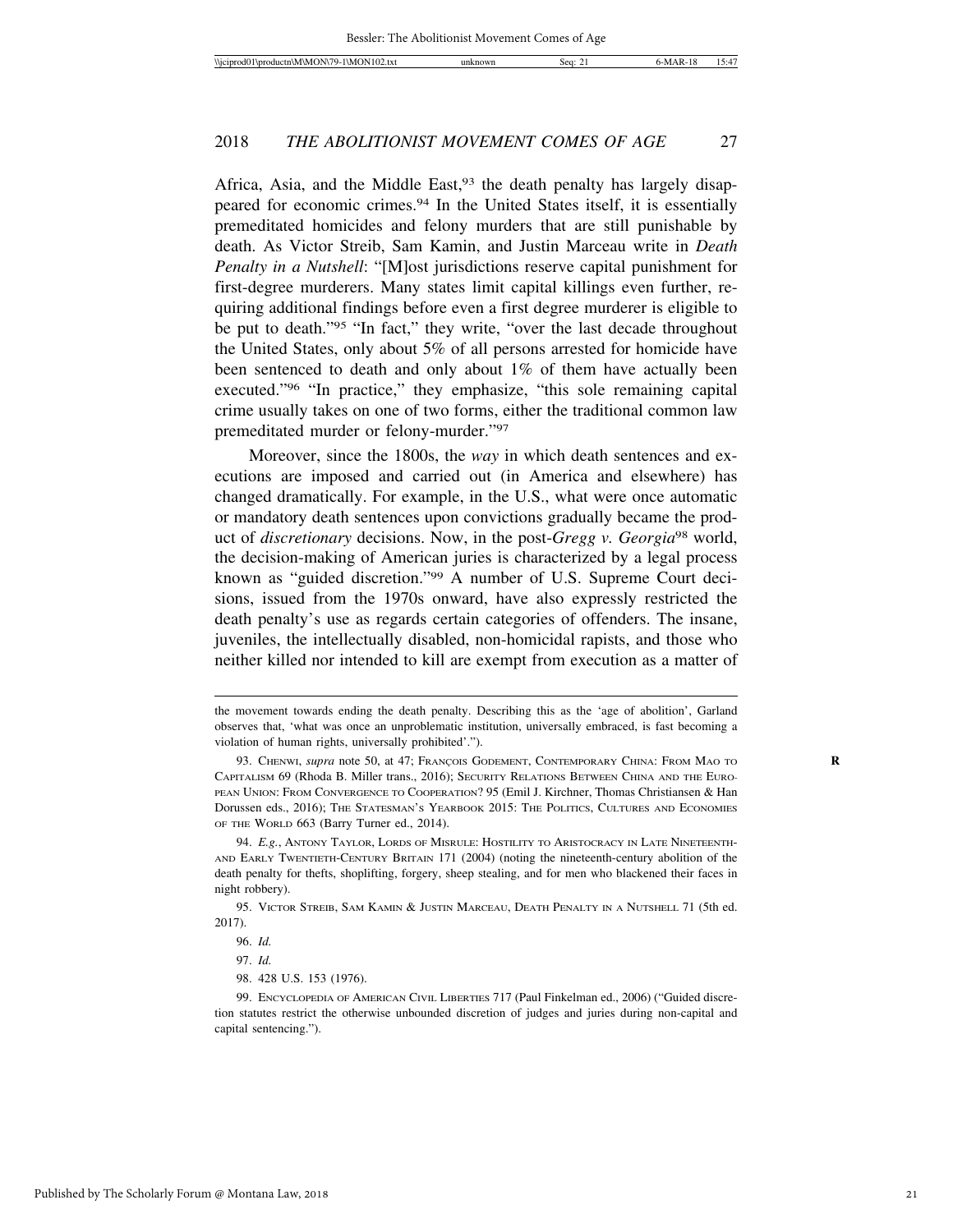constitutional law.100 Whereas the antiquated religious doctrine of *benefit of clergy* once exempted certain offenders from execution,<sup>101</sup> the secular concept of disproportionality between crimes and punishments—one embraced by the U.S. Supreme Court itself—now excludes various categories of offenders from being put to death. Even in its decision in *Gregg* that brought back America's death penalty, the U.S. Supreme Court made clear that "the punishment must not involve the unnecessary and wanton infliction of pain" and that "the punishment must not be grossly out of proportion to the severity of the crime."<sup>102</sup>

The abolitionist movement is a history of successive restrictions on the use of executions. People were once executed for a whole host of offenses, from murder to scores of much less serious offenses. As one source notes of the English "Bloody Code" that once contained over two hundred offenses for which a death sentence could be meted out and bring a public execution: "There were an astonishing number of trivial capital crimes. People could be hanged for damaging Westminster Bridge, for damaging trees, for stealing five shillings and for 'taking away a maid or a widow for the sake of her fortune.'"103 And whereas death sentences were once parsed out in a mandatory fashion upon the conviction of criminals,<sup>104</sup> the social move-

101. LAWRENCE F. TRAVIS III & BRADLEY D. EDWARDS, INTRODUCTION TO CRIMINAL JUSTICE 389 (8th ed. 2015) (internal citations omitted):

The fifty-first Psalm, because it allowed many offenders to avoid hanging as the penalty for their crimes, came to be known as the "neck verse." After a period of expansion of the benefit of clergy (from the fourteenth through the eighteenth centuries), the practice was disallowed by statute in 1827. No longer was it possible to escape in this way to the less severe sanctions of the church courts.

102. CLAIR A. CRIPE, MICHAEL G. PEARLMAN & DARYL KOSIAK, LEGAL ASPECTS OF CORRECTIONS MANAGEMENT 262 (3d ed. 2013) (internal citation omitted).

104. *E.g.*, JEFFREY L. FORGENG, DAILY LIFE IN ELIZABETHAN ENGLAND 36 (2d ed. 2010):

https://scholarship.law.umt.edu/mlr/vol79/iss1/3

<sup>100.</sup> Bessler, *The American Enlightenment*, *supra* note 74, at 94–95 (describing the U.S. Supreme **R** Court cases that bar the execution of non-homicidal rapists and kidnappers, the insane, the intellectually disabled, juvenile offenders, and those who neither took nor intended or attempted to take a life).

The benefit of clergy was a practice that developed during the medieval period so that members of the clergy were accountable to ecclesiastic (church) courts rather than civil courts. The accused could claim the benefit of clergy to have his or her case moved from the civil courts to the church courts. The test for benefit of clergy came to be one of literacy, in which the court required the accused to read the text of the fifty-first Psalm. In due time, illiterate common criminals committed the psalm to memory so that they could pretend to read it and thus avoid the punishments of the king's courts.

<sup>103.</sup> GRAHAM ELLISON & JIM SMYTH, THE CROWNED HARP: POLICING NORTHERN IRELAND 1–2 (2000).

The most serious crimes were treason, murder, and a range of crimes classed as felonies, including manslaughter, rape, sodomy, arson, witchcraft, burglary, robbery, and grand larceny (theft of goods worth at least 12 pence). All of these offenses carried a mandatory death sentence, making juries sometimes reluctant to convict in felony cases: one Justice complained that "most commonly the simple countryman or woman, looking no further into the loss of their own goods, are of opinion that they would not procure a man's death for all the goods in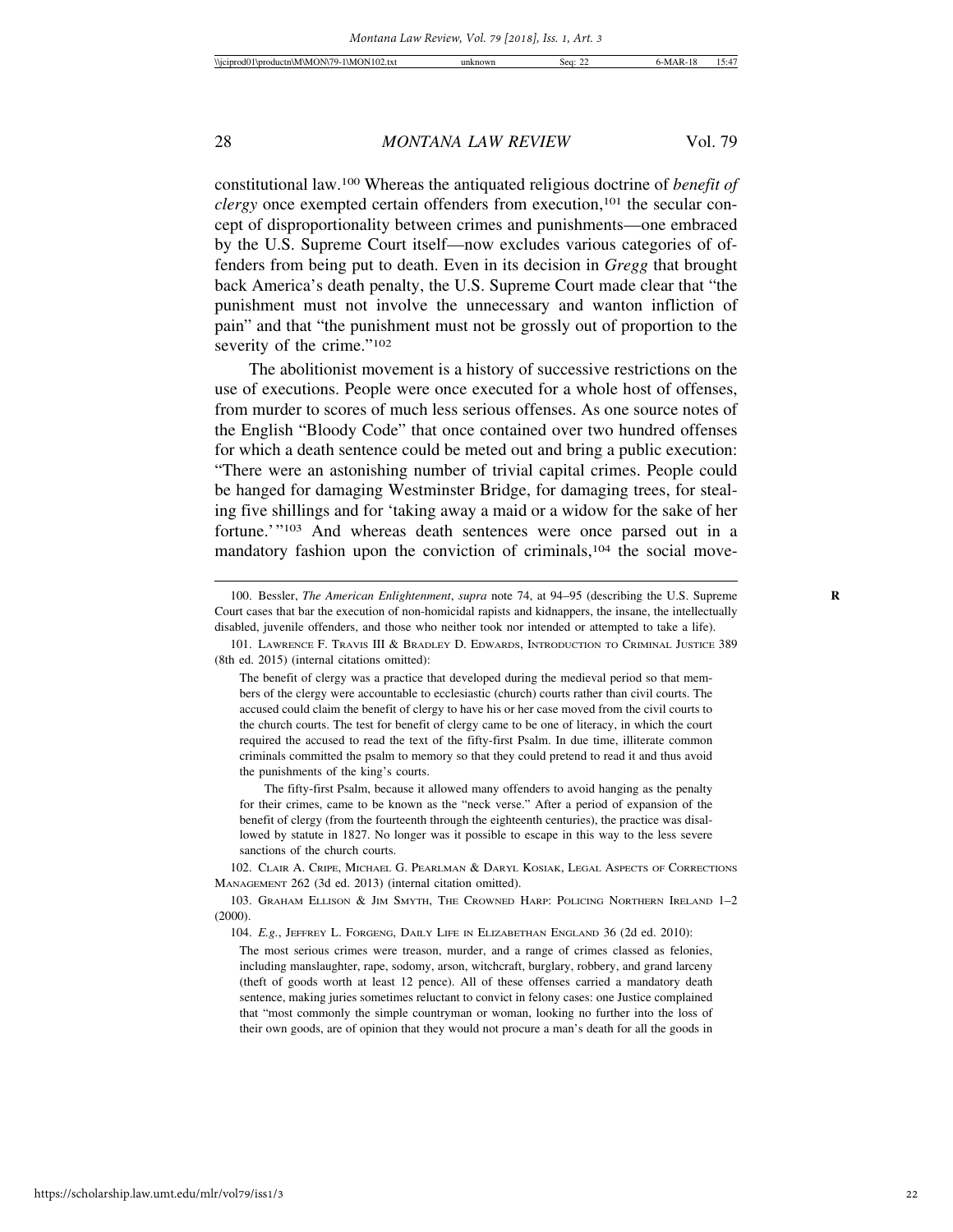ment calling for discretionary sentencing—and in favor of egalitarian, nonarbitrary applications of the law—gradually swept across the civilized world, thereby curtailing death sentences in such locales.<sup>105</sup> Likewise, the international community came to a consensus in the aftermath of World War II that the right to life had to be better protected and that the death penalty should be restricted to very serious crimes. The International Covenant on Civil and Political Rights ("ICCPR"), adopted by the U.N. General Assembly in 1966 and which entered into force in 1976,106 itself states that "[n]o one shall be arbitrarily deprived of his life" and that the death penalty may only be used in cases involving "the most serious crimes."107 Other restrictions on the death penalty, whether for pregnant women, children, or others, have also been adopted from time to time in various regions or jurisdictions.<sup>108</sup> In general, women are only rarely sentenced to death,<sup>109</sup> a fact that has been true throughout history, and that is increasingly the case in modern times.<sup>110</sup>

The imposition of death sentences on one group of offenders while others are exempted from executions (either in law or in practice) begs the question as to why, in a world of *universal* human rights, executions are not *absolutely* prohibited, not just for some, but for all? In my recently released

[T]he movement away from mandatory death sentences helped limit the use of capital punishment. When the Eighth Amendment's ban on cruel and unusual punishments was ratified with the rest of the Bill of Rights in 1791, all states followed the common law practice of making the death penalty the automatic sentence for anyone convicted of certain crimes. But the states eventually discovered that mandatory death sentences often resulted in jurors acquitting sympathetic guilty defendants because the jurors did not want to impose the automatic death sentence. So, the states responded with new laws that gave jurors discretion in imposing capital punishment. Once jurors found a defendant guilty of a capital offense, the jurors then had discretion whether or not to impose a punishment of death.

106. ANNE F. BAYEFSKY, HOW TO COMPLAIN TO THE UN HUMAN RIGHTS TREATY SYSTEM 6 (2003). 107. Timothy J. Schorn, *The Death Penalty and the International Community: Evolving Norms or Persistent Differences?*, *in* THE LEVIATHAN'S CHOICE: CAPITAL PUNISHMENT IN THE TWENTY-FIRST CENTURY 302 (J. Michael Martinez, William D. Richardson & D. Brandon Hornsby eds., 2002).

the world," so that "upon promise to have their goods again [they] will give faint evidence, if they be not strictly looked into by the Justice."

<sup>105.</sup> *E.g.*, JEFFREY L. KIRCHMEIER, IMPRISONED BY THE PAST: WARREN MCCLESKEY AND THE AMER-ICAN DEATH PENALTY 58 (2015):

<sup>108.</sup> *Id.* at 302; *see also* UNITED NATIONS OFFICE ON DRUGS AND CRIME, HANDBOOK ON PRISONERS WITH SPECIAL NEEDS 167 (2009) ("The American Convention on Human Rights prohibits the imposition of the death penalty on children, on persons over 70 years of age and on pregnant woman (article  $4(5)$ .").

<sup>109.</sup> Victor L. Streib, *Rare and Inconsistent: The Death Penalty for Woman*, 33 FORDHAM URB. L.J. 609, 609–10 (2006).

<sup>110.</sup> Celesta A. Albonetti, *Women, Law, and the Legal System*, *in* 1 WOMEN CRIMINALS: AN ENCY-CLOPEDIA OF PEOPLE AND ISSUES 220 (Vickie Jensen ed., 2012):

Capital punishment is rarely imposed on women in the United States. Segrave's (2008) research on execution of women in the United States between 1632 and 2005, reveals that only 2.8 percent of approximately 20,000 executions involved women. His research further indicates that the percent of women executed has declined over the years.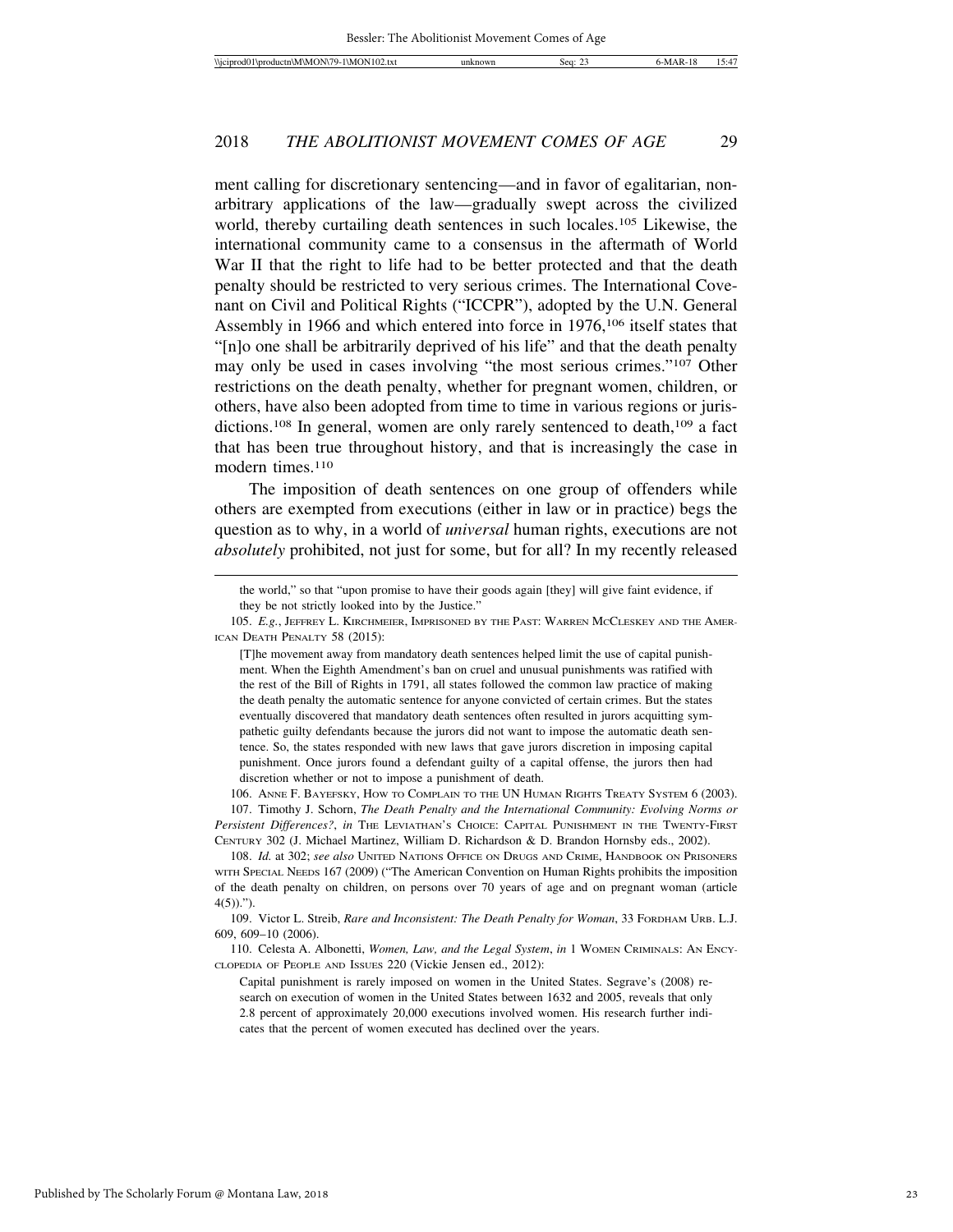book, *The Death Penalty as Torture: From the Dark Ages to Abolition*, I argue that capital punishment and torture should no longer be treated in separate legal silos, but that death sentences and executions, because of their immutable characteristics, should be classified under the rubric of torture.111 The U.N. Convention Against Torture and Other Cruel, Inhuman and Degrading Treatment or Punishment—ratified by the United States—in fact expressly prohibits "any act by which severe pain or suffering, whether physical or mental, is intentionally inflicted on a person" for a prohibited purpose (*e.g.*, obtaining a confession, punishment, intimidating or coercing someone).112 It is high time that the U.S. live up to its obligations under the Convention Against Torture, not just as regards preventing acts of torture by *non-state* actors but also with respect to eliminating *state* actions and conduct that have the clear indicia of torture, be they physically or mentally torturous, such as state-sanctioned executions. Governments must be allowed to punish criminals and have the clear right to do so, but the punishments themselves should not be torturous in nature.

For centuries, the death penalty was seen and justified as a lawful sanction. At the time the U.N. Convention Against Torture entered into force in 1987, it is certainly true that the death penalty was still in widespread use in many places, although the anti-death penalty movement was, by then, gaining strength.113 Ten years earlier, in 1977, Amnesty International's Stockholm Conference on the Abolition of the Death Penalty composed of more than 200 delegates and participants from Africa, Asia, the Caribbean, Europe, the Middle East, North America, and South America<sup>114</sup>—had specifically called upon "[a]ll governments to bring about

<sup>111.</sup> *See generally* BESSLER, THE DEATH PENALTY AS TORTURE, *supra* note 59. **R**

<sup>112.</sup> Convention Against Torture, *supra* note 53, at art. 1. **R**

<sup>113.</sup> *E.g.*, OBARA-MINNITT, *supra* note 19, at 113 (2016) ("Regarding the international anti-death **R** penalty movement, the UN's initiative can be cited as an example. Recalling Article 3 of the Universal Declaration of Human Rights and Article 6 of the International Covenant on Civil and Political Rights (ICCPR), the Second Optional Protocol to the ICCPR, aiming at the abolition of the death penalty, was adopted on 15 December 1989 and entered into force on 11 July 1991. In the voting, 59 states voted for, 26 voted against and 48 abstained; Japan and the USA voted against the protocol."). In the United States, the 1960s and 1970s witnessed much public controversy surrounding capital punishment, including in American courts and in the nation's highest court in particular. Although the U.S. Supreme Court *invalidated* the death penalty in *Furman v. Georgia*, 408 U.S. 238 (1972), that same body—just four years later—*upheld* the death penalty's constitutionality in *Gregg v. Georgia*, 428 U.S. 153 (1976). The U.S. Supreme Court has confronted many legal issues surrounding the death penalty's administration since capital punishment was reinstated in 1976. *See generally* CAROL S. STEIKER & JORDAN M. STEIKER, COURTING DEATH: THE SUPREME COURT AND CAPITAL PUNISHMENT (2016) (containing an excellent treatment of the subject).

<sup>114.</sup> HAINES, *supra* note 20, at 63 ("More than 200 delegates from 50 nations took part, including **R** Hugo Bedau, Henry Schwarzschild, Deborah Leavy, and Ramsey Clark from the United States. At the conclusion of the meeting, the conferees issued 'The Declaration of Stockholm,' which condemned the death penalty as 'the ultimate cruel, inhuman and degrading punishment,' as a violation to the right to life that is inherently vulnerable to political abuse and that serves no legitimate purpose.").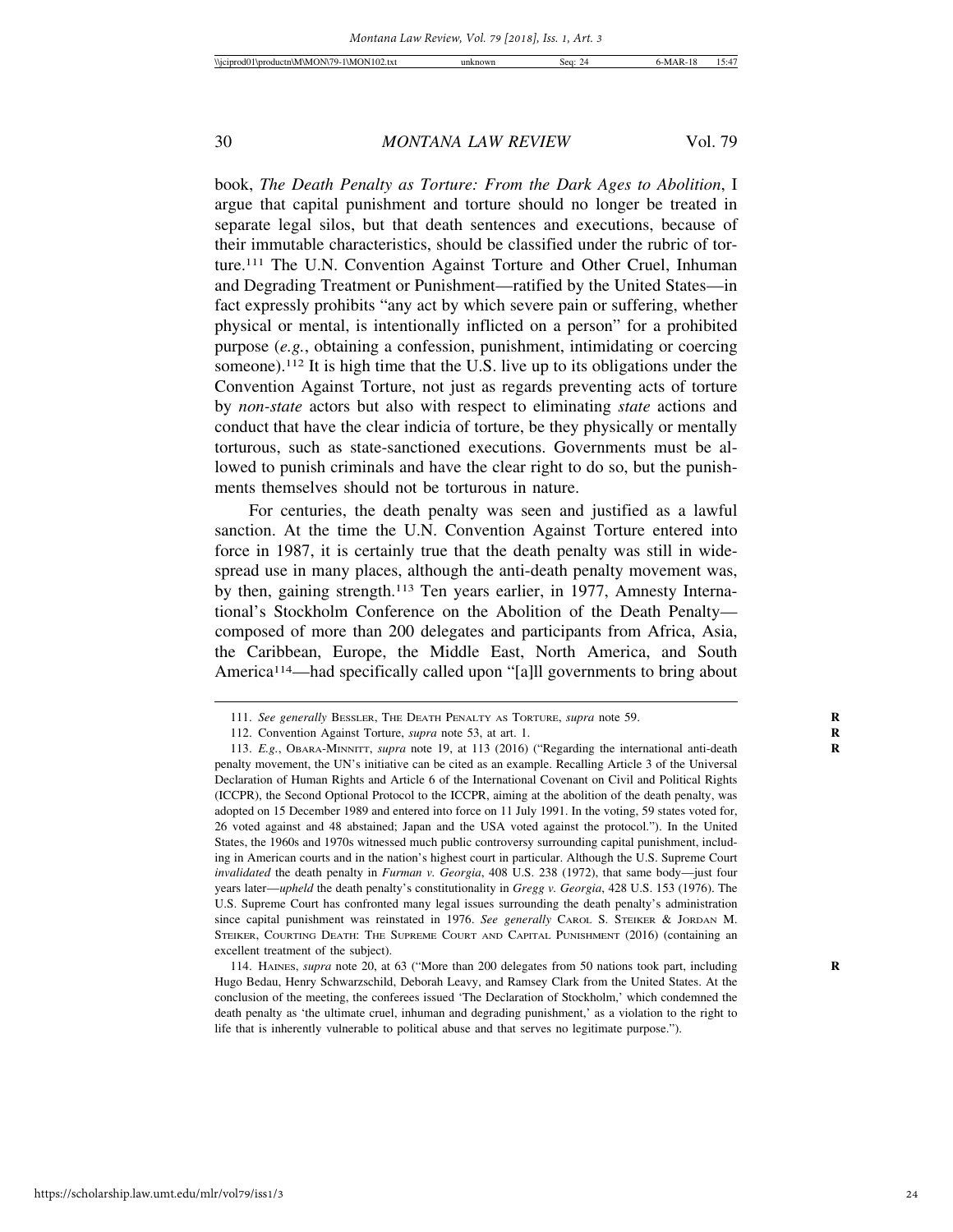the immediate and total abolition of the death penalty."115 The Declaration of Stockholm, dated December 11, 1977, called the death penalty "the ultimate cruel, inhuman and degrading punishment."116 "Abolition of the death penalty," it declared, "is imperative for the achievement of declared international standards."117 Human dignity and the right of life, like the prohibitions against cruelty and torture, are concepts long enshrined in core international and regional human rights instruments,<sup>118</sup> with torture itself considered to be the *aggravated form* of cruel, inhuman, and degrading treatment or punishment.<sup>119</sup>

Arguments against capital punishment have taken many forms in the past two and a half centuries.120 In Sweden, those who produced the Declaration of Stockholm announced their "commitment to work for the universal abolition of the death penalty" and called upon "[t]he United Nations unambiguously to declare that the death penalty is contrary to international law."121 Though it took several decades, the U.N. General Assembly—as well as the leaders of the United Nations itself—have lately and admirably

119. J. HERMAN BURGERS & HANS DANELIUS, THE UNITED NATIONS CONVENTION AGAINST TOR-TURE: A HANDBOOK ON THE CONVENTION AGAINST TORTURE AND OTHER CRUEL, INHUMAN OR DEGRAD-ING TREATMENT OR PUNISHMENT 114–15 (1988) (emphasis added); P. VAN DIJK & G.J.H. VAN HOOF, THEORY AND PRACTICE OF THE EUROPEAN CONVENTION ON HUMAN RIGHTS 309 n.61 (3d ed. 1998).

120. The arguments—and the evolution of them—are detailed in a number of Anglo-American histories and collections of documents. *E.g.*, HARRY POTTER, HANGING IN JUDGMENT: RELIGION AND THE DEATH PENALTY IN ENGLAND FROM THE BLOODY CODE TO ABOLITION (1993); JAMES GREGORY, VICTORIANS AGAINST THE GALLOWS: CAPITAL PUNISHMENT AND THE ABOLITIONIST MOVEMENT IN NINE-TEENTH CENTURY BRITAIN (2012); NEVILLE TWITCHELL, THE POLITICS OF THE ROPE: THE CAMPAIGN TO ABOLISH CAPITAL PUNISHMENT IN BRITAIN 1955–1969 (2012); JAMES E. CRIMMINS, THE DEATH PEN-ALTY: DEBATES IN BRITAIN AND THE US, 1725–1868 (2004); GARY P. GERSHMAN, DEATH PENALTY ON TRIAL: A HANDBOOK WITH CASES, LAWS, AND DOCUMENTS (2005). A number of histories of American states in relation to the death penalty have also been written. *E.g.*, DICK HAWS, IOWA AND THE DEATH PENALTY: A TROUBLED RELATIONSHIP 1834–1965 (2010); MICHAEL L. RADELET, THE HISTORY OF THE DEATH PENALTY IN COLORADO (2017); JOHN D. BESSLER, LEGACY OF VIOLENCE: LYNCH MOBS AND EXECUTIONS IN MINNESOTA (2003).

121. Declaration of Stockholm, *supra* note 115, at 255–56. **R**

<sup>115.</sup> Declaration of Stockholm, Dec. 11 1977, *reprinted in* WHEN THE STATE KILLS . . . THE DEATH PENALTY: A HUMAN RIGHTS ISSUE 255–56 app. 12 (1989).

<sup>116.</sup> *Id.*

<sup>117.</sup> *Id.*

<sup>118.</sup> *See, e.g.*, AHARON BARAK, HUMAN DIGNITY: THE CONSTITUTIONAL VALUE AND THE CONSTITU-TIONAL RIGHT 37–38 (Daniel Kayros trans., 2015) ("Human dignity has developed in international law since the end of the Second World War. Human dignity is seen today as one of the general principles of international law. Its first appearance in international law was . . . in the preamble to the Charter of the United Nations (1945) and the Universal Declaration of Human Rights (1948). It was from these documents that human dignity spread to additional documents, including conventions prepared by the United Nations and its specialized agencies . . . ."); THE RIGHT TO LIFE IN INTERNATIONAL LAW 2-3 (B.G. Ramcharan ed., 1985) ("Basic international standards on the right to life are contained in Article 3 of the Universal Declaration of Human Rights, Article 6 of the International Covenant on Civil and Political Rights, Article 2 of the European Convention on Human Rights, Article<sup>[]</sup> 4 of the American Convention on Human Rights and Article 4 of the African Charter on Human and People's Rights.").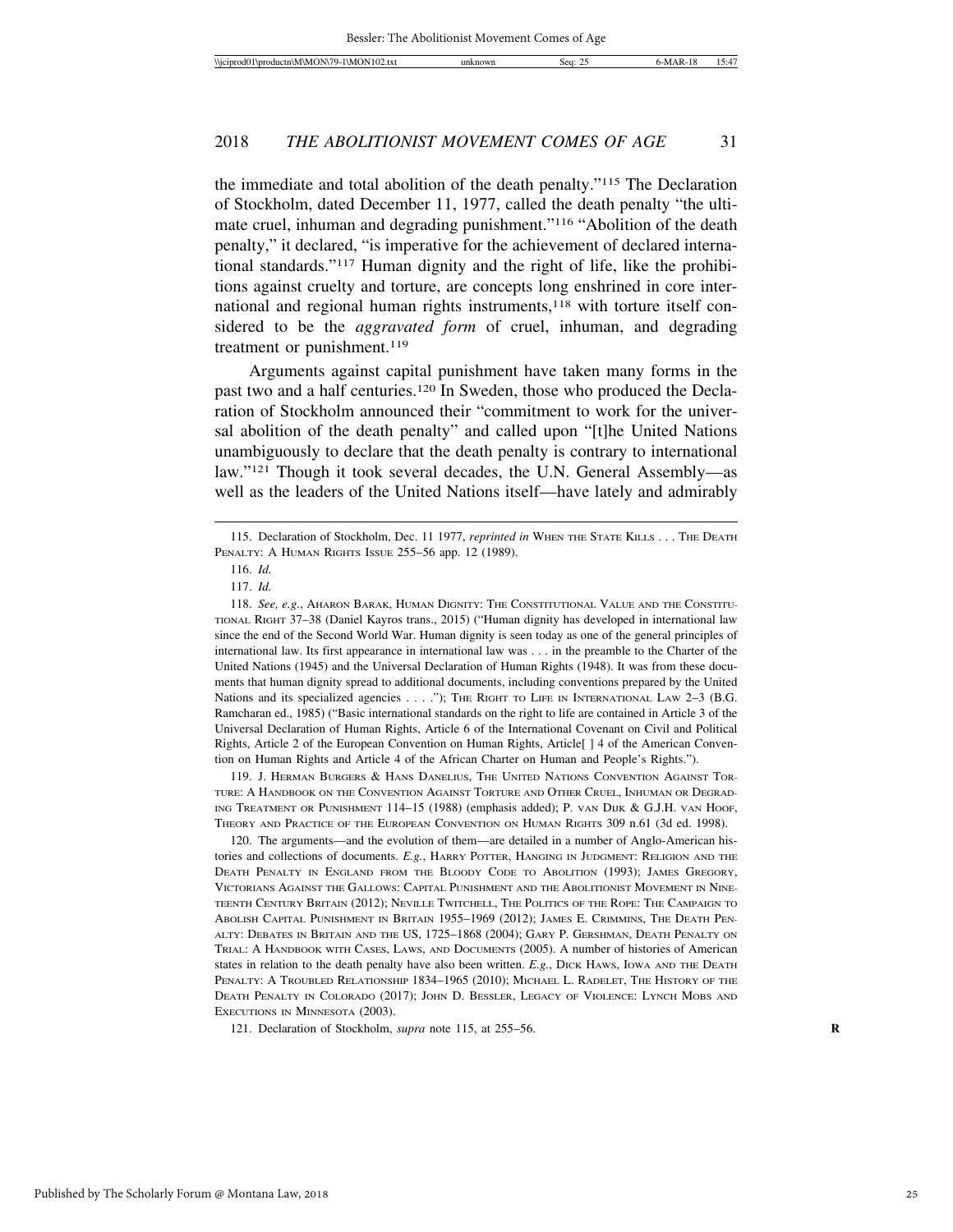joined the fray, along with figures such as Pope Francis, by advocating for a complete halt to executions.122 Led by Italy, the place of Beccaria's birth, the U.N. General Assembly has adopted a series of resolutions since 2007 that seek a moratorium on the death penalty.123 Those resolutions—adopted in 2007, 2008, and every other year (2010, 2012, 2014, and 2016) since then—have sent a clear signal that the world is moving away from capital punishment.124 A recent United Nations publication—*Moving Away from the Death Penalty: Arguments, Trends and Perspectives*—makes that message explicit. As then-U.N. Secretary-General Ban Ki-moon forcefully announced in that book's preface: "The death penalty has no place in the 21st century. Leaders across the globe must boldly step forward in favour of abolition."125

#### III. DEATH SENTENCES AND EXECUTIONS: THE CURRENT STATE OF AFFAIRS

The United States and a handful of other countries—mostly totalitarian or authoritarian, it must be said of the nations in Asia and the Middle East that commonly resort to death sentences—continue to execute people. In its report on the death penalty's use in 2016, Amnesty International recorded executions in 23 countries, two fewer nations than in 2015 and constituting

<sup>122.</sup> *See, e.g.*, JONES, *supra* note 24, at 278 (2010) ("In 2000, AI [Amnesty International], together **R** with the Community of Sant'Egidio and Sister Helen Prejean of the Moratorium 2000 project, presented more than three million signatures to the United Nations Secretary-General Kofi Annan supporting a moratorium on the death penalty with a view to total abolition worldwide."); HUMAN RIGHTS REPORTING 93 (Pramod Mishra ed., 2006) ("Kofi Annan, Secretary-General of the UN says, 'The forfeiture of life is too absolute, too irreversible, for one human being to inflict it on another, even when backed by legal process.'"); HEINER BIELEFELDT, NAZILA GHANEA & MICHAEL WIENER, FREEDOM OF RELIGION OR BE-LIEF: AN INTERNATIONAL LAW COMMENTARY 513 (2016) ("The Secretary-General's 2014 report on a moratorium on the use of the death penalty noted that '[a]pproximately 160 of the 193 Member States of the United Nations have abolished the death penalty or introduced moratoriums, either in law or in practice.' Secretary-General Ban Ki-moon stressed that the death penalty has no place in the twenty-first century.").

<sup>123.</sup> Italy and France have both been heavily involved in the modern campaign against capital punishment. Jeffrey Kirchmeier, *Another Place Beyond Here: The Death Penalty Moratorium Movement in the United States*, 73 COLO. L. REV. 1, 85 n.456 (2002). Both countries claim many prominent writers and leaders who, together, seek to abolish the death penalty—what, in French, is called *ensemble contre la peine de mort*. MARAZZITI, *supra* note 26, at 57; ROBERT BADINTER, ABOLITION: ONE MAN'S BATTLE **R** AGAINST THE DEATH PENALTY (Jeremy Mercer trans., 2008); UNITED NATIONS SOC. DEFENCE RE-SEARCH INST., THE DEATH PENALTY: A BIBLIOGRAPHICAL RESEARCH 893 (1988).

<sup>124.</sup> Elise Guillot & Aurélie Plaçais, *The UN General Assembly Voted Overwhelmingly for a 6th Resolution Calling for a Universal Moratorium on Executions*, WORLD COALITION AGAINST THE DEATH PENALTY (Dec. 20, 2016), https://perma.cc/2DBY-NZVM; Roger Hood & Carolyn Hoyle, *Roger Hood and Carolyn Hoyle Reflect on the Movement Towards Worldwide Abolition of the Death Penalty*, DEATH PENALTY WORLDWIDE BLOG (Jan. 8, 2015), https://perma.cc/H7XR-6ZLK.

<sup>125.</sup> UNITED NATIONS, MOVING AWAY FROM THE DEATH PENALTY: ARGUMENTS, TRENDS AND PER-SPECTIVES 7 (2014).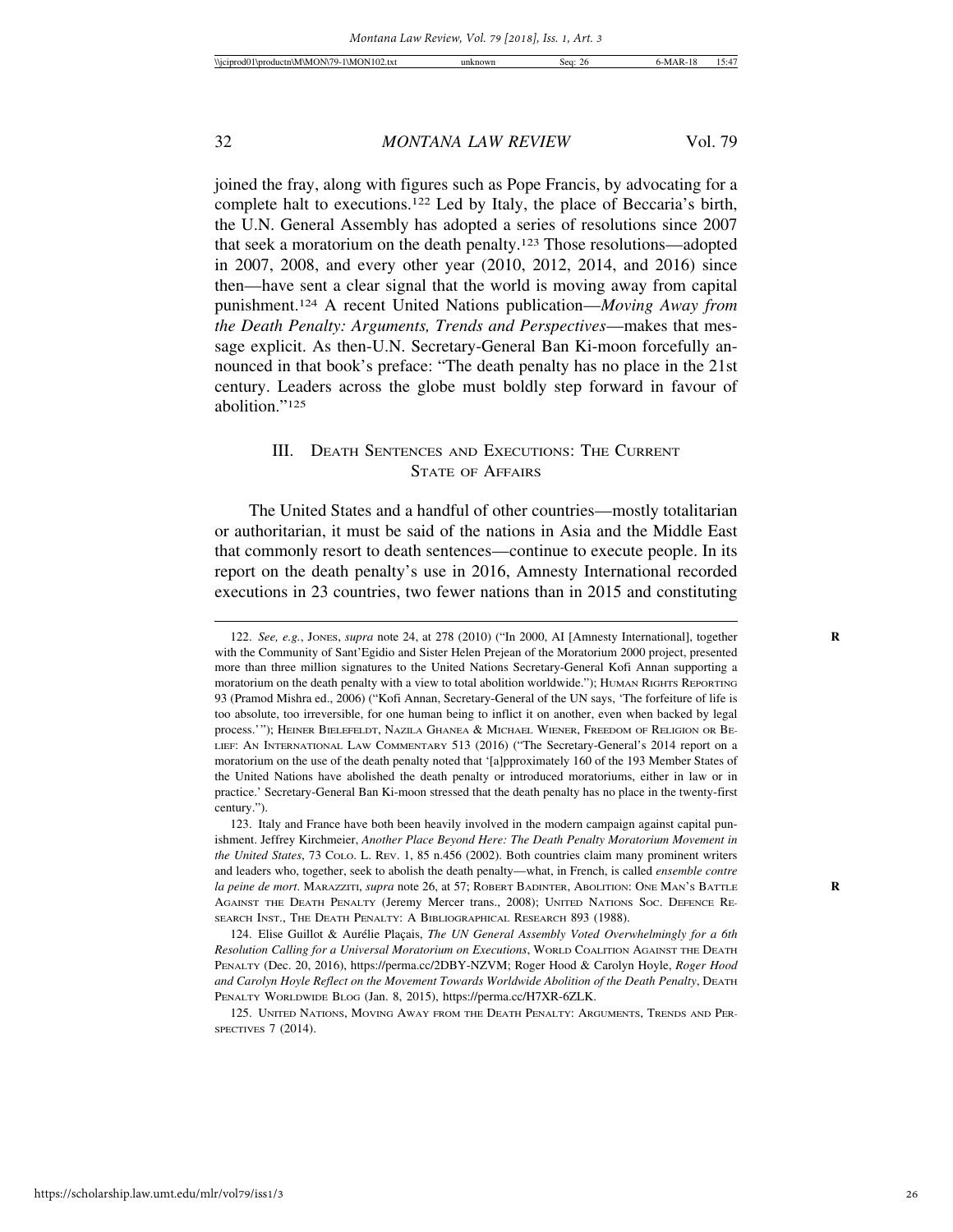a clear minority of nations.126 The death penalty's decline has occurred gradually (not surprising given its centuries-old pedigree and people's habit-forming tendencies),<sup>127</sup> but it has lately come under increasing scrutiny. In particular, concerns have been expressed about the *psychological* torture associated with death sentences and inmates' prolonged stays on death row. "Although delay is usually welcomed by the condemned individual," death penalty expert William Schabas wrote back in the mid-1990s of such lengthy death-row stays while taking note of so-called death row *volunteers*, the condemned inmates who abandon their appeals, "there are some who refuse all remedies against their sentence and plead to be executed promptly."128 Referring to the agony of being on death row for extended periods and the ever-present risk of a botched execution, Schabas emphasized at that time: "This agony haunts those sentenced to death, who are condemned not only to lose their lives, but also to contemplate their fate."129 "If conditions on death row are and are likely to continue to be a real form of psychological torture," another writer has argued, "then it must be admitted that the death penalty is in practice not merely a penalty of death—it is a penalty of torture until death."130

Under existing law, methods of torture can be either physical or psychological in nature.131 Ironically, in today's world, "mock" or *simulated* executions are already considered classic examples of *psychological* tor-

128. SCHABAS, *supra* note 80, at 98. **R**

129. *Id.* Those who waive their appeals and voluntarily seek to be executed after spending time on death row are called "volunteers." Such waivers of appellate rights can be driven by mental illness and overwhelming feelings of hopelessness. 11 HANDBOOK OF PSYCHOLOGY: FORENSIC PSYCHOLOGY 1, 431 (Alan M. Goldstein & Irving B. Weiner eds., 2003) ("The depressive experience of feelings of hopelessness and futility may result in the death row inmate not accurately perceiving the chances of eventually securing relief from a death sentence. Conscious and unconscious suicidal ideation can be expressed through volunteering for death via waiver of appeals.").

130. LAWRENCE M. HINMAN, CONTEMPORARY MORAL ISSUES: DIVERSITY AND CONSENSUS 160 (4th ed. 2013).

131. JOHN N. BRIERE & CATHERINE SCOTT, PRINCIPLES OF TRAUMA THERAPY: A GUIDE TO SYMP-TOMS, EVALUATION, AND TREATMENT 17 (2d ed. DSM-5 Updated 2015):

Regardless of function or context, methods of torture involve both physical and psychological techniques, including beatings, near strangulation, electrical shock, various forms of sexual assault and rape, crushing or breaking of bones and joints, water-boarding, sensory deprivation, threats of death or mutilation, mock executions, being made to feel responsible for the death or injury of others, sleep deprivation, exposure to extreme cold or heat, stress positions, mutilation, and being forced to engage in grotesque or humiliating acts.

<sup>126.</sup> *The Death Penalty in 2016: Facts and Figures*, AMNESTY INT'L (Apr. 11, 2017), https:// perma.cc/2VSK-KD45.

<sup>127.</sup> The anti-death penalty movement—earlier known as the anti-gallows movement—has ebbed and flowed through the centuries and decades. *See, e.g.*, David Brion Davis, *The Movement to Abolish Capital Punishment in America, 1787*–*1861*, 63 AM. HIST. REV. 23 (1957); Carol S. Steiker & Jordan M. Steiker, *Capital Punishment: A Century of Discontinuous Debate*, 100 J. CRIM. L. & CRIMINOLOGY 643 (2010).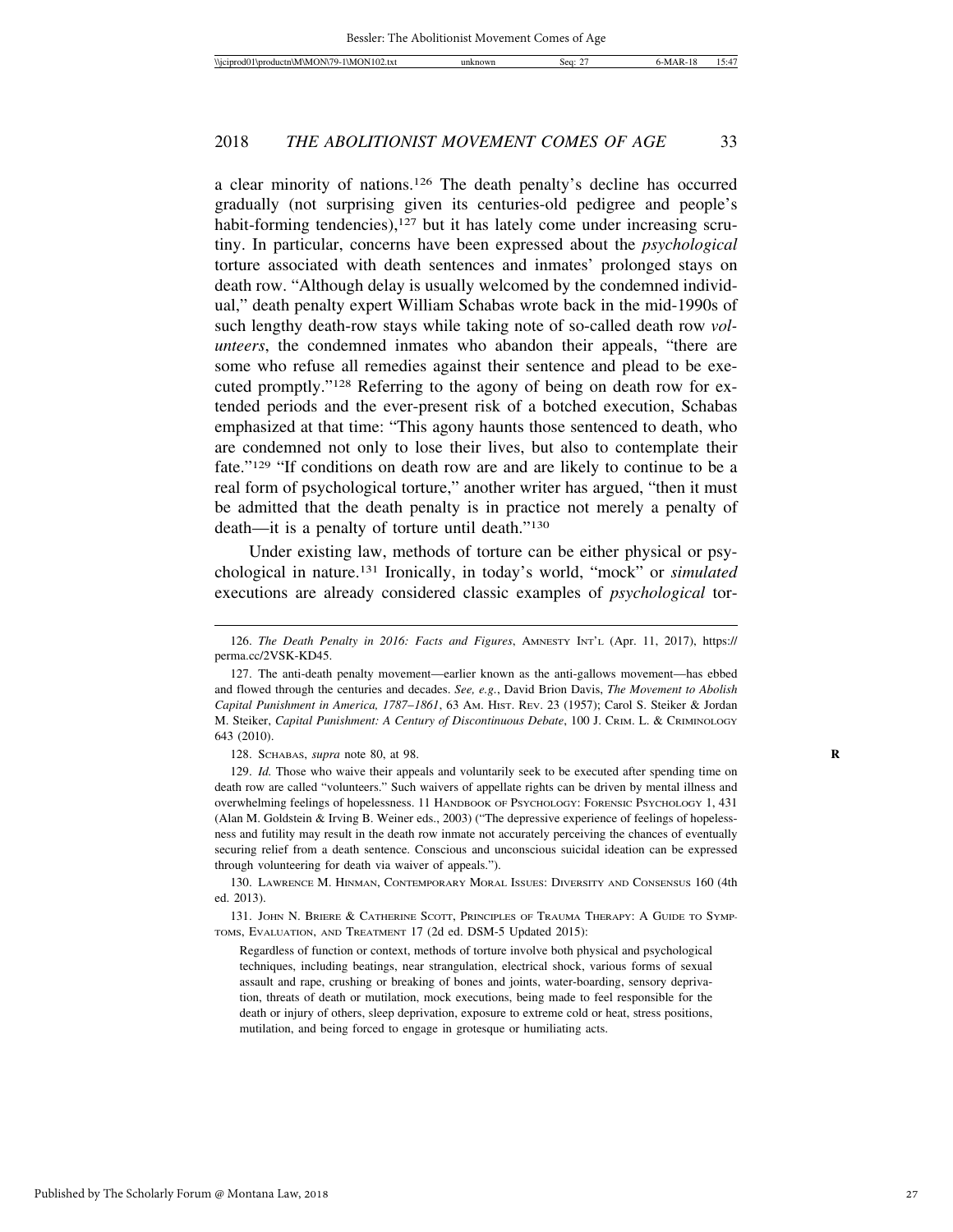ture.132 In other words, although a simulated or *fake* execution currently qualifies as an act of torture, state-sanctioned executions, which result in *actual* deaths, have yet to be categorized as acts of torture by modern jurists.133 And this is true despite the fact that many executions have, themselves, been labeled as torturous (whether from a physical standpoint, a psychological one, or both) by eyewitnesses and media outlets.134 For example, a majority of U.S. Supreme Court Justices have, to date, explicitly rejected the argument that the death penalty constitutes a "cruel and unusual" punishment, by implication precluding a determination that the death penalty constitutes an *aggravated form* of cruelty.135 Four members of the Supreme Court—Justices Sonia Sotomayor, Elena Kagan, Stephen Breyer and Ruth Bader Ginsburg—dissented from the Court's 2015 decision in Glossip v. Gross,<sup>136</sup> a 5-4 ruling that approved the State of Oklahoma's three-drug lethal injection protocol. But that dissent, which expressed con-

134. *E.g.*, SISTER HELEN PREJEAN, DEAD MAN WALKING: AN EYEWITNESS ACCOUNT OF THE DEATH PENALTY IN THE UNITED STATES (1993) (discussing her view of the death penalty as torture); Dahlia Lithwick, *When the Death Penalty Turns into Torture*, SLATE (Apr. 30, 2014) https://perma.cc/HWY3- K276; *see also* Fiala, *supra* note 133, at 160 n.13 ("The idea that execution is psychological torture goes **R** back at least to Dostoevsky's discussion of the guillotine in *The Idiot*." (quoting Dostoevsky, *The Idiot* (New York: Signet Classics, 1969), p. 43)). Botched and extremely painful executions are commonplace—and that has, in reality, always been the case. AUSTIN SARAT ET AL., GRUESOME SPECTACLES: BOTCHED EXECUTIONS AND AMERICA'S DEATH PENALTY (2014). Meanwhile, the post-World War II development of human rights principles has led others to question the death penalty's viability or legitimacy under international law or to reframe the debate over capital punishment as one involving the violation of basic human rights. *E.g.*, JUAN E. MENDEZ ´ , *The Death Penalty and the Absolute Prohibition of Torture and Cruel, Inhuman, and Degrading Treatment or Punishment*, 20 HUM. RTS. BRIEF art. 1 (2012).

<sup>132.</sup> DAVID LUBAN, TORTURE, POWER, AND LAW 166 (2014); *see also* PAU PÉREZ-SALES, PSYCHO-LOGICAL TORTURE: DEFINITION, EVALUATION AND MEASUREMENT 308, 333 (2017) (noting that "[t]hreats of death" and "mock executions," along with "[p]sychological techniques to break down the individual," are classified as torture under the Istanbul Protocol (1985), and listing mock executions as a form of psychological torture).

<sup>133.</sup> The debate about how to classify executions—and whether they are legitimate or illegitimate exercises of state power—has led to heated and intense debates over the years. *Compare* HANS GÖRAN FRANCK, THE BARBARIC PUNISHMENT: ABOLISHING THE DEATH PENALTY 35 (William A. Schabas ed., 2003) ("The conditions surrounding the execution itself and the period between the sentence and the carrying out of the sentence, which is frequently quite long, make it possible to compare the death penalty to torture.") *and* Andrew Fiala, *Waterboarding, Torture, and Violence: Normative Definitions and the Burden of Proof*, *in* TORTURE, TERRORISM, AND THE USE OF VIOLENCE 160 (J. Jeremy Wisnewski ed., 2008) ("It might be odd to claim that the death penalty is a variety of torture. But opponents of the death penalty claim as much—since the victim is defenseless and suffers significant psychological harm even before being executed.") with Ernest van den Haag, *Death but Not Torture*, in THE DEATH PENALTY: A DEBATE 13 (1983) (containing Ernest van den Haag's views on the death penalty in a "Pro"/"Con" debate between Ernest van den Haag and John P. Conrad).

<sup>135.</sup> Gregg v. Georgia, 428 U.S. 153, 187 (1976); Baze v. Rees, 553 U.S. 35, 62–63 (2008). There have been dissenting views, of course. Justices William Brennan and Thurgood Marshall famously dissented in case after case in voting against the use of executions. MICHAEL MELLO, AGAINST THE DEATH PENALTY: THE RELENTLESS DISSENTS OF JUSTICES BRENNAN AND MARSHALL (1996).

<sup>136. 135</sup> S. Ct. 2726 (2015).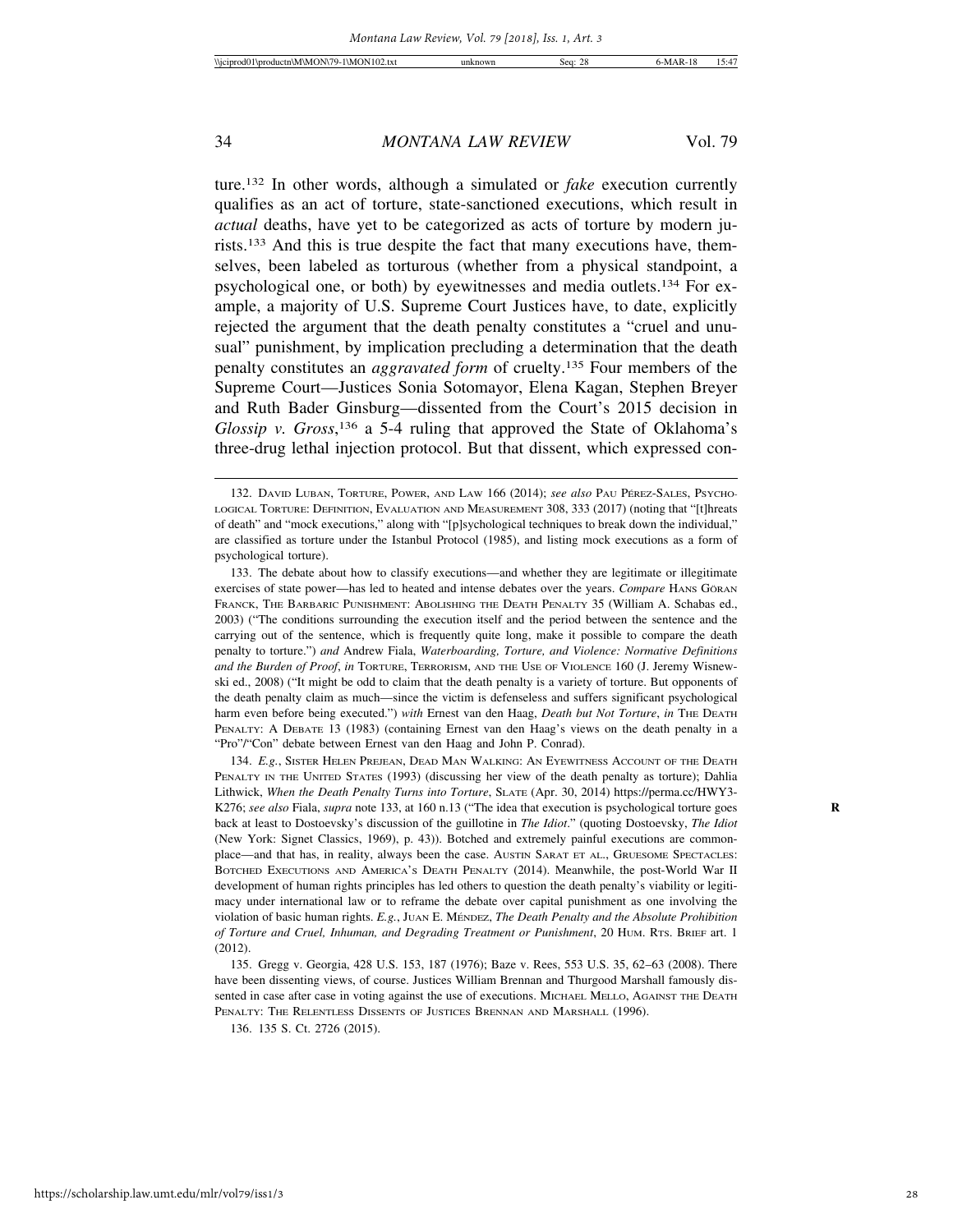cern about the risk of inmates' torturous deaths if the first drug in the protocol, midazolam, was not administered properly, focused solely on the substantial risk of death row inmates experiencing excruciating *physical* pain at the moment of their deaths.137

From a personal standpoint, I have been writing about the death penalty for more than 20 years now, exploring both the history and the current state of affairs of capital punishment. My first book, *Death in the Dark: Midnight Executions in America*, traced America's transition in the 19thcentury and 20th-century from public, daytime executions to private, nighttime executions.138 In researching that book, I discovered that the vast majority of American executions took place at night, with executions often scheduled for one minute after midnight. Along with American executions moving into the private sphere from the 1830s to the 1930s, the historical trend that led to nighttime executions in many places reflects a queasiness—and a sense of shame—about executions themselves. From 1977 to 1995, there were 313 American executions, with 82 percent of them carried out between 11:00 p.m. and 7:30 a.m.139 More than half of those executions occurred between midnight and 1:00 a.m.140 My next books, *Legacy of Violence: Lynch Mobs and Executions in Minnesota* and *Kiss of Death: America's Love Affair with the Death Penalty*, recounted the sordid history of extra-judicial lynchings and state-sanctioned killings in my home state and articulated why I am so opposed to capital punishment.141 In documenting the racial prejudice so often associated with lynchings, death sentences and executions, I tried to document—as I have more recently how state-sanctioned killings violate both the Eighth Amendment's Cruel

<sup>137.</sup> *Id.* at 2788–92 (Sotomayor, J., dissenting). Although a majority of Supreme Court Justices in *Glossip* ignored the *psychological* torment associated with death sentences, the risk of excruciating *physical* pain at executions clearly remains, especially in light of the increasing unavailability of lethal injection drugs. Jennifer L. Culbert, *The Time It Takes to Die and the Death of the Death Penalty: Untimely Meditations on the End of Capital Punishment in the United States*, *in* FINAL JUDGMENTS: THE DEATH PENALTY IN AMERICAN LAW AND CULTURE 65 (Austin Sarat ed., 2017) ("At the end of 2010, manufacturers of sodium thiopental in Europe refused to allow it to be used in capital punishment, and in 2011, the European Commission imposed new restrictions on the export of anesthetics used to execute people. Most recently, the pharmaceutical company Pfizer imposed controls on the distribution of its drugs to ensure that none are used in lethal injections."). A planned execution in Ohio, that of 69 year-old convicted murderer Alva Campbell, recently had to be called off after prison officials were unable to place a needle in a vein of the inmate due to his multiple health problems. According to a news report: "The team tried for about 30 minutes to find an injection site before the execution was called off, according to media witnesses." Tracy Connor, *Ohio Cancels Execution of Alva Campbell after Failing to Find Vein*, NBC NEWS (Nov. 15, 2017, 4:55 PM ET), https://perma.cc/UH8K-XHED.

<sup>138.</sup> JOHN D. BESSLER, DEATH IN THE DARK: MIDNIGHT EXECUTIONS IN AMERICA (1997).

<sup>139.</sup> *Id.* at 81.

<sup>140.</sup> *Id.* at 81, app.

<sup>141.</sup> BESSLER, LEGACY OF VIOLENCE, *supra* note 120; JOHN D. BESSLER, KISS OF DEATH: AMERICA'S **R** LOVE AFFAIR WITH THE DEATH PENALTY (2003).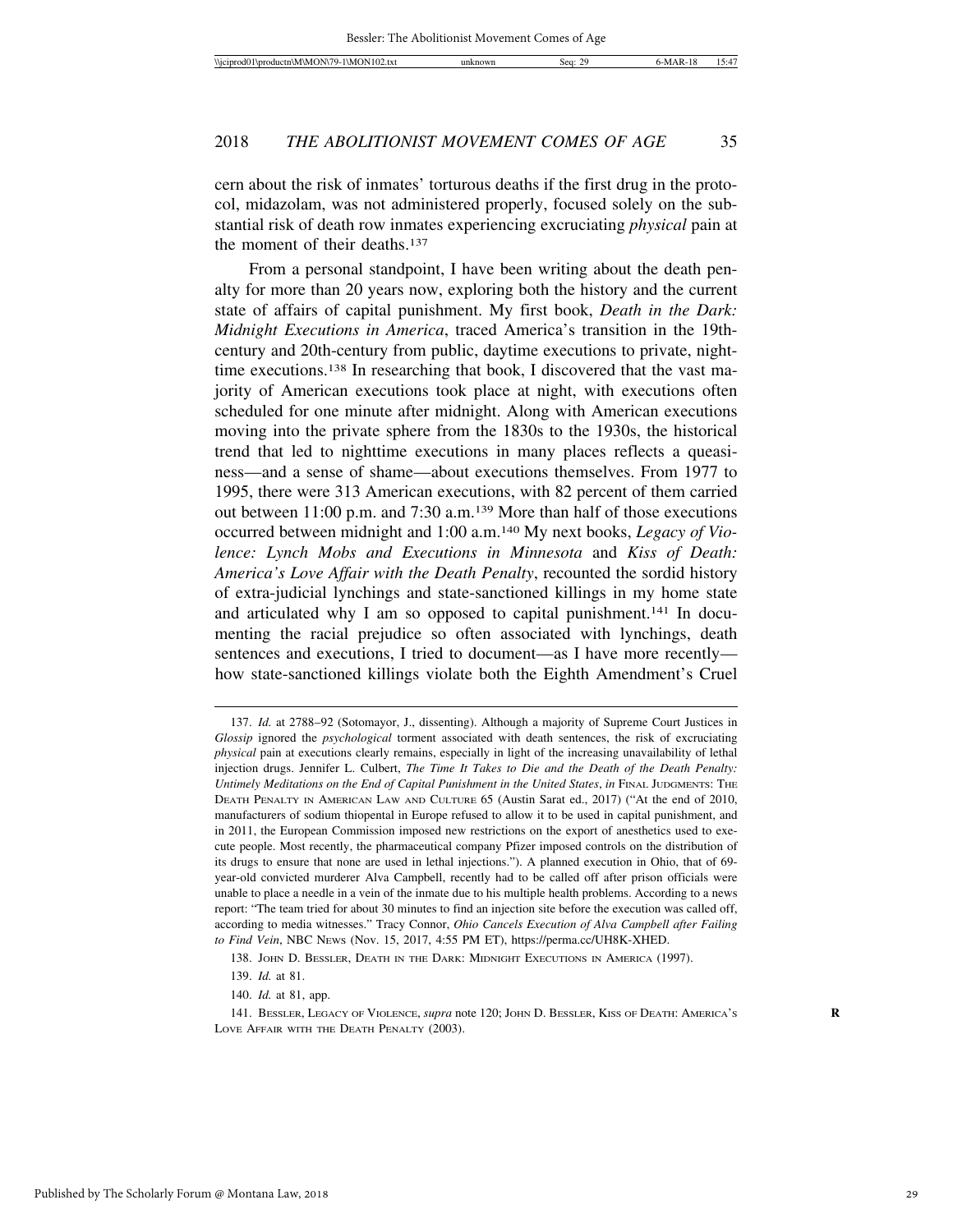and Unusual Punishment Clause and the Fourteenth Amendment's Equal Protection Clause.142

Death sentences and executions, whenever they are imposed or take place, always occur in a particular legal context. In the United States, the U.S. Constitution's Eighth Amendment—a mere sixteen words—provides in full: "Excessive bail shall not be required, nor excessive fines imposed, nor cruel and unusual punishments inflicted."143 The Eighth Amendment thus prohibits not only "excessive" bail and fines, but it prohibits punishments that violate a certain moral standard (*i.e.*, that are *cruel*) and that are (or have become) uncommon or rare (*i.e.*, *unusual*). In *Cruel and Unusual: The American Death Penalty and the Founders' Eighth Amendment*, I explored in detail the history of the adoption of the U.S. Constitution's Cruel and Unusual Punishments Clause, gathering together whatever information I could locate as to that clause's meaning and purpose. In that book, I pointed out that the Eighth Amendment is already read by the U.S. Supreme Court to *bar* torture.<sup>144</sup> I also argued the death penalty, because of its inherent characteristics, should be classified as a "cruel and unusual" punishment.145 The clear failure of America's criminal justice system to implement the death penalty even-handedly also makes it a violation of the Fourteenth Amendment's Equal Protection Clause.146

Abolitionists approach the death penalty in their own way in light of their own experiences and outlook on life. Though I have spent a lot of time in the world of academia and civil litigation, much of my own professional life has been spent advocating for the death penalty's abolition—a cause that, in my judgment, would greatly further the development of human rights principles and the universality of rights. The death penalty is, as I

<sup>142.</sup> John D. Bessler, *The Inequality of America's Death Penalty: A Crossroads for Capital Punishment at the Intersection of the Eighth and Fourteenth Amendments*, 73 WASH. & LEE L. REV. ONLINE 487, 542–554 (2017).

<sup>143.</sup> U.S. CONST. amend. VIII.

<sup>144.</sup> In its late nineteenth-century cases upholding the constitutionality of public firing squads and the electric chair, the U.S. Supreme Court announced in *Wilkerson v. Utah* (1878) and *In re Kemmler* (1890) that punishments involving "torture," "unnecessary cruelty," or "a lingering death" were prohibited. Wilkerson v. Utah, 99 U.S. 130, (1878); In re Kemmler, 136 U.S. 436 (1890). As the Supreme Court ruled in 1890 at a time when notions of psychological torture were not yet being adequately explored or fully vetted in the debate over the death penalty: "Punishments are cruel when they involve torture or a lingering death: but the punishment of death is not cruel within the meaning of that word as used in the constitution. It implies that there is something inhuman and barbarous,—something more than the mere extinguishment of life." SCHABAS, *supra* note 80, at 21 (internal quotations and citation **R** omitted); *In re Kemmler*, 136 U.S. at 447. In *Wilkerson*, the Supreme Court observed: "Difficulty would attend the effort to define with exactness the extent of the constitutional provision which provides that cruel and unusual punishments shall not be inflicted; but it is safe to affirm that punishments of torture . . . and all others in the same line of unnecessary cruelty, are forbidden . . . ." 99 U.S. at 135–36.

<sup>145.</sup> BESSLER, CRUEL AND UNUSUAL, *supra* note 51, at 296–318. **R**

<sup>146.</sup> *See* U.S. CONST. amend. XIV.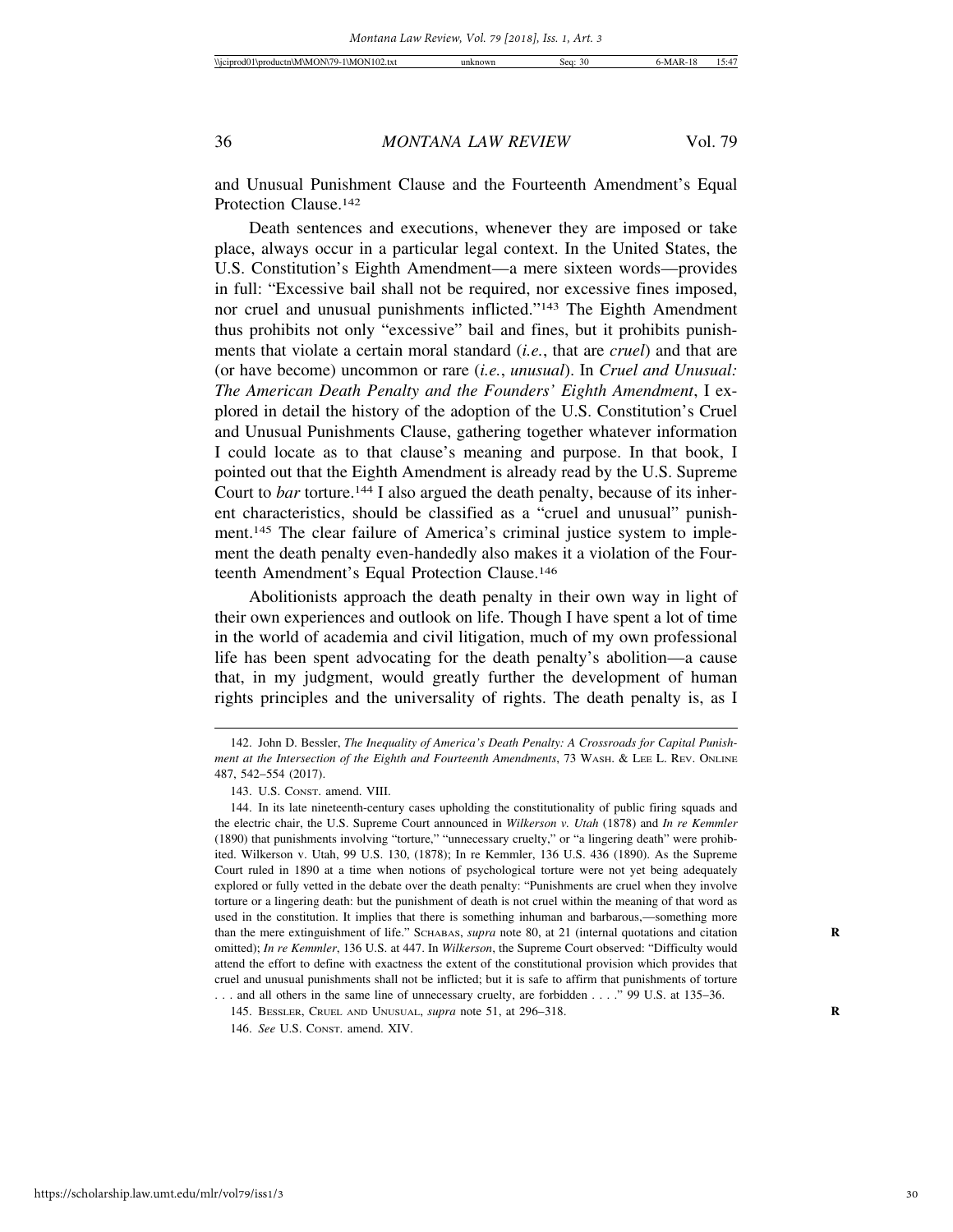often tell my students, just the tip of iceberg when it comes to America's administration of criminal justice.147 In 2016, I had the honor to serve as the editor for Justice Stephen Breyer's *Against the Death Penalty*, published by Brookings Institution Press in Washington, D.C.<sup>148</sup> That book reprints, annotates, and contextualizes the separate dissent of Justice Breyer in *Glossip*, an extremely well-reasoned dissent in which he was joined by Justice Ginsburg.149 I personally hope that more people will read Justice Breyer's dissent in that case. In it, Justices Breyer and Ginsburg announced that the death penalty is "highly likely" to be pronounced a cruel and unusual punishment in violation of the U.S. Constitution's Eighth Amendment.150 In detailing the numerous problems associated with capital punishment, Justice Breyer wrote: "Today's administration of the death penalty involves three fundamental constitutional defects: (1) serious unreliability, (2) arbitrariness in application, and (3) unconscionably long delays that undermine the death penalty's penological purpose."151 "Perhaps as a result," Justice Breyer wrote in his *Glossip* dissent, "(4) most places within the United States have abandoned its use."152 Justices Breyer and Ginsburg, staking out their position in the public arena and expressing their own concerns about prolonged stays on death row, specifically asked the full Court to take up the question of whether capital punishment is unconstitutional, asking for a "full briefing" on that "basic question."153

When the U.S. Supreme Court finally takes up that fundamental question, a question it has not wrestled with since the 1970s, its members should also consider whether death sentences and executions qualify as acts of torture. Although the definition of *torture* in Article 1 of the Convention Against Torture has a "lawful sanctions" exception<sup>154</sup> (and many countries once classified the death penalty as lawful and, in effect, as *something other than torture*),<sup>155</sup> the death penalty—once the *mandatory* punishment for

155. In the 18th century, when countries began doing away with judicial torture, the death penalty not considered at the time under the rubric of torture—was restricted but stubbornly persisted, even in places where torture was abolished. *E.g.*, TIM BLANNING, FREDERICK THE GREAT: KING OF PRUSSIA 422 (2016) ("In 1748 [Frederick the Great] confirmed the death penalty for two members of a Silesian bandit gang, but complained that they were the ninth and tenth he had dispatched already and yet there were said to be fifty-odd more waiting his verdict."); 6 THE CAMBRIDGE MODERN HISTORY 728 (A. W. Ward,

<sup>147.</sup> *E.g.*, MARIE GOTTSCHALK, GALLOWS: THE POLITICS OF MASS INCARCERATION IN AMERICA 23 (2006) ("The United States is distinctive not only because of the existence of a vast punitive carceral state, but also because of the vast gap between criminal justice policies and politics on the one hand and empirical knowledge about crime and punishment on the other.").

<sup>148.</sup> JUSTICE STEPHEN BREYER, AGAINST THE DEATH PENALTY (2016).

<sup>149.</sup> *See* Glossip v. Gross, 135 S. Ct. 2726, 2755–78 (2015) (Breyer, J., dissenting).

<sup>150.</sup> *Id.* at 2776–77.

<sup>151.</sup> *Id.* at 2755–56.

<sup>152.</sup> *Id.* at 2756.

<sup>153.</sup> *Id.* 2755.

<sup>154.</sup> Convention Against Torture, *supra* note 53, at art. 1. **R**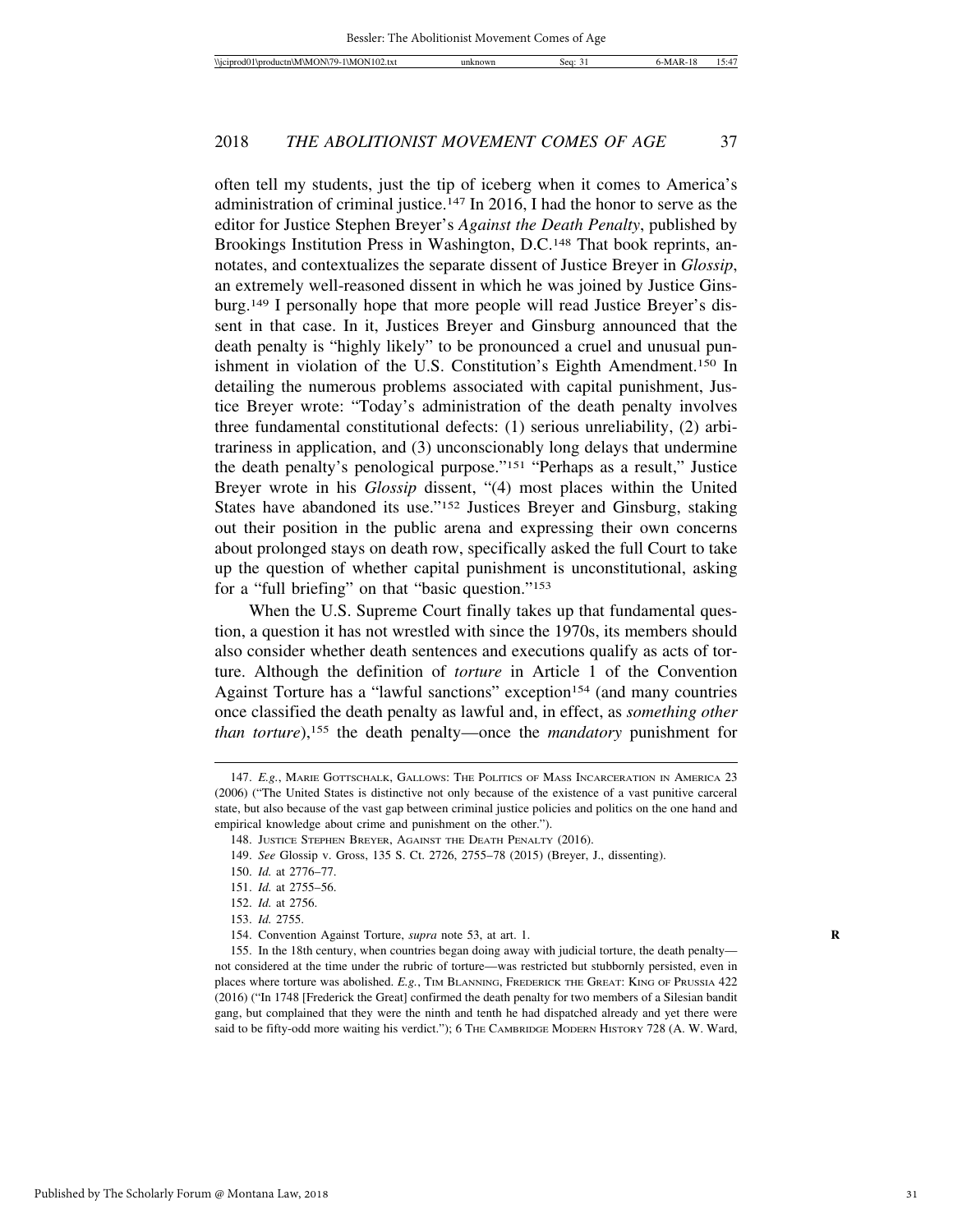murder and other crimes—is no longer lawful in Europe and in a number of countries and American states.156 When the death penalty *is* imposed in retentionist states, often in a highly discretionary and *ad hoc* manner, it has the clear *indicia* and *immutable characteristics* of torture (*i.e.*, the infliction of severe pain, whether physical or mental, for purposes of punishment). It is also typically imposed in the most arbitrary fashion imaginable—something that, in and of itself, runs afoul of America's equal protection and due process values<sup>157</sup> and the provision of the International Covenant on Civil and Political Rights (a treaty the U.S. has ratified) prohibiting one from being "arbitrarily deprived of his life."158

The modern death penalty must also be seen in the context of history and the abandonment of corporal punishments, such as lashing, within prisons. *Non-lethal* corporal punishments, history shows, were once lawful in

[I]n his determination to abolish torture and restrict capital punishment, Joseph followed closely the precepts of Beccaria, onetime Tyrolean Chancellor Baron Hormayr von Hortenberg, and Sonnenfels. The latter, in fact, who had agitated ever since the appearance of the *Nemesis Theresiana* in 1768 for an end to torture, had seen his efforts succeed in 1776, thanks to Joseph's decisive assistance. The death penalty was not completely abrogated during Joseph's ten-year rule, but death sentences imposed on those convicted of capital crimes were commuted, in all cases but one, to consignment to the galleys or to chain gangs drawing heavily-laden barges up the Danube. These changes were not effected because of any softheaded humanitarianism on the part of the Emperor but due to economic considerations coupled with the belief that the threat of lifelong suffering could be a great deterrent to crime than the fear of death.

G. W. Prothero & Stanley Leathes eds., 1909) ("Frederick William II laid it down that, though the death penalty could not be abolished, there must under no circumstances be any deliberate increase of the physical pain necessary in its application. But the King's gentleness of disposition was such that he was very imperfectly obeyed; and almost half a century passed before Prussian justice absolutely ceased, in certain cases, to direct that the bones of criminals should be broken on the wheel."); LANGBEIN, *supra* note 7, at 27 ("Writing to Voltaire in 1777, Frederick the Great boasted that in the whole Prussian realm **R** executions had been occurring at the rate of only fourteen or fifteen per year."); G. W. F. HEGEL, ELEMENTS OF THE PHILOSOPHY OF RIGHT 420 § 100 n.2 (Allen W. Wood ed. & H. B. Nisbet trans., 1991) ("The Emperor Joseph II of Austria (reigned 1765–1790) promulgated a new penal law in 1787 which substituted life imprisonment for the death penalty, but the death penalty was reinstituted in 1795. The death penalty was retained in the French Penal Code of 1791, but only with restrictions and after a long and searching debate."); WALTER W. DAVIS, JOSEPH II: AN IMPERIAL REFORMER FOR THE AUS-TRIAN NETHERLANDS 110–11 (1974) (internal footnotes omitted):

<sup>156.</sup> ANDREW NOVAK, THE GLOBAL DECLINE OF THE MANDATORY DEATH PENALTY: CONSTITU-TIONAL JURISPRUDENCE AND LEGISLATIVE REFORM IN AFRICA, ASIA, AND THE CARIBBEAN, ch. 1 (2014); ROGER HOOD & CAROLYN HOYLE, THE DEATH PENALTY: A WORLDWIDE PERSPECTIVE 49 (5th ed. 2015).

<sup>157.</sup> E. THOMAS SULLIVAN & TONI M. MASSARO, THE ARC OF DUE PROCESS IN AMERICAN CONSTI-TUTIONAL LAW 41 (2013) ("When government policies or practices literally end a human life, procedural concerns are the most profound and the procedural protections are the most elaborate. The high-water mark for procedural protection therefore is triggered in cases that involve capital punishment." (internal citation omitted)).

<sup>158.</sup> International Covenant on Civil and Political Rights art. 6(1), Mar. 23, 1976, 999 U.N.T.S. 171 ("Every human being has the inherent right to life. This right shall be protected by law. No one shall be arbitrarily deprived of his life.").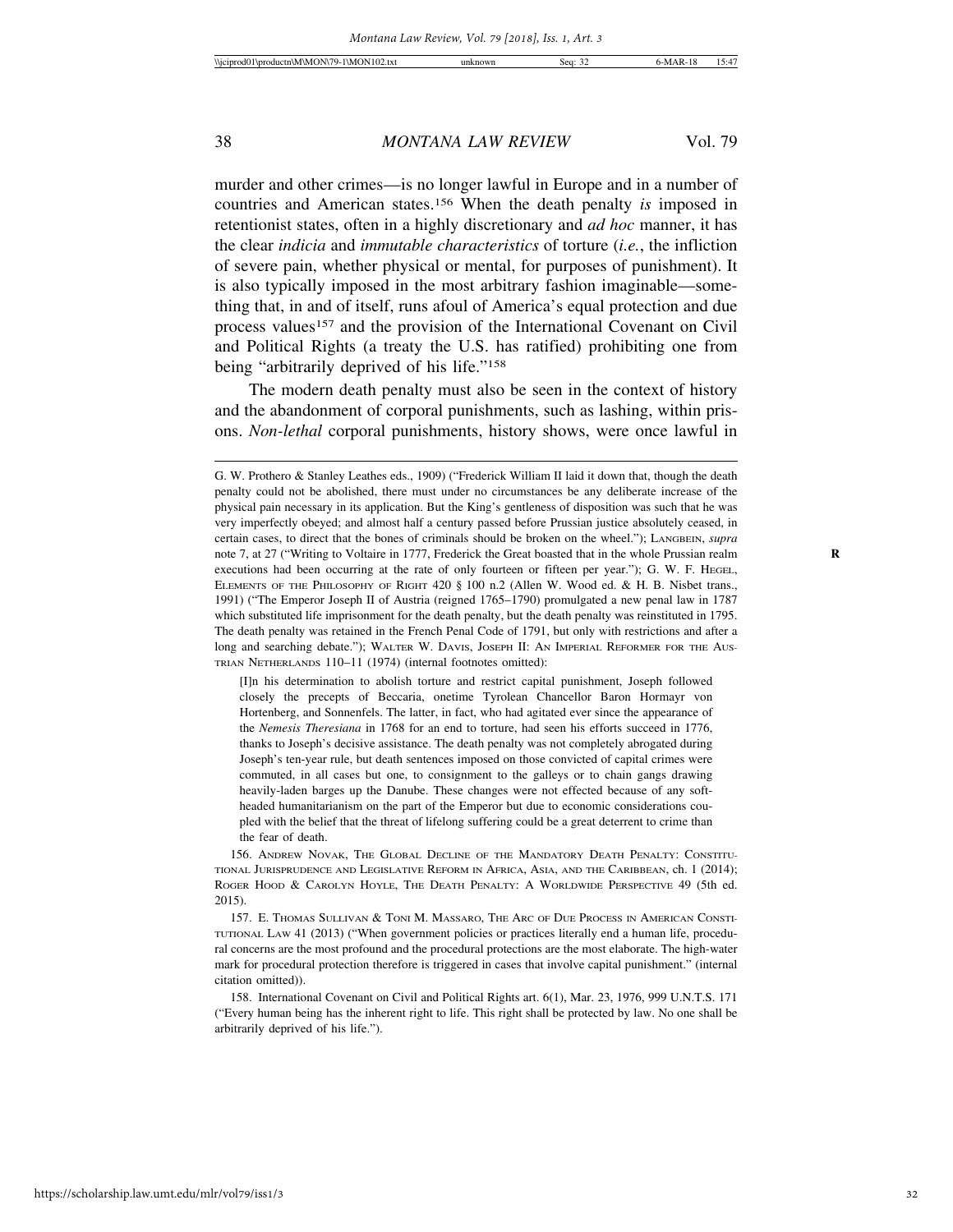Western societies.159 As Julius Ruff writes in *Violence in Early Modern Europe 1500*–*1800*:

Corporal punishment was routine for nonaristocratic perpetrators of relatively minor offenses like petty larceny, minor sexual offenses, swindling, and blasphemy; it might also be the fate of offenders deemed by their judges to be worthy of mercy in capital offenses. Often judges combined corporal punishments with other penalties such as banishment, but a large number of corporal punishments were possible.160

Such antiquated punishments (*e.g.*, amputation, branding, whipping), however, are no longer permitted within the confines of prisons or judicial sentencing proceedings, at least in civilized societies.161 Just as various acts falling *short of death* have already appropriately earned the *torture* moni- $\ker$ ,  $162$  it is now time to reclassify capital punishment using the same

160. JULIUS R. RUFF, VIOLENCE IN EARLY MODERN EUROPE 1500–1800 at 96 (2001). As Ruff adds of corporal punishments in early modern Europe:

The most severe of these, reserved for grave crimes, was physical mutilation, often applied to the body part associated with the crime, and so stigmatized the offender as to exclude him from respectable society. Some courts even ordered blinding of offenders, although by the sixteenth century the enforcement of this penalty seems to have been rare. More common was the amputation by ax of an offender's hand, or perhaps fingers, by the public executioner.

161. *E.g.*, DREW D. GRAY, CRIME, POLICING AND PUNISHMENT IN ENGLAND, 1660–1914 at 317 (2016) (taking note of "the abolition of public whipping and other physical non-lethal punishments" and the rise of the penitentiary system); Donald R. Cressey, *Prison Organizations*, *in* HANDBOOK OF ORGA-NIZATIONS 1027 (James G. March ed., 2013) ("Prisons soon abandoned harsh corporal punishments and punitive labor as a regime for supplementing the suffering which mere incarceration was expected to produce.").

<sup>159.</sup> *E.g.*, THE OXFORD HANDBOOK OF THE HISTORY OF CRIME AND CRIMINAL JUSTICE 617 (Paul Knepper & Anja Johansen eds., 2016) ("Whipping, the stocks, branding, and amputation were all performed in public and mingled suffering with shame and humiliation."); ELAINE PATRICIA JACKSON-RETONDO, PERCEPTIONS, EXPERIENCE AND MEANING OF A NINETEENTH CENTURY PRISON: THE MASSA-CHUSETTS STATE PRISON AT CHARLESTOWN, 1780–1850 at 94 (2001) ("Non-lethal corporal punishments were inflicted at two additional sites, both located on State Street . . . . A brightly painted whipping post distinguished one site while the other was identifiable by a pillory.").

<sup>162.</sup> *E.g.*, CHARLES FRIED & GREGORY FRIED, BECAUSE IT IS WRONG: TORTURE, PRIVACY AND PRESIDENTIAL POWER IN THE AGE OF TERROR 65 (2010) ("Waterboarding, in which the subject is tied to a board and either dunked in a tub of water or has water poured on a cloth covering his face so that he feels like he is drowning, is the most infamous of these practices. Waterboarding induces panic and for some the sense of near death, but properly controlled it has no injurious physical effects."); *see also* MIRKO BAGARIC & JULIE CLARKE, TORTURE: WHEN THE UNTHINKABLE IS MORALLY PERMISSIBLE 12 (2007) ("Various methods of torture have and continue to be applied in a multitude of countries. The most common methods are beating, electric shock, rape and sexual abuse, mock execution or threat of death, and prolonged solitary confinement."); TERANCE D. MIETHE & HONG LU, PUNISHMENT: A COM-PARATIVE HISTORICAL PERSPECTIVE 41 (2005) ("As nonlethal corporal punishment, electric nodes are attached to sensitive body parts (e.g., genitals) and volts of electricity are passed through the body. Torture through electric shock is most commonly used by military and quasi-military organizations, law enforcements personnel, and prison authorities for extracting confessions, maintaining discipline, and dispensing 'justice.'"). *Compare id.* at 34 ("The particular means of inflicting corporal punishment are virtually limitless, restricted only by the imagination and standards of human decency. However, the methods of choice for torture and inflicting pain are also linked to customs, rituals, and the availability of technology within particular countries at particular times.").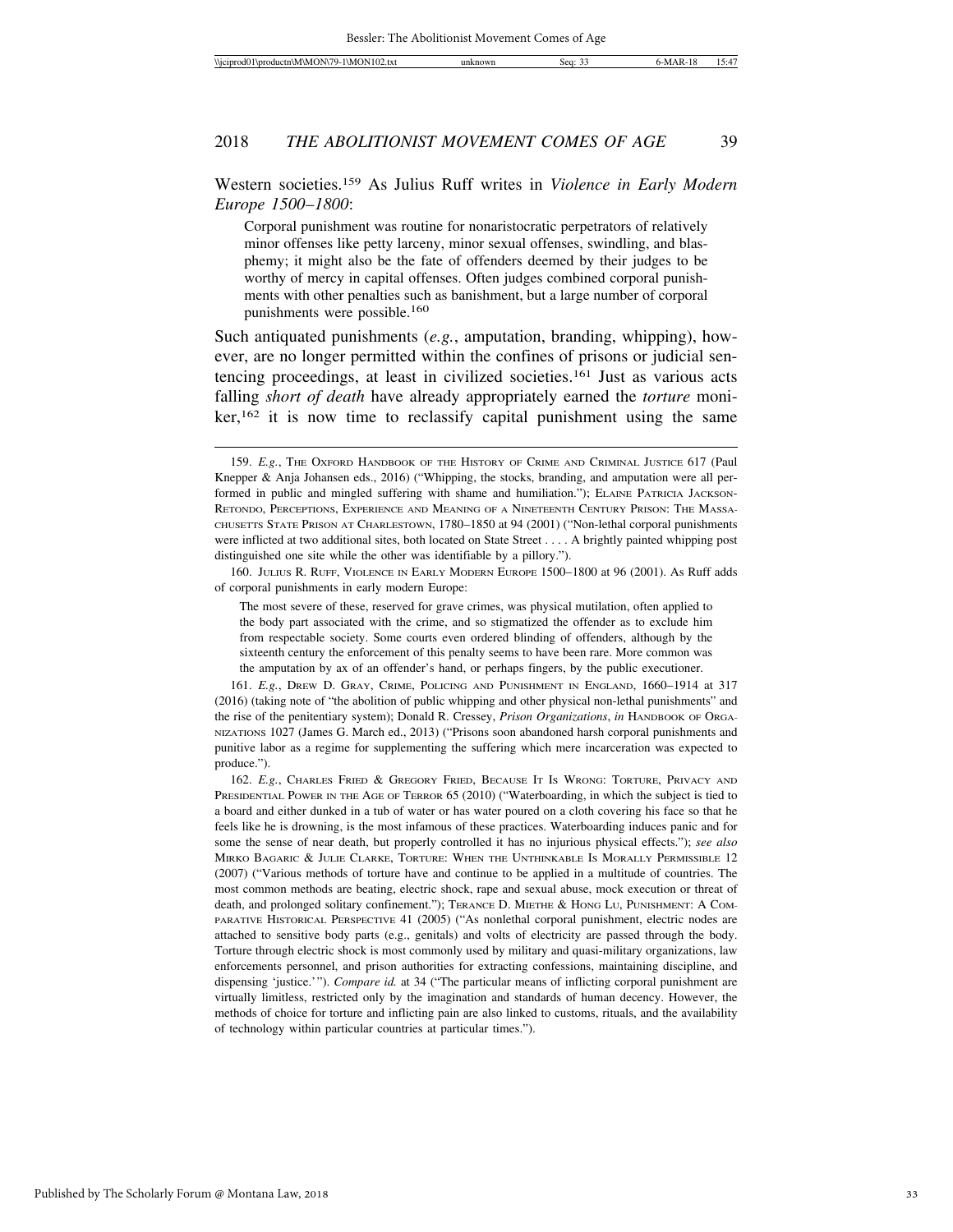terminology.163

The death penalty is, certainly, a more draconian punishment than nonlethal acts already properly classified as acts of torture. The U.S. Supreme Court, in failing to acknowledge and recognize the physical and psychological torture associated with death sentences and executions, has thereby created an unprincipled and unsustainable jurisprudence (1) whereby *non-lethal* punishments are prohibited, but *lethal* ones are not; and (2) in which the U.S. Constitution's Eighth Amendment, normally read to *protect* prisoners from torture and other harms, then *permits* their execution through torturous means.164 In fact, the Constitutional Court of South Africa declared the death penalty unconstitutional *more than twenty years ago* in *State v. Makwanyane*. 165 And the Connecticut Supreme Court, in *State v.* Santiago,<sup>166</sup> took that step in 2015 in a decision explicitly recalling Cesare Beccaria's early American influence.167 In Europe, Protocols No. 6 and No. 13 to the European Convention on Human Rights have expressly outlawed the death penalty's use *in both peacetime and wartime*, making capital punishment unlawful *in all circumstances* there.<sup>168</sup> Those protocols, adopted in 1983 and 2002 respectively, have made Europe a death penalty-free zone, except for scattered executions carried out by firing squad in Belarus.<sup>169</sup> The United States of America is an exceptional and extraordinary country, but there is nothing admirable about putting to death anyone through torturous means, be that torture physical or psychological in nature.

<sup>163.</sup> In the U.S., the death penalty's use is already outlawed for the insane, juvenile offenders, the intellectually disabled, and—at least in certain circumstances—those who did not kill or intend to kill. It is time for the U.S. Supreme Court to prohibit the death penalty's use in *all* circumstances, not just in *limited* circumstances. The right to be free from torture is a *universal* human right, and offenders—like everyone else—should be protected against acts of torture.

<sup>164.</sup> In *DeShaney v. Winnebago County Department of Social Services*, the Supreme Court held that the government must provide for a prisoner's "basic human needs—*e.g*., food, clothing, shelter, medical care, and reasonable safety . . . ." 489 U.S. 189, 200 (1989). In *Hope v. Pelzer*, the Court also described an inmate's mistreatment as an "obvious" Eighth Amendment violation where the inmate had been shackled to a hitching post for several hours in the hot sun without water, likely becoming dehydrated and sunburned. 536 U.S. 730, 731, 735 n.2 (2002).

<sup>165.</sup> Republic of South Africa v. Makwanyane 1995 (2) SA 1 (CC).

<sup>166. 122</sup> A.3d 1, 31–32 (Conn. 2015).

<sup>167.</sup> As the Connecticut Supreme Court observed in its opinion: "Throughout the first half of 1786, the *New Haven Gazette* had reprinted Cesare Beccaria's entire 1764 treatise 'On Crimes and Punishments,' a seminal Enlightenment era work that condemned torture and the death penalty, and that led to widespread questioning of the latter throughout Europe and the United States." *Id.* at 38.

<sup>168.</sup> Protocol No. 6 to the Convention for the Protection of Human Rights and Fundamental Freedoms Concerning the Abolition of the Death Penalty, Jan. 3, 1985, E.T.S. No. 114; Protocol No. 13 to the Convention for the Protection of Human Rights and Fundamental Freedoms Concerning the Abolition of the Death Penalty in All Circumstances, Jan. 7, 2003, E.T.S. No. 187.

<sup>169.</sup> Rikard Jozwiak, *Belarus Carries Out First Execution This Year; EU Urges Moratorium*, RADIO FREE EUROPE/RADIO LIBERTY (May 6, 2017) https://perma.cc/XSE6-NQNF; Basia Cummings, *Belarus Resumes Executions After EU Sanctions Dropped*, THE GUARDIAN (Oct. 12, 2016) https://perma.cc/ 7QYE-YDH5.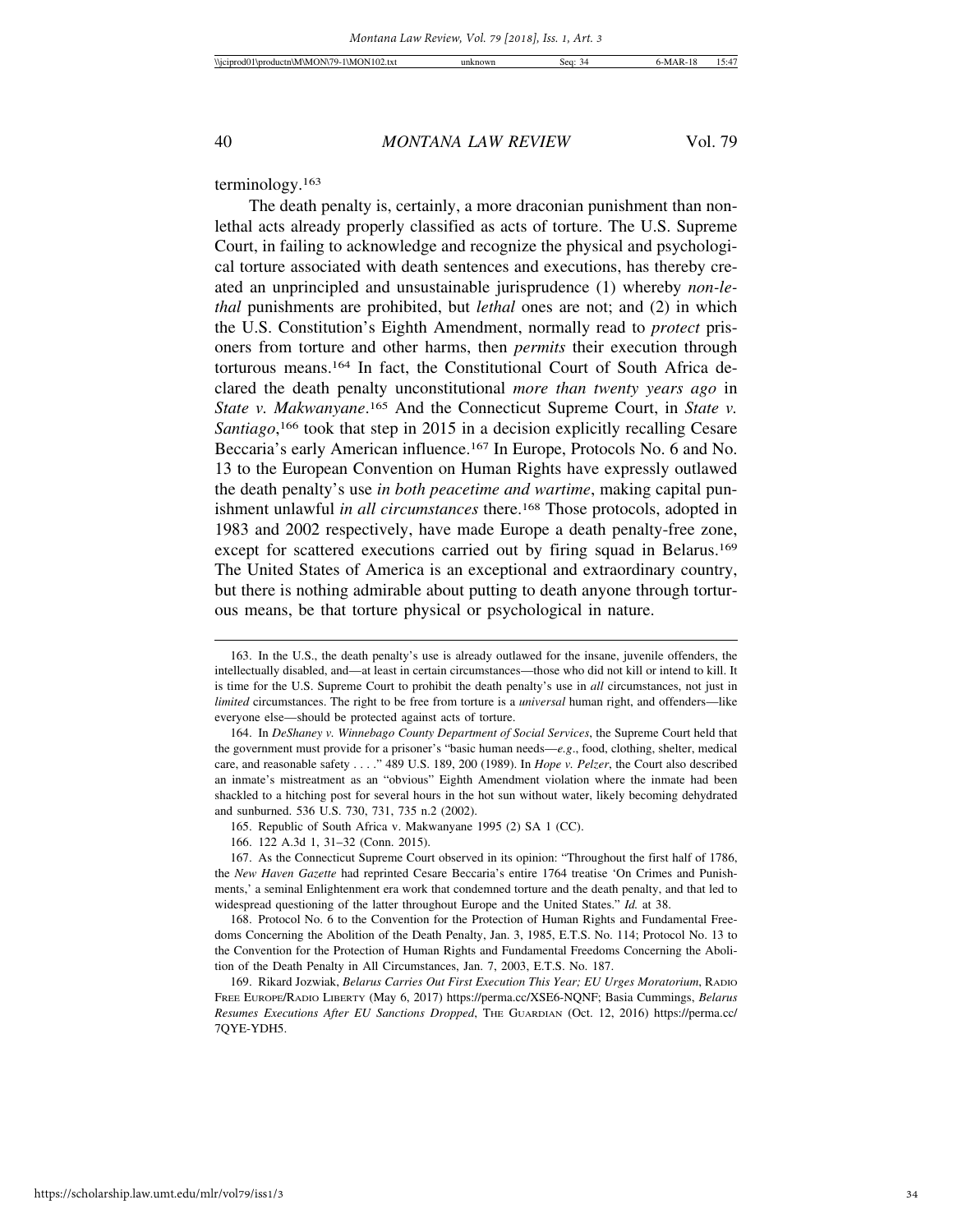#### IV. WHERE WE'VE BEEN, WHERE WE MIGHT BE GOING?

In the post-Enlightenment world, but especially since the end of World War II, lawyers and judges have struggled with how to classify executions and various methods of execution.170 Back in the 19th-century, in *Wilkerson v. Utah* and *In re Kemmler*, the U.S. Supreme Court—in the face of legal challenges—upheld the constitutionality of public firing squads and the electric chair.171 But in 1963, as the number of American executions declined, U.S. Supreme Court Justice Arthur Goldberg tried to convince his colleagues that the death penalty was unconstitutional. He circulated a conference memo in that vein,172 and he managed to convince Justices William O. Douglas and William Brennan to join him in a dissent against the death penalty for non-homicidal rape. As Justice Goldberg began his 1963 dissent from the denial of certiorari in *Rudolph v. Alabama*:173 "I would grant certiorari in the case . . . to consider whether the Eighth and Fourteenth Amendments to the United States Constitution permit the imposition of the death penalty on a convicted rapist who has neither taken nor endangered human life."<sup>174</sup> While Justice Goldberg opened a conversation about capital punishment in the 1960s, he did not accomplish his goal of ridding America of the punishment of death. Still, the modern American dialogue began, just as Beccaria—the Italian *philosophe*—had opened up the death penalty for global discussion a full two centuries earlier.

In the 1970s, the U.S. Supreme Court actually *struck down* the death penalty as a violation of the Eighth and Fourteenth Amendments. The Supreme Court took that step in its historic ruling in *Furman v. Georgia*, 175

<sup>170.</sup> The cataclysmic events of World War II produced the U.N. Charter and the Universal Declaration of Human Rights—the foundations of modern international law and international human rights law. JOHANNES MORSINK, THE UNIVERSAL DECLARATION OF HUMAN RIGHTS: ORIGINS, DRAFTING AND IN-TENT 1–4 (1999); *see also* SEYMOUR ROSSEL, THE HOLOCAUST: THE WORLD AND THE JEWS, 1933–1945 at 16 (1992) ("As many as six million Jews died between 1939 and 1945, the years of the Holocaust." (internal citation omitted)). The end of World War II, however, also produced the Nuremberg trials, which ended with ten men being hanged on October 15, 1946, from a gallows erected in a Nuremberg high school auditorium. JOHN RODDEN, THE WALLS THAT REMAIN: EASTERN AND WESTERN GERMANS SINCE REUNIFICATION 196 (2008); NORMAN J.W. GODA, TALES FROM SPANDAU: NAZI CRIMINALS AND THE COLD WAR 19–23 (2007); *see also* RICHARD E. HARWOOD, NUREMBERG AND OTHER WAR CRIMES TRIALS: A NEW LOOK 34 (1978) ("The executions took place in virtual secrecy, for they were deliberately bungled. The prisoners were given a short drop so that their necks would not be instantaneously broken and they would strangle slowly. The official timing between the springing of the trap and the extinction of life in the ten victims were Minutes 18, 24, 13, 10,  $10^{1/2}$ , 12, 14, 14, 16 and 11.").

<sup>171.</sup> Wilkerson v. Utah, 99 U.S. 130, 134–35 (1878); In re Kemmler, 136 U.S. 436, 443–44 (1890).

<sup>172.</sup> Arthur J. Goldberg, *Memorandum to the Conference Re: Capital Punishment*, 27 S. TEX. L. REV. 493, 493–506 (1986); *see also* Arthur Goldberg & Alan Dershowitz, *Declaring the Death Penalty Unconstitutional*, 83 HARV. L. REV. 1773, 1818–19 (1970).

<sup>173. 375</sup> U.S. 889, 889 (1963) (Goldberg, J., dissenting).

<sup>174.</sup> GERSHMAN, *supra* note 120, at 117. **R**

<sup>175. 408</sup> U.S. 238, 239–40 (1972).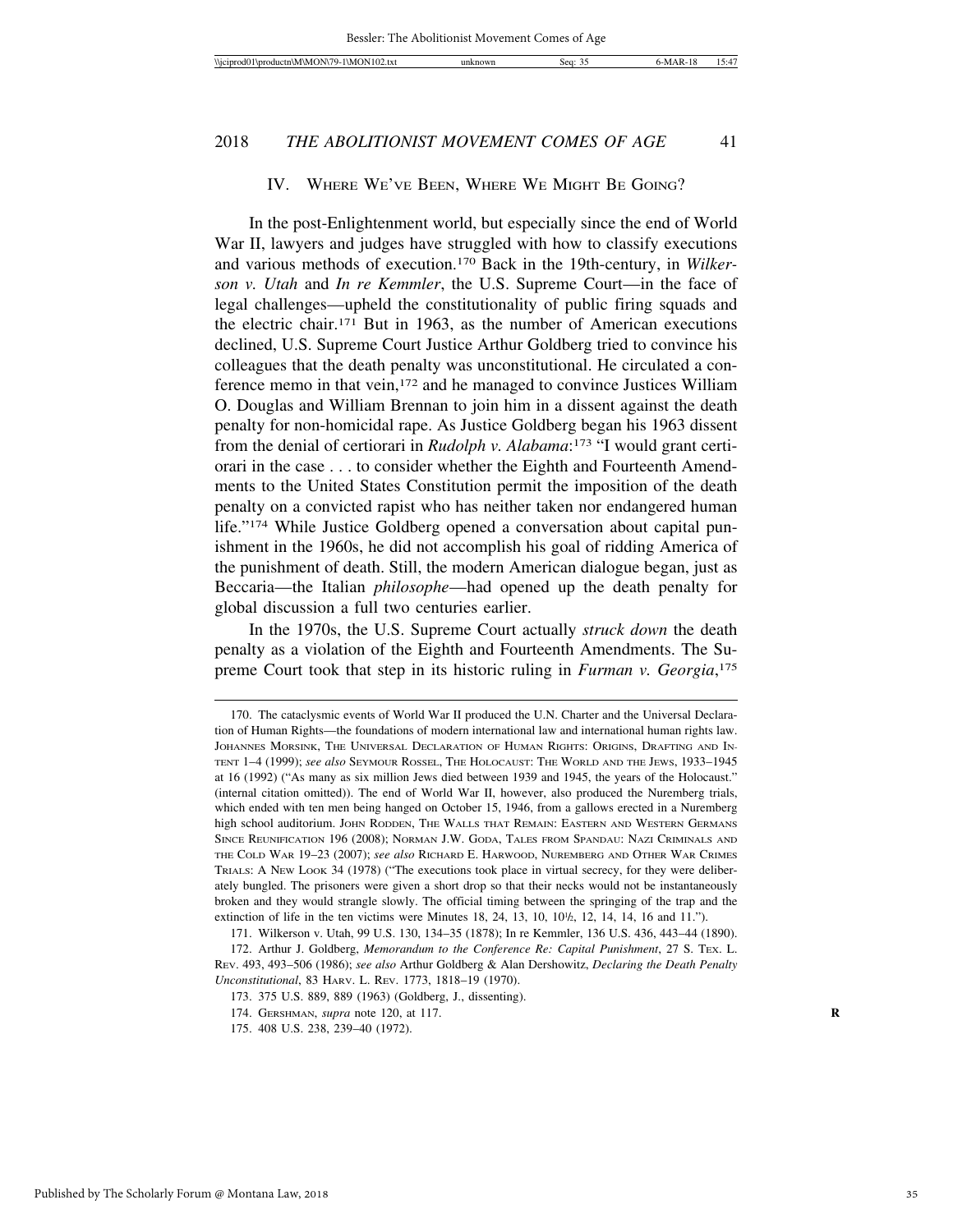although the Court regrettably reversed course just a few years later, upholding the death penalty's constitutionality once more in *Gregg v. Georgia*176 and leading to hundreds of more executions.177 The U.S. Supreme Court has yet to take up whether prolonged stays on death row violate the Eighth Amendment prohibition against "cruel and unusual punishments."178 But non-U.S. judicial systems have found that long sojourns on death row are extremely problematic (and violative of legal protections/human rights) in cases such as *Soering v. United Kingdom*, 179 the landmark judgment of the European Court of Human Rights. At the U.S. Supreme Court, Justices Stephen Breyer and Ruth Bader Ginsburg have themselves openly called upon the full Court to take up the question of whether prolonged delays on death row—the so-called "death row phenomenon"—make carrying out executions unconstitutional and unlawful.180 While those calls have to date fallen on deaf ears, it only seems like a matter of time before the U.S. Supreme Court will feel compelled to take up that important legal issue.<sup>181</sup> The sooner it does, the sooner it will be able to examine all the hard-andfast evidence on that particular point.

If one examines the death penalty and its administration, the *psychological* torture associated with capital punishment is self-evident and undeniable. Even before *Furman*, the California Supreme Court—in a telling admission—itself opined in its 1972 decision in *People v. Anderson*182: "The cruelty of capital punishment lies not only in the execution itself and the pain incident thereto, but also in the dehumanizing effects of the lengthy imprisonment prior to execution during which the judicial and administrative procedures essential to due process of law are carried out." "Penologists and medical experts agree," that court determined, "that the process of

<sup>176. 428</sup> U.S. 153, 186–87 (1976).

<sup>177.</sup> The Death Penalty Information Center has tracked the number of American executions that have taken place since *Gregg*. *Facts about the Death Penalty*, DEATH PENALTY INFO. CTR., https:// perma.cc/7WGV-K6J9 (last updated Nov. 9, 2017).

<sup>178.</sup> U.S. CONST. amend. VIII.

<sup>179. [1989] 11</sup> E.H.R.R. 439 (Eur. Ct. H.R.).

<sup>180.</sup> Chad Flanders, *Time, Death, and Retribution*, 19 U. PA. J. CONST. L. 431 (2016) (discussing the history of claims raising issues pertaining to lengthy confinement on death row); *see also* Michael Johnson, *Fifteen Years and Death: Double Jeopardy, Multiple Punishments, and Extended Stays on Death Row*, 22 B.U. PUB. INT. L.J. 85, 95 (2014) ("Almost every state with the death penalty, in fact, makes it mandatory to set an execution date within a few months after each appeal is lost. This results in multiple execution dates for most death row inmates and no way for them to know which will be their last.").

<sup>181.</sup> In the United States, legal claims based on the "death row phenomenon" have come to be called *Lackey* claims based on a 1995 memorandum respecting the denial of certiorari written by Justice John Paul Stevens. Lackey v. Texas, 514 U.S. 1045, 1045–46, n.\* (1995) (Stevens, J., respecting denial of certiorari). Justice Stevens, who also wanted the full Court to consider the implications of the death row phenomenon, is now retired from the Supreme Court. Johnson, *supra* note 180, at 87–88. **R**

<sup>182. 493</sup> P.2d 880, 894 (Cal. 1972).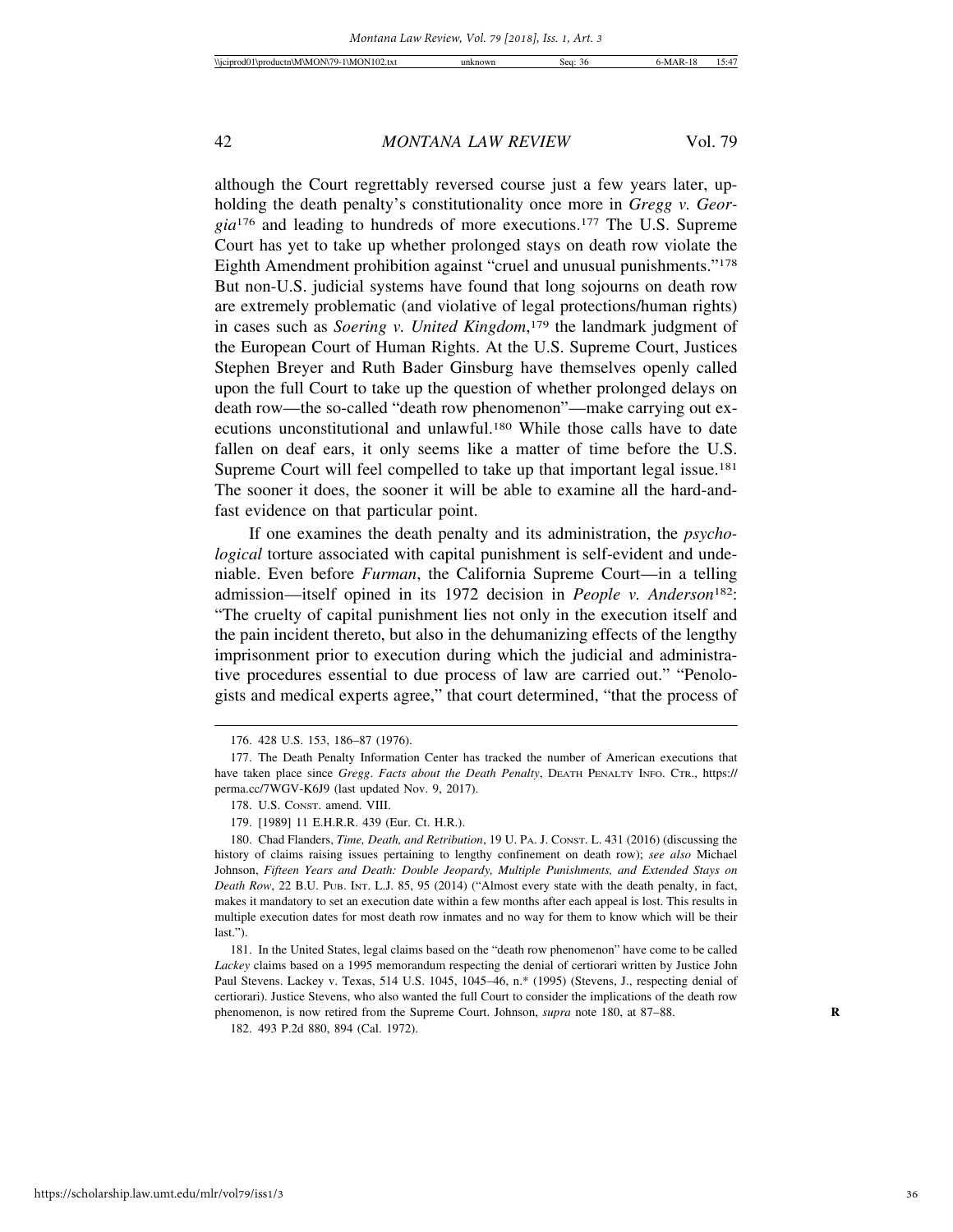carrying out a verdict of death is often so degrading and brutalizing to the human spirit as to constitute psychological torture."<sup>183</sup> Long before that, in the late-19th century case of *In re Medley*, the U.S. Supreme Court also emphasized in a moment of candor that "when a prisoner sentenced by a court to death is confined in the penitentiary awaiting the execution of the sentence, one of the most horrible feelings to which he can be subjected during that time is the uncertainty during the whole of it . . . ."184 A recent report of the Human Rights Clinic of the University of Texas School of Law, *Designed to Break You: Human Rights Violations on Texas' Death Row*, specifically documents this cruelty and inhumanity as it lays out what it calls the "harsh and inhumane" conditions of confinement on that state's death row.185

Frankly, the death penalty—a vestige of the Dark Ages and medieval times—can no longer be seen as a legitimate criminal justice tool in the 21st century. *Non-lethal* corporal punishments have already been abandoned in Western penal systems, and maximum-security prisons now exist to protect society from violent offenders.186 In *The Death Penalty as Torture*, I point out that *psychological torture* has already been found in the *non-state actor* context (including in existing death penalty states like Alabama) where a victim of torture "is in intense fear and is aware of, but helpless to prevent, impending death."<sup>187</sup> If that exact same standard is applied in the *state actor* context, the death penalty does not withstand scrutiny—and it quickly becomes apparent that death sentences should be classed as a form of psychological torture. Clearly, the use of death sentences and death warrants put inmates in intense fear of death, not to mention the agony and uncertainty they create as to one's ultimate fate.188

186. John D. Bessler, *The Anomaly of Executions: The Cruel and Unusual Punishments Clause in the 21st Century*, 2 BRIT. J. AM. LEGAL STUD. 297, 311 (2013).

188. *E.g.*, Kathleen M. Flynn, *The "Agony of Suspense:" How Protracted Death Row Confinement Gives Rise to an Eighth Amendment Claim of Cruel and Unusual Punishment*, 54 WASH. & LEE L. REV.

<sup>183.</sup> *Id.*

<sup>184.</sup> In re Medley, 134 U.S. 160, 172 (1890).

<sup>185.</sup> Jacey Fortin, *Report Compares Texas' Solitary Confinement Policies to Torture*, N.Y. TIMES, Apr. 26, 2017 (citing Human Rights Clinic, The University of Texas School of Law, DESIGNED TO BREAK YOU: HUMAN RIGHTS VIOLATIONS ON TEXAS' DEATH ROW 5 (April 2017)); *see also* Corinna Barrett Lain, *Following Finality: Why Capital Punishment Is Collapsing under Its Own Weight*, *in* FINAL JUDGMENTS: THE DEATH PENALTY IN AMERICAN LAW AND CULTURE, at 40 (Austin Sarat ed., 2017) ("On death row, each condemned prisoner spends at least 22 hours a day, typically 23, within the confines of a windowless cell the size of a standard parking lot space . . . . Most are not allowed contact visits from family or friends. Death row inmates are typically allowed an hour or less of exercise each day, and typically that takes place in caged exercise pens akin to dog runs.").

<sup>187.</sup> *See, e.g.*, Shanklin v. Alabama, 187 So.3d 734, 808 (Ala. Crim. App. 2014) ("Psychological torture can be inflicted where the victim *is in intense fear and is aware of, but helpless to prevent, impending death*. Such torture 'must have been present for an appreciable lapse of time, sufficient enough to cause prolonged or appreciable suffering.'" (emphasis in original; quoting Norris v. Alabama, 793 So.2d 847, 861 (Ala. Crim. App. 1999))).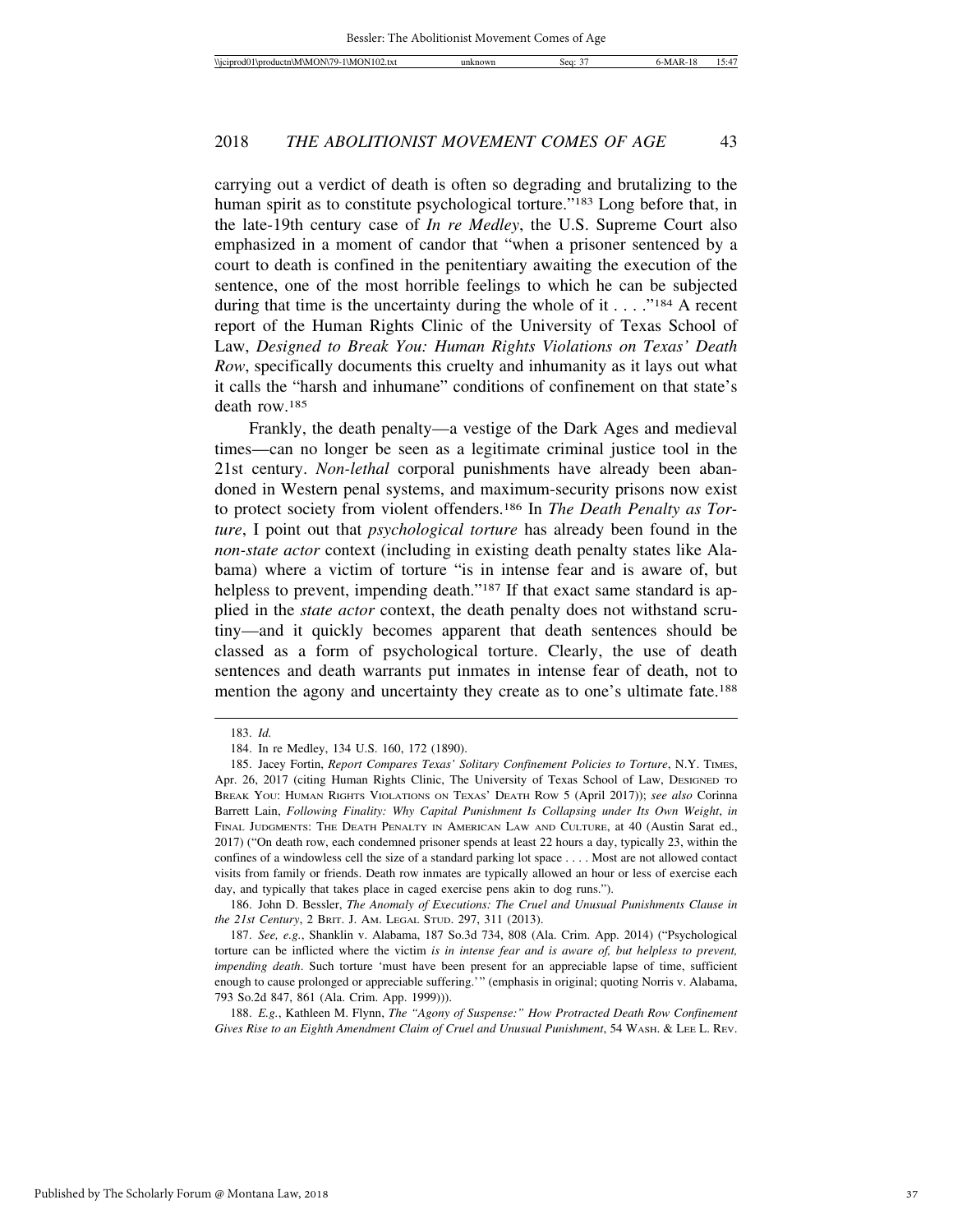When inmates are strapped down on lethal-injection gurneys, they are likewise utterly helpless to prevent their impending deaths.<sup>189</sup>

The right to be free from torture is a *universal*, *non-derogable* right, and prisoners—like everyone else—should thus be protected from torturous acts. Both the Universal Declaration of Human Rights (1948) and the International Covenant on Civil and Political Rights (1966—entered into force in 1976), in fact, clearly state: "*No one* shall be subjected to torture or to cruel, inhuman or degrading treatment or punishment."190 If governments are permitted to torture offenders by subjecting them to threats of death, then what the world has is the *Almost Universal* Declaration of Human Rights, not the *Universal* Declaration of Human Rights. Human rights groups have long focused on ridding the world of torture, with Amnesty International citing the torture of prisoners of conscience in the opening sentence of a public appeal that launched the organization in 1961.<sup>191</sup> But fundamental human rights, like the right to be free from torture, are not truly universal unless they apply to all people, regardless of the past behavior of such persons.192 What separates civilized societies from terrorists and torture-murderers is that civilized societies should not, themselves, resort to terror tactics and torture in an effort to accomplish some intended objective.

189. William W. Berry III, *Right About Wrongs? A Review of Fried & Fried's* Because It Is Wrong *and the Implications of Their Arguments on the Use of Capital Punishment*, 44 CONN. L. REV. 1677, 1689–90 (2012) ("[T]he modern use of lethal injection possesses eerie similarities to the use of torture in that it depends on a helpless prisoner. It is the process—as much as the killing itself—that gives rise to the problematic moral nature of capital punishment."); *see also* MATTHEW H. KRAMER, TORTURE AND MORAL INTEGRITY: A PHILOSOPHICAL ENQUIRY 38 (2014) (discussing helplessness as a component of torture).

190. Universal Declaration of Human Rights, art. 5, Dec. 10, 1948, https://perma.cc/F3ZB-SX92 (emphasis added); International Covenant on Civil and Political Rights, *supra* note 158, at art. 7 (empha- **R** sis added).

191. ROD MORGAN & MALCOLM D. EVANS, PROTECTING PRISONERS: THE STANDARDS OF THE EURO-PEAN COMMITTEE FOR THE PREVENTION OF TORTURE IN CONTEXT 168 (1999).

192. SUSAN EASTON, PRISONERS' RIGHTS: PRINCIPLES AND PRACTICE 7 (2011) ("The essential feature of rights is precisely that they are available to all, even those who appear to be less 'deserving' than others and therefore rights should not be linked to virtue. Because of their universal nature, rights protect those accused of the most heinous crimes . . . ."). The use of torture actually says more about *the torturer* than it does about the past behavior of *the prisoner* because it is the torturer, not the prisoner, who engages in the torture in that moment. And whereas the prisoner's behavior has *already occurred* and cannot be undone, one who tortures makes a conscious and deliberate choice to engage in torturous conduct *in the present*.

<sup>291, 332 (1997);</sup> *see also* District Attorney for Suffolk Dist. v. Watson, 411 N.E.2d 1274, 1287 (Mass. 1980) (Braucher, J., concurring) (finding the death penalty to be unconstitutional under state law where "[i]t will be carried out only after agonizing months and years of uncertainty"). American death row inmates, for example, often receive multiple death warrants as their cases get appealed and go through the legal system. MICHAEL MELLO, A TRUE STORY OF INNOCENCE ON DEATH ROW 283 (2001). A recent Tweet of Sister Helen Prejean is telling: "Tonight is Tommy Arthur's 8th execution date. That means he has prepared to die 8 times over his 33 years on death row." Sister Helen Prejean, TwITTER (May 25, 2017), https://perma.cc/PH58-TCQP.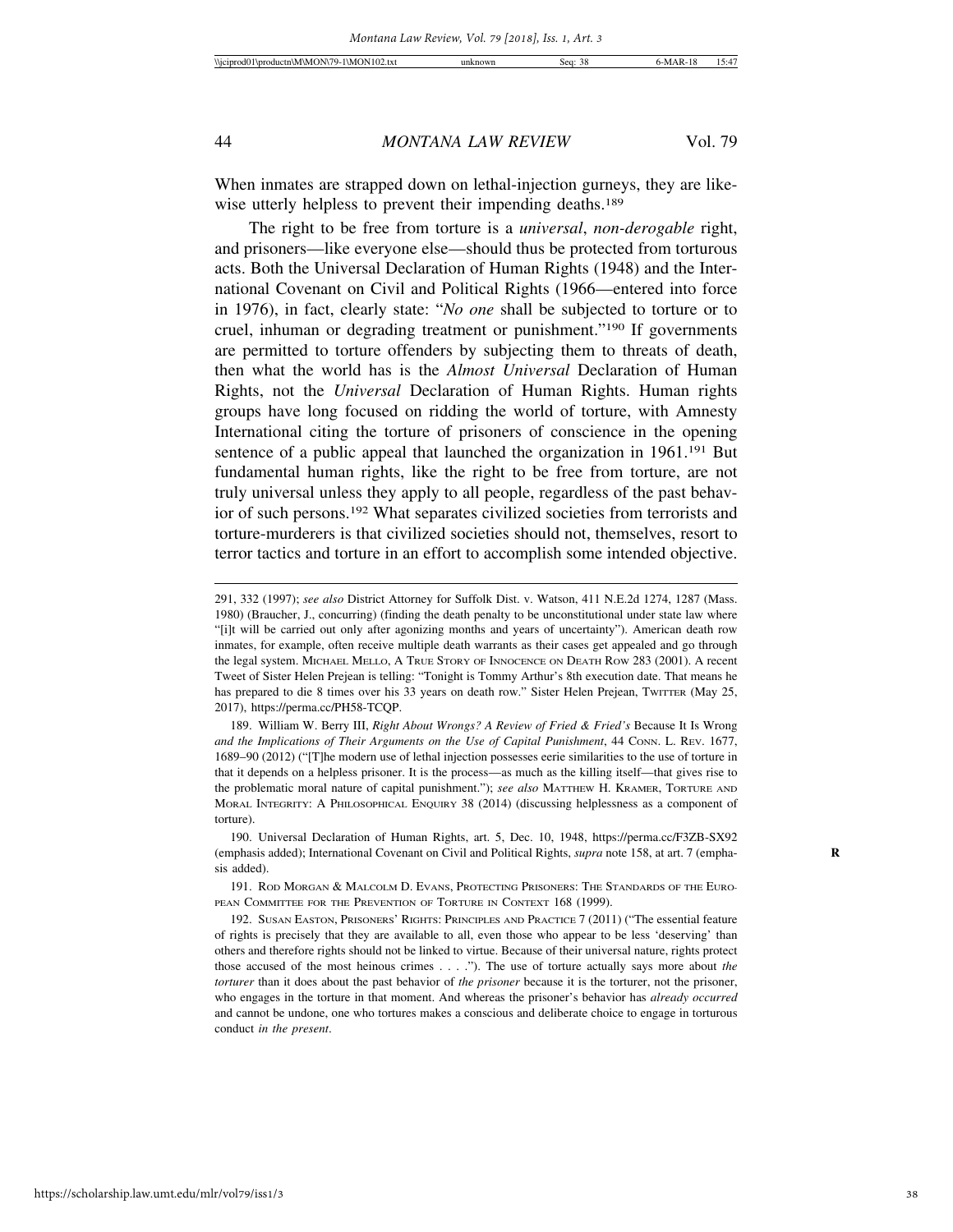There is an existing *jus cogens* norm barring torture,<sup>193</sup> something jurists should clearly take into account as they adjudicate legal challenges to the death penalty. That peremptory, international law norm puts the absolute prohibition against torture on the same level as the international law prohibitions against genocide, slavery, and maritime piracy.194 International norms, to be sure, only emerge over time, but the death penalty's days—if the abolitionist trend in the international community continues—appear to be numbered. The United States is the last highly industrialized Western representative democracy to make use of capital punishment, and the countries that still make frequent use of executions—places like China, North Korea, Saudi Arabia, and Iran—are authoritarian, non-democratic countries with extremely poor human rights records. "Not until World War II did the death penalty become a major issue on the human rights agenda," writes Sangmin Bae in *When the State No Longer Kills: International Human Rights Norms and Abolition of Capital Punishment*. 195 Since that time, of course, much has happened in the realm of human rights discourse and activism. As Sangmin Bae explains: "With the increasing interest in human rights safeguards during the postwar period, the recognition of the 'right to life' as a normative objective gained momentum. The focus shifted from the state's right to kill to a citizen's right not to be executed by the state."196 "Over the years," Bae observes, "international bodies have increasingly made statements and adopted policies favoring the abolition of capital punishment on human rights grounds."197

Through the years, a number of religious leaders, politicians, writers, and artists—people from all walks of life—have opposed the death penalty's use. As Henry Schwarzschild writes of the history of efforts to abolish the death penalty in the foreword to Michael Radelet's *Facing the Death Penalty: Essays on a Cruel and Unusual Punishment*: "The effort to abolish the death penalty is not new. It was begun in modern times in the Enlightenment (Cesare Beccaria, Benjamin Rush), but its antecedents go back at least to Talmudic times."198 "In the 1840s, it came close to succeeding in this country," Schwarzschild explains of American anti-gallows activity, further emphasizing that major religious denominations, various human and civil

<sup>193.</sup> THOMAS WEATHERALL, JUS COGENS: INTERNATIONAL LAW AND SOCIAL CONTRACT 233 (2015); *see also* Erika de Wet, *The Prohibition of Torture as an International Norm of* Jus Cogens *and Its Implications for National and Customary Law*, 15 EUR. J. INT'L L. 97 (2004).

<sup>194.</sup> BASSIOUNI, *supra* note 66, at 169. **R**

<sup>195.</sup> SANGMIN BAE, WHEN THE STATE NO LONGER KILLS: INTERNATIONAL HUMAN RIGHTS NORMS AND ABOLITION OF CAPITAL PUNISHMENT 2 (2007).

<sup>196.</sup> *Id*

<sup>197.</sup> *Id.*

<sup>198.</sup> Henry Schwarzchild, *Foreward*, *in* FACING THE DEATH PENALTY: ESSAYS ON A CRUEL AND UNUSUAL PUNISHMENT at x (Michael L. Radelet ed., 1989).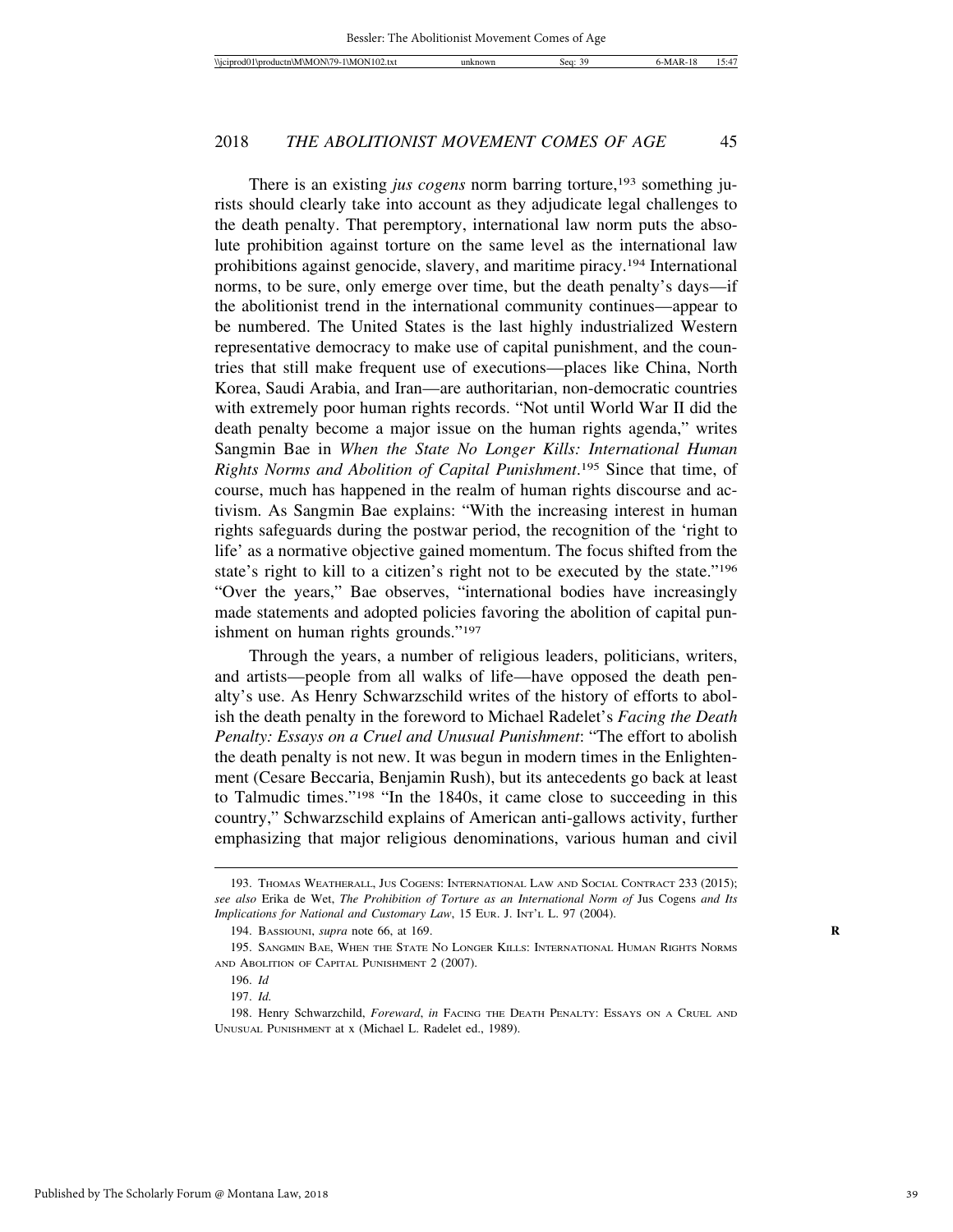rights organizations, as well as "thoughtful lawyers, physicians, writers, academics, artists, and community activists all over the country" have opposed executions.199 As death penalty expert Michael Radelet, a sociologist at the University of Colorado Boulder, himself stresses: "Few people close to the condemned count themselves as death penalty retentionists: even prison wardens have been known to call for universal abolition."200 "The survival of such a primitive rite has been made possible only by the thoughtlessness or ignorance of the public . . . ." writer Albert Camus once offered on the subject of the penalty of death.201 Although anti-death penalty campaigns used to be focused on particular localities or countries, with individual citizens speaking out against the gallows,  $202$  the anti-death penalty movement is now decidedly *global* in nature, as it should be.203

#### V. CONCLUSION

It is hard to know what the tipping point (to use the title of Malcolm Gladwell's book)<sup>204</sup> will be. But the law of torture, which already prohibits acts of psychological torture along with acts of physical torture, seems poised to evolve to prohibit the death penalty's use in all circumstances. Just as the U.S. Constitution's Eighth Amendment has been read since *Trop v. Dulles* to "draw its meaning from the evolving standards of decency that

202. In the United States, anti-gallows societies were first formed in individual states before the first national anti-death penalty organization, the American Society for the Abolition of Capital Punishment, was founded in 1845. In the 1830s, state legislatures frequently received petitions from ordinary citizens seeking the death penalty's abolition. CAPITAL PUNISHMENT 14 (James A. McCafferty ed., 1972). In the U.S., anti-gallows poetry was popular in the 1840s, though the Civil War put a damper on the antigallows campaign. JONES, *supra* note 16, at 57; Bessler, *The Italian Enlightenment and the American* **R** *Revolution, supra* note 67, at 182; *cf.* H. Bruce Franklin, *Billy Budd and Capital Punishment: A Tale of* **R** *Four Centuries*, *in* DEMANDS OF THE DEAD: EXECUTIONS, STORYTELLING, AND ACTIVISM IN THE UNITED STATES 117 (Katy Ryan ed., 2012) ("From the mid-1850s through the Civil War, the movement to abolish the death penalty was overwhelmed by the movement against slavery. When revived in the late 1860s, the anti-capital-punishment movement often seemed to its adherents to be part of inexorable global progress."). The Washington, D.C.-based National Coalition to Abolish the Death Penalty was founded much more recently, in 1976, and has 140 national, state, and local affiliates. Louis J. PALMER, JR., ENCYCLOPEDIA OF CAPITAL PUNISHMENT IN THE UNITED STATES 380 (2d ed. 2008).

203. The French NGO, Together Against the Death Penalty (*Ensemble contre la peine de mor*t-ECPM), was founded in 2000. *Ensemble contre la peine de mort (ECPM)*, WORLD COAL. AGAINST THE DEATH PENALTY https://perma.cc/6TQ7-QJQR (last visited Nov. 9, 2017). The World Coalition Against the Death Penalty, which brings together those committed to abolishing capital punishment, was formed in Rome in May 2002 and has become a major force in the fight against the punishment of death. PALMER, JR., *supra* note 26, at 282. **R**

204. MALCOLM GLADWELL, THE TIPPING POINT: HOW LITTLE THINGS CAN MAKE A BIG DIFFERENCE (2000).

<sup>199.</sup> *Id.* at x–xi.

<sup>200.</sup> FACING THE DEATH PENALTY: ESSAYS ON A CRUEL AND UNUSUAL PUNISHMENT 4 (Michael L. Radelet ed., 1989) (internal citations omitted).

<sup>201.</sup> MARK COSTANZO, JUST REVENGE: COSTS AND CONSEQUENCES OF THE DEATH PENALTY 15 (1997).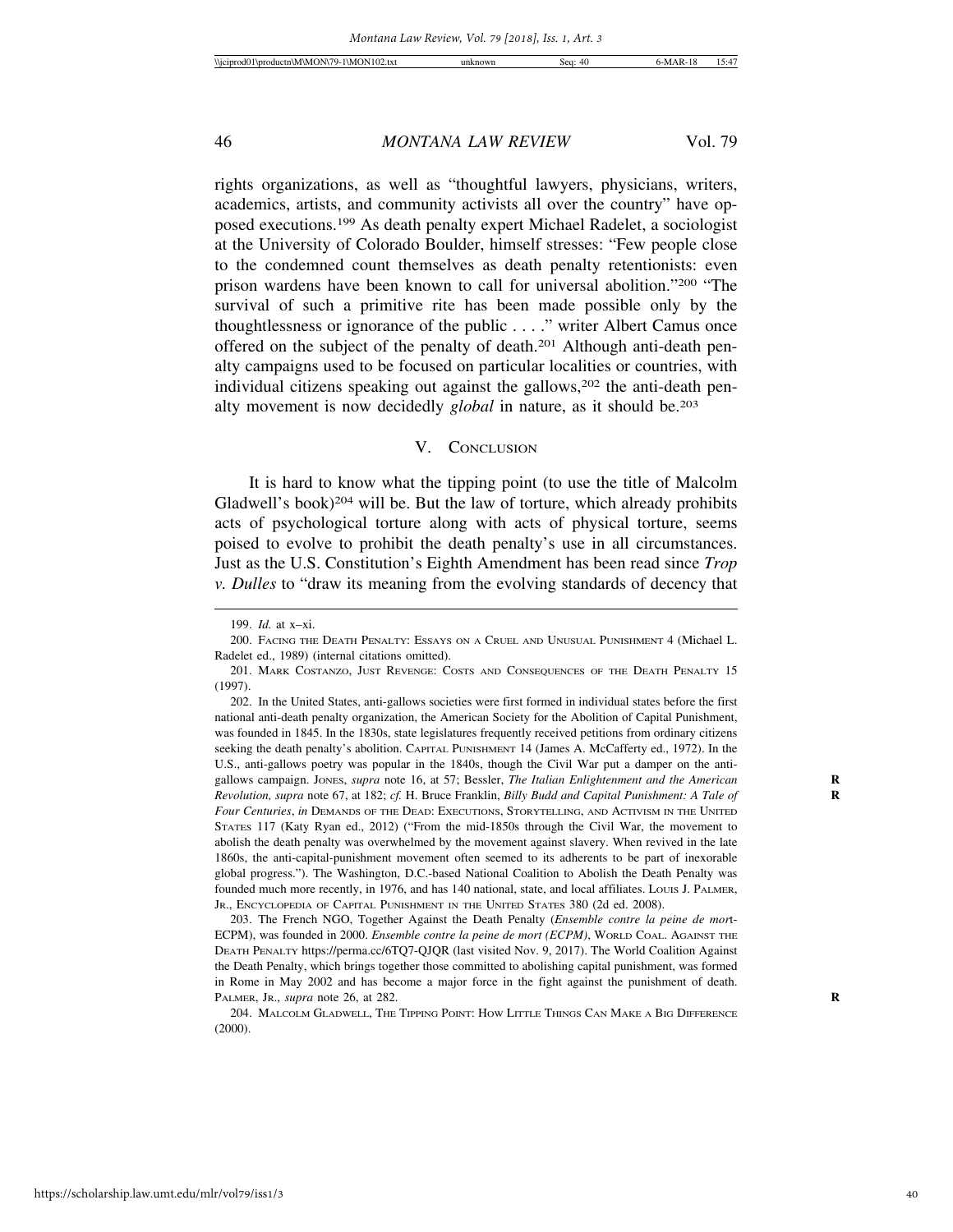mark the progress of a maturing society,"<sup>205</sup> the prohibition against torture should be read in the 21st century to bar torturous practices such as capital punishment. The evolving standards approach, adopted in an opinion written by Harry Blackmun, led the U.S. Court of Appeals for the Eighth Circuit, in its 1968 decision in *Jackson v. Bishop*, 206 to bar *the lashing* of Arkansas prisoners—a practice rooted in slavery<sup>207</sup> that was once tolerated in American life.208 Similarly, although the use of death sentences and executions was once seen as a lawful sanction, that antiquated societal norm should be replaced by a new norm: an international law standard prohibiting the death penalty under all circumstances as part of the existing *jus cogens* norm barring torture.

The abolitionist movement continues apace, with individuals bearing the responsibility of bringing it to a successful conclusion. Although the law already recognizes universal human rights, it is up to people—and to legal systems—to safeguard and to vigilantly protect those rights. Notably, South Africa's Christof Heyns, a Professor of Human Rights Law at the University of Pretoria and a former U.N. Special Rapporteur on Extrajudicial, Summary or Arbitrary Executions,<sup>209</sup> has devised what he calls a "struggle theory" of human rights.210 As one commentator describes it: "In his *struggle theory of human rights* Christof Heyns develops a comprehensive account of both the historical origins and contemporary functions of human rights based on the notion of a direct symmetry between human rights and the principle of legitimate resistance to abuses of power."211 The struggle approach, Heyns himself emphasizes, may be captured in the equation *human rights* = *legitimate resistance*, with struggle being the ultimate guarantor of human rights and with human rights finding their own roots in the struggles throughout history for the values that underlie those rights.212 If the abolition movement is to be successful, opponents of capital punishment will have to continue to struggle—in the courts and before legislative bodies—to achieve their objective: to put an end to a torturous practice that

<sup>205.</sup> Trop v. Dulles, 356 U.S. 86, 101 (1958).

<sup>206. 404</sup> F.2d 571 (8th Cir. 1968).

<sup>207.</sup> KYLE HARPER, SLAVERY IN THE LATE ROMAN WORLD, AD 275–425 at 229–30 (2011) (discussing the practice of lashing slaves); DAVID A. E. PELTERET, SLAVERY IN EARLY MEDIAEVAL ENGLAND: FROM THE REIGN OF ALFRED UNTIL THE TWELFTH CENTURY 92-93, 101 (1995) (same).

<sup>208.</sup> AMERICAN SLAVERY AS IT IS: TESTIMONY OF A THOUSAND WITNESSES 18, 20 (1839).

<sup>209.</sup> *Mr. Christof Heyns*, UNITED NATIONS: HUMAN RIGHTS: OFFICE OF THE HIGH COMM'R, https:// perma.cc/7LA6-GFJ3 (last updated 2017).

<sup>210.</sup> Christof Heyns, *The "Struggle Approach" to Human Rights*, *in* HUMAN RIGHTS, PEACE AND JUSTICE IN AFRICA: A READER 17 (C. Heyns & K. Stefinszyn eds., 2006).

<sup>211.</sup> THE LOCAL RELEVANCE OF HUMAN RIGHTS 355 (Koen De Feyter, Stephan Parmentier, Christiane Timmerman & George Ulrich eds., 2011) (emphasis in original).

<sup>212.</sup> Christof Heyns, *A "Struggle Approach" to Human Rights*, *in* PLURALISM AND LAW, ch. 10 (Arend Soeteman ed., 2001).